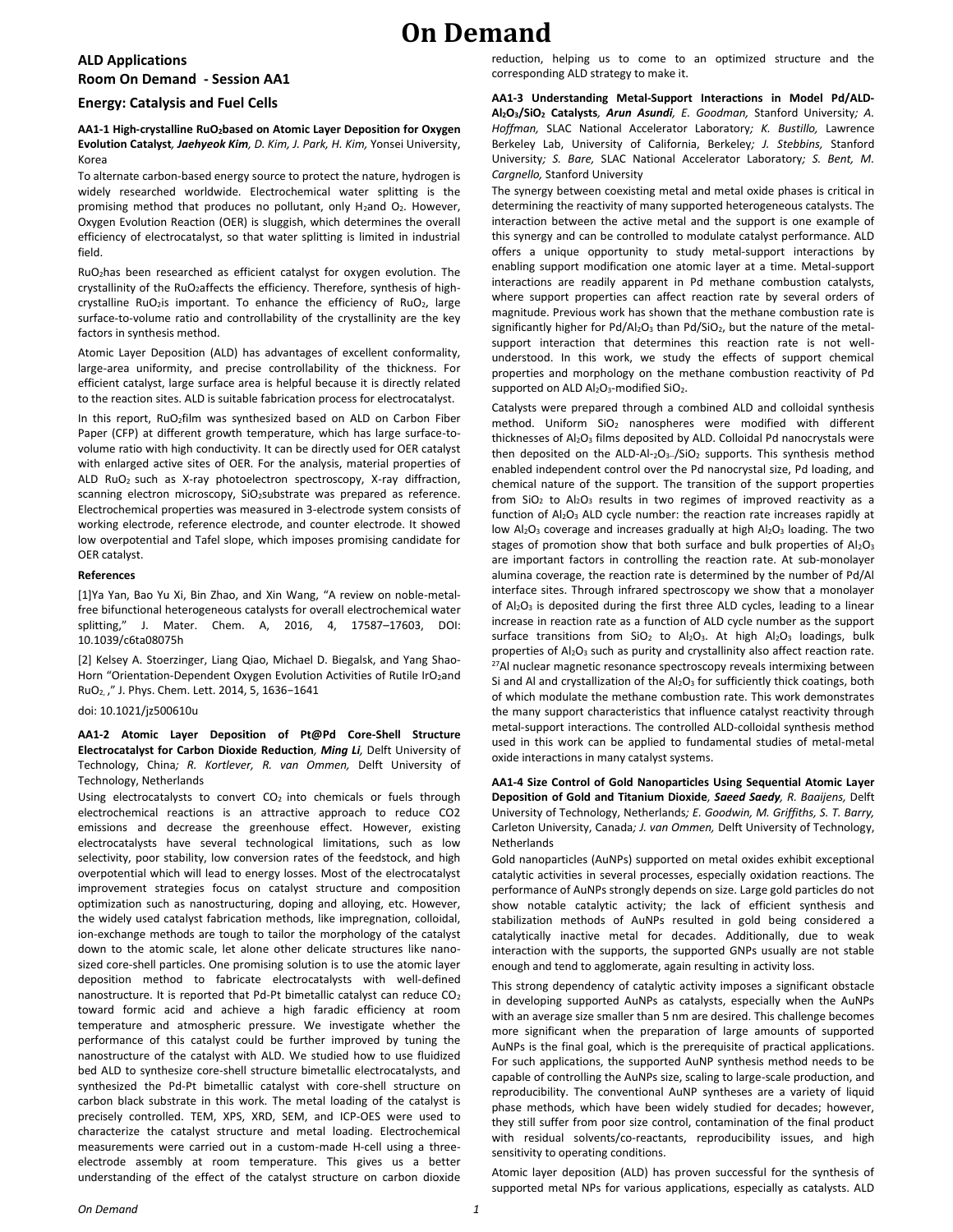makes it possible to synthesize supported NPs with controlled size, shape, and morphology. Recently we reported ALD synthesis of supported AuNPs on TiO-<sup>2</sup> in a fluidized bed reactor, with the minimum average particle size of 4 nm. In this work, we report a modification to our previous synthesis, enabling us to attain  $Au/TiO<sub>2</sub>$  with an average particle size of 2.8 nm. In this method, a sequential ALD of metallic gold (using trimethylphosphinotrimethylgold(III)), TiO<sub>2</sub> (using isopropoxytitanium (IV)), and ozone (as an oxidizer) at 105°C were used to confine the ALD deposited AuNPs with a TiO<sub>2</sub> over-coat. Different TiO<sub>2</sub>:Au pulse ratios from 1 to 4 were used. An analysis by inductively coupled plasma optical emission spectrometry of the resulting samples showed a gold loading of about 0.8% in samples. Transmission electron micrographs indicated a decrease of AuNP average size from 3.7 nm to 2.8 nm. Interestingly, the particle size distribution became narrower with increasing the TiO<sub>2</sub>:Au pulse ratio. The standard deviation of AuNP size decreased from 1.4 nm to 0.8 nm.

**AA1-7 Atomic Layer Deposition for Improved Biomass Conversion Catalysts***, Wilson McNeary, S. Tacey, G. Lahti, D. Conklin,* National Renewable Energy Laboratory*; K. Unocic,* Oak Ridge Natinal Laboratory*; E. Tan,* National Renewable Energy Laboratory*; E. Wegener,* Argonne National Laboratory*; T. Eralp Erden,* Johnson Matthey, UK*; S. Moulton, C. Gump, J. Burger,* Forge Nano*; M. Griffin, C. Farberow,* National Renewable Energy Laboratory*; M. Watson, L. Tuxworth,* Johnson Matthey, UK*; K. van Allsburg,*  National Renewable Energy Laboratory*; A. Dameron, K. Buechler,* Forge Nano*; D. Vardon,* National Renewable Energy Laboratory

Heterogeneous catalysts are a key enabler of the transition towards a sustainable, bio-based economy for fuels and chemicals. However, the harsh conditions in many biomass conversion processes lead to nanoparticle sintering, support collapse, and metal leaching in conventional PGM catalysts. Next-generation catalysts must be developed to address these stability challenges. This presentation will discuss ongoing work between the Catalytic Carbon Transformation and Scale-Up Center at NREL and various industrial partners to develop scalable and cost-effective atomic layer deposition (ALD) coatings for improving the performance of biomass conversion catalysts.

The substantial focus will be devoted to the benefits of TiO<sub>2</sub> ALD coatings on supported Pd hydrogenation catalysts. Ten cycles of  $TiO<sub>2</sub>$  ALD were found to dramatically improve the activity of a conventional  $Pd/Al_2O_3$ catalyst towards aromatic hydrogenation, despite partial coverage of the Pd sites by the ALD layer. Subsequent advanced characterization and atomic-scale computational modeling revealed that the ALD coating weakened the adsorption strength of hydrogenation surface intermediates, leading to higher reaction rates. Reaction testing after exposure to sulfur impurities, high temperature oxidation, and hydrothermal treatment demonstrated the improved stability of the ALD-coated catalyst. Additionally, the ALD synthesis process was found to be scalable over two orders of magnitude with minimal deviation in synthesized catalyst properties. These results were contextualized with cost models of industrial ALD coating and aromatic hydrogenation processes to further refine the value proposition of ALD coatings. Given the demonstrated improvements in hydrogenation, TiO<sub>2</sub> ALD coatings have also been applied to supported Pt catalysts for use in other biomass conversion reactions, such as hydrodeoxygenation for the production of sustainable aviation fuel (SAF) and the oxidation of glucose to bio-derived gluconic acid. Recent findings from these experimental campaigns will also be shared. ALD technology holds great potential in the development of next-generation catalysts for biofuels and bioproducts, and this work constitutes an important examination of the impact of ALD coatings in a variety of reaction environments.

**AA1-10 Electrochemical Activation of Atomic Layer Deposited Cobalt Phosphate Electrocatalysts for Water Oxidation***, Gerben van Straaten, R. Zhang, V. DiPalma,* Eindhoven University of Technology, Netherlands*; G. Zafeiropoulos,* Dutch Institute For Fundamental Energy Research, Netherlands*; E. Kessels,* Eindhoven University of Technology, Netherlands*; R. van de Sanden, M. Tsampas,* Dutch Institute For Fundamental Energy Research, Netherlands*; A. Creatore,* Eindhoven University of Technology, **Netherlands** 

Storage of electricity into chemicals is the most viable answer to the intermittency of renewable sources and the most investigated example this is water splitting. For the  $O<sub>2</sub>$  evolution half reaction (OER), cobalt phosphate-based electrocatalysts (CoPi) are interesting as they are made of earth-abundant elements and their catalytic activity scales with film thickness. In parallel with others[1], we have demonstrated synthesis of amorphous CoPi films by ALD [2]. CoPi is prepared by combining ALD of  $CoO<sub>x</sub>$  from cobaltocene (CoCp<sub>2</sub>) and  $O<sub>2</sub>$  plasma, with cycles of TMP  $((CH<sub>3</sub>O)<sub>3</sub>PO)$  and  $O<sub>2</sub>$  plasma, according to an ABCD recipe scheme [2,3]. We have also shown that tuning the Co-to-P ratio, by combining this recipe with extra cycles of CoO<sub>x</sub>, enhances the OER performance [3], beyond that achieved by traditional electro-deposited films.

In the present contribution we focus on the mechanism behind the enhancement of the catalytic activity of CoPi when tuning the Co-to-P ratio. We show that ALD CoPi thin films undergo activation with increasing number of cyclic voltammetry (CV) cycles. During this activation process, the current density increases in parallel with a progressive leaching of phosphorous out of the electrocatalyst and the shift of the oxidation state of Co from  $Co^{2+}$  to a mixture of  $Co^{2+}$  and  $Co^{3+}$  [4]. This induce structural changes in the electrocatalyst: CV combined with Rutherford backscattering indicate that after activation, for the best performing CoPi film, as much as 22% of all Co atoms become accessible to the electrolyte. Measurements of the electrochemical surface area (ECSA) reveal that during activation, the ECSA of this film increases by a factor 30. However, this increase in ECSA is strongly dependent on the initial composition of the CoPi films. While the aforementioned increase holds for CoPi films with a Co-to-P ratio of 1.6, for films with a Co-to-P ratio of 1.9 the ECSA only increases by a factor 3.6. We find that for all investigated Co-to-P ratios, after activation the electrochemical activity scales linearly with ECSA. Thus, the initial composition affects the activity of the catalyst indirectly by guiding the restructuring of the catalyst during potential cycling and the ECSA is a critical parameter in determining the activity of CoPi-based and related electrocatalysts. Thus, next to the well-established control over film properties ALD of CoPi enables to disclose the mechanisms behind its electrochemical activation.

- [1] J. Ronge *et al*., Nanoscale Adv. **1**, 4166 (2019).
- [2]V. Di Palma *et al*., Electrochem. Commun. **98**, 73 (2019).
- [3] V. Di Palma *et al*., J. Vac. Sci. Technol. **38**,022416 (2020).
- [4] R. Zhang *et al*., ACS Catal*.***11**, 2774 (2021)

### **ALD Applications Room On Demand - Session AA10**

**Memory Applications: RRAM & Neuromorphic, MIM** 

### **Capacitors AA10-1 Li-Nb-O Family Deposited by Atomic Layer Deposition (ALD) for**

**Artificial Neuron and Synapse***, Hyun Seung Choi, H. Kim, S. Park, T. Park,*  Hanyang University, Korea (Republic of)

Neuromorphic computing, consisting of artificial neurons and synapses, is one of the most promising candidates to resolve the von-Neumann bottleneck because of its in-memory-computing attributes, high efficiency, and parallel signal processing. Recently, artificial neurons and synapses have been studies using the variety of materials to improving device properties. The lithium niobium oxide (Li-Nb-O) family have many desirable multifunctional properties including memory, TS behavior, ferroelectric effect, etc. [1-2] Among these properties, niobium oxide (NbO<sub>2</sub>) is well known as metal-insulator-transition selector, and lithium niobate (LiNbO<sub>x</sub>) as memristor. [3] Especially, lithium niobate can represent superior characteristics due to small ion size of lithium (Li) ion enabling low energy consumption, high mobility, and high endurance. Despite the potential for new and enhanced functional devices and materials, this Li-Nb-O multifunctional family remains relatively unexplored due to the difficulty of precise composition control.

In this study, niobium oxide and lithium niobate deposited by Atomic Layer Deposition (ALD) are proposed for artificial neuron and synapse. Controllable memory and TS behaviors are confirmed by adjusting the composition of Li-Nb-O compound. Niobium oxide represented the volatile property as reported, and lithium niobate showed analog switching memory applicable to artificial synapse. Especially, by understanding the effect of Li-ion concentration on synaptic properties such as potentiation/depression, an optimal composition of lithium niobate is achieved. Consequently, our work can provide an easy yet effective way to construct functional neuromorphic devices by using similar materials in same family.

**References** [1] IEDM (2013) 268–271 [2] APL Mater. 7, 071103 (2019) [3] Nanotechnology 2020, 31(23):235203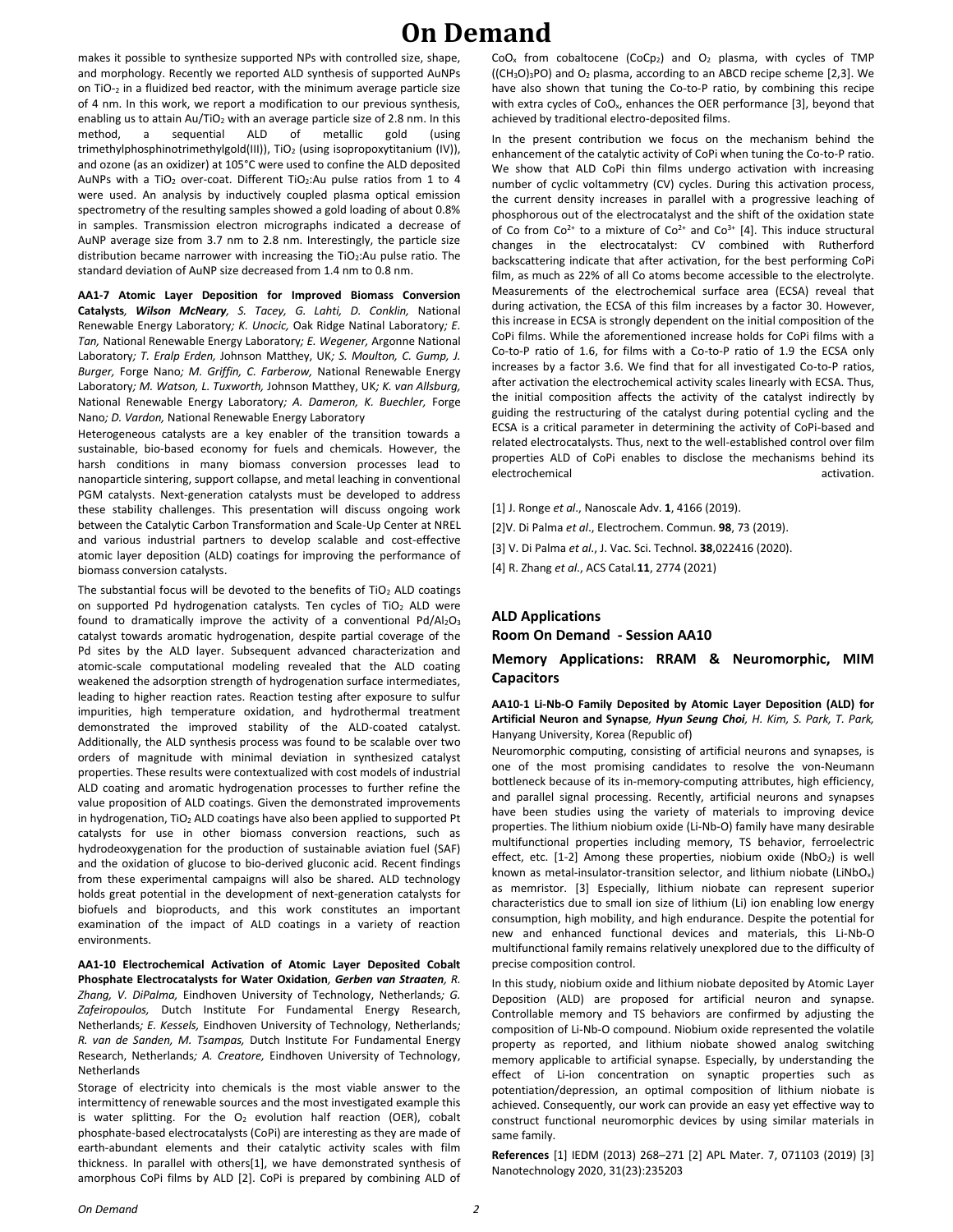**AA10-2 Li Compound-Based Two-Terminal Artificial Synaptic Devices via Atomic Layer Deposition***, Hye Rim Kim, H. Choi, S. Park,* Hanyang University, Korea (Republic of)*; G. Kim ,* Korea Research Institute of Chemical Technology (KRICT), Korea (Republic of)*; T. Park,* Hanyang University, Korea (Republic of)

Brain-inspired neuromorphic computing is considered a novel computing paradigm that mimics the human brain, capable of parallel data processing and low power consumption. [1] Memristor devices are potential candidates as a synaptic component for neuromorphic computing especially towards spiking neural networks (SNN) due to their inherent nature. [2] Lithium titanate (Li4Ti<sub>5</sub>O<sub>12</sub>, LTO) as a proposed anode material of lithium (Li) ion batteries, is a zero-strain material capable of reversible Li ion migration. Also, the feasibility of synaptic characteristics in lithium titanate based device has been confirmed through the metallic and insulating phase separation by an electric field. [3] The behavior of Li ions, a key component of synaptic properties, is highly dependent on the Li concentrations inside the LTO active layer [4], but related studies are still insufficient.

In this research, the lithium titanate active layers were grown through atomic layer deposition (ALD) and fine composition control was achieved using super-cycle method. Sequentially, the Li concentration-dependent resistive switching characteristics of the LTO based memristor devices were confirmed. Also, synaptic properties including potentiation and depression were confirmed by applying the identical neuronal spikes. Consequently, we derived an optimized Li concentration of the lithium titanate materials suitable for synapse devices using atomic layer deposition and pulse engineering. The detailed experimental results will be presented.

**References list:** [1] IEEE Nanotechnol. Mag., Sep., 36-44 (2018). [2] Nat. Commun., 9, 2514 (2018). [3] Adv. Mater., 32, 1907465, 1-12 (2020). [4] Chem. Mater., 27, 1740-1750 (2015)

#### **ALD Applications**

**Room On Demand - Session AA11**

**Memory Applications: Other Non-Volatile Memories (MRAM, FeRAM, Phase Change,...)**

**AA11-1 Fabrication of Vertical-Type Phase-Change Memory Leveraging Atomic Layer Deposition***, Jeong Woo Jeon, C. Yoo, E. Park, W. Kim, W. Choi, B. Park,* Seoul National University, Korea (Republic of)*; Y. Lee,* Jeonbuk National University, Korea (Republic of)*; C. Hwang,* Seoul National University, Korea (Republic of)

Storage Class Memory (SCM) is a new hybrid storage/memory tier to achieve high speed, low power computing using a nonvolatile and byteaccessible memory denser than DRAM and faster and more durable than flash memory.<sup>[1]</sup> Intel and Micron Technology recently commercialized the SCM using chalcogenide-based phase-change memory (PCM) that utilizes resistance contrast between the amorphous and crystalline states for data storage. It has stacked memory cell arrays that alternately share either wordlines or bitlines between the different memory layers. This structure inevitably requires lithography and patterning steps proportional to the number of layers, resulting in high production costs. For the commercial success of PCM-based SCMs, it is important to achieve high density and low cost per bit, which requires the development of a novel three-dimensional (3-D) architecture similar to the 3-D vertical-NAND device.

This report demonstrates the vertical-type PCM (V-PCM) enabled by atomic layer deposition (ALD) of Ge2Sb2Te<sub>5</sub> (GST-225), as shown in Fig. 1.<sup>[2]</sup> SiO<sub>2</sub> was used for interlayer dielectric (ILD) separating each memory layer, and TiN was used for the bottom electrode (BE). Fig. 1(b) shows an ALD GST-225 films conformally grown on vertically etched sidewalls, in which ILD and BE are alternately stacked. The switching region is defined by the patterned width and thickness of the BE, equivalent to the structure of a mushroom type cell vertically erected. In this work, the contact area was as high as 0.02 mm<sup>2</sup> due to the limited lithography capability of university scale research. The electrical characteristics of the fabricated device can be seen in Fig. 2. The SET and RESET characteristics of the V-PCM device are shown with a threshold voltage of 1.4 V and a RESET current of 4 mA, which corresponds to a RESET current density of 20 MA/cm<sup>2</sup>. The cyclic endurance was more than 10<sup>8</sup> cycles, which is sufficiently high compared with the planar type PCM devices, showing the feasibility of the ultra-high density V-PCM.

#### **References**

[1] S. W. Fong *et al*., *IEEE Trans. on Electron Devices*, **2017**, 64, 11, 4374- 4385.

[2] E.-S. Park et al., Chem. Mater., **2019**, 31, 21, 8752-8763

**AA11-2 Effect of Ti Scavenging Layer on Ferroelectricity of HfxZr1−xO<sup>2</sup> Thin Films Fabricated by Atomic Layer Deposition using Hf/Zr Cocktail Precursor***, Takashi Onaya,* Meiji University/National Institute for Materials Science/JSPS Research Fellow, Japan*; T. Nabatame,* National Institute for Materials Science, Japan*; N. Sawamoto,* Meiji Renewable Energy Laboratory, Japan*; A. Ohi, N. Ikeda, T. Nagata,* National Institute for Materials Science, Japan*; A. Ogura,* Meiji University/Meiji Renewable Energy Laboratory, Japan

Ferroelectric Hf<sub>x</sub>Zr<sub>1-x</sub>O<sub>2</sub> (HZO) films have attracted a lot of attention for ferroelectric field-effect transistor (FeFET) applications. Numerous papers have reported that an annealing process at > 300°C is required to obtain the ferroelectric orthorhombic (O) phase. [1] However, an interlayer such as SiO<sup>x</sup> between an HZO film and a Si substrate was typically formed during the fabrication process of metal-ferroelectric-semiconductor (MFS) structures and an annealing process. To understand how the fabrication process affects the interlayer formation is important because the interlayer can cause reliability problem and reduction in remanent polarization (2*P*r). We employed a Ti layer deposited on an HZO film because Ti can scavenge oxygen from a  $SiO<sub>x</sub>$  interlayer. [2] In this work, we studied the effect of an annealing temperature on the interlayer formation and ferroelectricity of HZO-based MFS capacitors with a Ti layer.

A 10-nm-thick HZO film was deposited on a p<sup>+</sup>-Si substrate by atomic layer deposition at 300°C using  $(Hf/Zr)[N(C<sub>2</sub>H<sub>5</sub>)CH<sub>3</sub>]$ <sub>4</sub> (Hf:Zr = 1:1) cocktail precursor and H2O gas. Next, a 1-nm-thick Ti layer was deposited on an HZO film by DC sputtering. A 100-nm-thick TiN top-electrode was then fabricated by DC sputtering. Finally, a post-metallization annealing (PMA) was performed at 300 or 400°C for 1 min in N<sub>2</sub> ambient. TiN/HZO/p<sup>+</sup>-Si capacitors were also fabricated as references.

For the MFS capacitor without a Ti layer, the  $SiO<sub>x</sub>$  interlayer could be formed between an HZO film and a Si substrate after the PMA at 400°C while the formation of the interlayer was found to be negligible, evaluated by X-ray photoelectron spectroscopy. The 300°C-PMA-treated MFS capacitors showed almost the same capacitance (*C*) of 0.8 µF/cm<sup>2</sup> regardless of the presence of a Ti layer. After the PMA at 400°C, on the other hand, the higher *C* was obtained because HZO films were crystallized with the ferroelectric O phase. Moreover, the MFS capacitors with a Ti layer exhibited slightly higher *C* of 1.5 µF/cm<sup>2</sup> than that (1.3 µF/cm<sup>2</sup>) without a Ti layer. This might be attributed to the reduction of the interfacial SiO<sub>x</sub> layer due to the scavenging effect of a Ti layer. [2] Therefore, the higher 2P<sub>r</sub> value (33 µC/cm<sup>2</sup>) of the MFS capacitor with a Ti layer was achieved compared to that  $(26 \mu C/cm^2)$  without a Ti layer. Based on these results, inserting a Ti layer could be one of the pathways to improve ferroelectricity of HZO films in MFS structures.

This work was partially supported by JSPS KAKENHI (JP18J22998 and JP20H02189).

[1] T. Onava et al. Microelectron. Eng. 215, 111013 (2019).

[2] H. Kim et al., J. Appl. Phys. 96, 3467 (2004).

**AA11-3 Atomic Layer Deposition of Antiferroelectric La-Doped Hf0.5Zr0.5O<sup>2</sup> Thin Film and Its Electrical Behaviors***, Yong Chan Jung, J. Kim, S. Hwang, J. Mohan, H. Hernendez-Arriaga,* University of Texas at Dallas*; W. Maeng, K. Im,* SK hynix Inc, Korea (Republic of)*; J. Kim,* University of Texas at Dallas Recently, the ferroelectricity and antiferroelectricity of doped Hf-based fluorite-structured ferroelectric thin films have been extensively investigated. In particular, it has been reported that La-doping for  $Hf_{0.5}Zr_{0.5}O_2$  (HZO) thin films can be applied to stabilize the ferroelectric orthorhombic (O) phase (Pca2<sub>1</sub>) if the low doping concentration is precisely controlled.<sup>1</sup> On the other hand, ferroelectric-antiferroelectric transition is shown when the amount of La doping is relatively large due to its amorphizing characteristic for HfO<sub>2</sub>, i.e. increase of crystallization temperature.<sup>2</sup> For the antiferroelectricity of HZO, it is known as the nonpolar tetragonal (P42/nmc) is contributed, however, it is less clear than the ferroelectric O phase.

In this study, we investigated the doping effects of La on the antiferroelectric properties of the HZO film. The HZO film as a reference was deposited on the TiN bottom electrode by atomic layer deposition (ALD) using TDMA-Hf, TDMA-Zr, and O<sub>3</sub> as the precursors of Hf, Zr, and oxidant, respectively. To dope the HZO film with La,  $La(^{ip}rfAMD)_3$  and  $O_3$ were used as the La precursor and oxygen source, respectively. The 10-nm thick La-doped HZO film (LHZO) growth was proceeded with 6 super cycles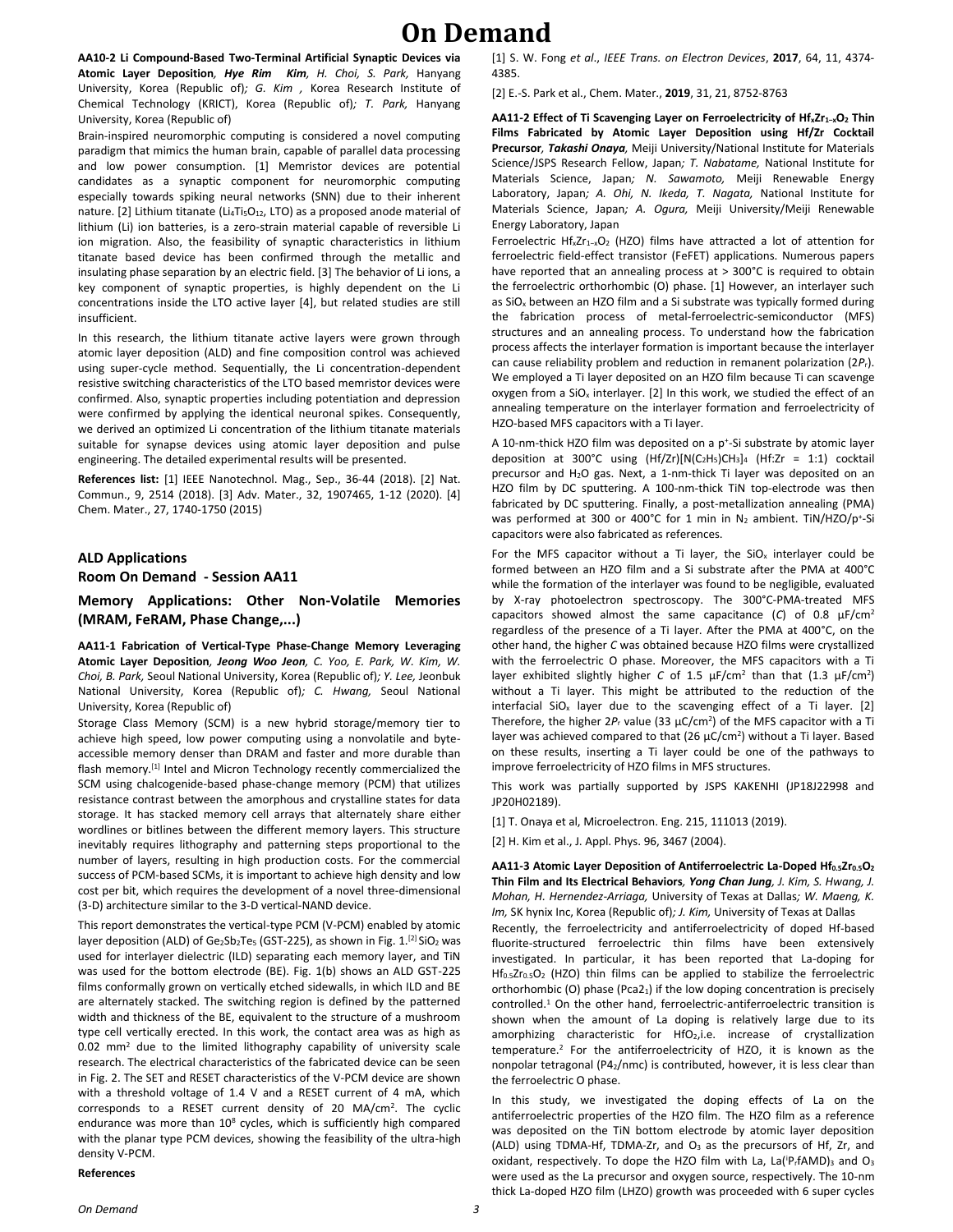consisting of 8 (Hf-purge-O<sub>3</sub>-purge-Zr-purge-O<sub>3</sub>-purge) and 1 (La(<sup>ip</sup><sub>r</sub>fAMD)<sub>3</sub>purge-O3-purge). In Figure 1, the Hf, Zr, and La concentration of the LHZO film is 48, 48, and 4 at. % as confirmed by XPS depth profiling. After the TiN top electrode was deposited on HZO and LHZO films, rapid thermal annealing was done, and metal-insulator-metal capacitors were fabricated using a Pd/Au hard mask and wet etch process.

In Figure 2(a) and 2(b), the small-signal dielectric constant of LHZO film at 0 MV/cm was increased to 69 compared to 48 of HZO film and the leakage current density of LHZO film at 1 MV/cm was approximately 2 order magnitude lower than HZO film, respectively. We suspected that the higher dielectric constant and lower leakage current is caused by tetragonal phase in the LHZO film. In Figure 3(a), the ferroelectric-antiferroelectric transition of the LHZO film was proved by the polarization-electric field curves, the remnant polarization (2P<sub>r</sub>) of HZO and LHZO devices is 56 and 5  $\mu$ C/cm<sup>2</sup>, respectively. As shown in Figure 3(b), interestingly, after  $10^8$  and  $10^9$ endurance cycling, the 2P<sub>r</sub> of the LHZO film is recovered to 13 and 26 μC/cm<sup>2</sup>, respectively. It is plausible to suggest that this phenomenon is occurred due to the field-induced ferroelectric phase transition<sup>3</sup> or the effect of domain unpinning after longer switching cycles with high electric field (2.5 MV/cm).

This work is supported by SK hynix Inc.

**AA11-4 Metal-insulator Transition in ALD VO<sup>2</sup> using VCl<sup>4</sup> and H2O as Precursors***, Jeya Prakash Ganesan, D. Dev, A. Krishnaprasad,* University of Central Florida*; D. Moser, R. Kanjolia,* EMD Electronics*; T. Roy,* Nanoscience Technology Center, University of Central Florida*; P. Banerjee,* University of Central Florida

Vanadium dioxide (VO<sub>2</sub>) undergoes a reversible transition between the semiconducting (monoclinic) and metallic (tetragonal) state at 68 °C, thus making VO<sup>2</sup> a perfect candidate for electrical/optical switches, thermal sensors, metamaterials, and oscillators. Atomic Layer Deposition (ALD) of VO<sup>2</sup> has been reported with different metalorganic and halide-based vanadium precursors. Out of these, the halide-based precursors have the advantage of a simpler chemistry, high vapor pressure and ease of delivery, little or no potential carbon residue and use of milder oxidants such as,  $H_2O$ .

In this talk, we demonstrate the ALD of VO<sub>2</sub> using VCl<sub>4</sub> and H<sub>2</sub>O in a VEECO® FIJI Gen2 ALD system. The as-deposited films are amorphous and turn crystalline VO<sub>2</sub> only after a post-deposition anneal at 550 °C, 60-minute using forming gas. Raman spectroscopy is used to confirm the amorphous nature of the film pre-anneal, and its conversion to monoclinic  $VO<sub>2</sub>$  postanneal. X-ray photoelectron spectroscopy suggests that the as-deposited film and the annealed film show vanadium oxides with mixed valence states on the surface and  $VO<sub>2</sub>$  in the bulk. Thus, despite using a  $V<sup>4+</sup>$ precursor significant surface oxidation takes place during deposition to produce a multivalent oxygen-rich surface. The excess surface oxygen could result in an amorphous film. Temperature-dependent Raman spectroscopy and ellipsometric studies reveal the semiconducting to metallic transition (SMT) of annealed and crystallized  $VO<sub>2</sub>$  thin film. The transition temperature is recorded at 68 °C for a 30 nm film. Optical constants (*n, k*) from ellipsometry suggests that beyond 68 °C, significant free carrier absorption in the near infrared results in higher *k*. Electrical measurements performed on a fabricated device showed SMT behavior at 68 °C with a resistance high (semiconducting) : low (metallic) ratio of 66.

In conclusion, we have deposited 30 nm VO<sub>2</sub> via ALD using VCl<sub>4</sub> and H<sub>2</sub>O at 350 °C. Contrary to a past report,<sup>1</sup> the VO<sub>2</sub> deposited in the current work is amorphous and must be annealed at 550  $°C$  for 60 minutes in forming gas to obtain VO<sub>2</sub> films with SMT properties. Experimental investigations are currently underway to understand the synthesis-structure-property relationship in this promising ALD chemistry such that as-deposited, crystalline  $VO<sub>2</sub>$  films can be reliably obtained.

#### **References:**

1. *Coatings* **2018,** *8* (12).

#### **ALD Applications**

**Room On Demand - Session AA12**

**Display Applications: Thin Film Transistor, Diodes, Thin Film Encapsulation for OLEDs/QDs...**

**AA12-1 Two-dimensional electron gas at atomic-layer-deposited ZnS/ZnO Heterostructure***, Jae Hyun Yoon, T. Seok,* Hanyang University, Korea (Republic of)*; Y. Liu,* Hanyang University, China*; J. Choi, S. Kim, T. Park,*  Hanyang University, Korea (Republic of)*; S. Lee,* Ajou University, Korea (Republic of)

Recently, two-dimensional electron gas (2DEG) has attracted great attention due to its presence at various heteroepitaxial perovskite oxide interfaces. Typically, epitaxial LaAlO3/single-crystal SrTiO3 (LAO/STO) heterostructure shows high density of electrons (~10^13-10^14 cm^-2) confined at the oxide interface, where the density is about ~100 times higher than that of a typical semiconductor interface (~10^11-10^12 cm^-2).[1] Creation of 2DEG is conventionally defined on the basis of discontinuity in polarity linked with the difference in the charge of the atomic layers. Simply, it can be described as half an electron charge being transferred to the interface to avoid a potential divergence, 'polar catastrophe'.[2] Another mechanism is associated with the generation of oxygen vacancies (Vo) at the surface of the STO layer during LAO or Al2O3 layer deposition, acting as electron donor for the 2DEG formation. It provides an opportunity for 2DEG realization for various oxide heterostructures and fabrication processes. Recently, we reported Vo generation mechanism-based 2DEG formation process using atomic-layerdeposited (ALD) ultrathin (~10 nm) binary metal oxide heterostructure.[3] 2DEG layer can be formed at the interface of an ultrathin Al2O3/TiO2 heterostructure on standard SiO2 substrate at a low temperature

**AA12-2 Three-Dimensional Multi-Stacked Field-Effect Transistor Using Two-Dimensional Electron Gas at the Interface ofAl2O3/ZnO Ultra-Thin Film Heterostructures***, Ji Hyeon Choi, T. Seok, J. Yoon,* Hanyang University, Korea*; S. Lee,* Ajou University, Korea (Republic of)*; T. Park,* Hanyang University, Korea

Two-dimensional electron gas (2DEG) has been realized with various fabrication process using diverse oxide heterostructure since epitaxial LaAlO<sub>3</sub>/single-crystal SrTiO<sub>3</sub> (LAO/STO) heterostructure was reported as a typical 2DEG system, which shows high density of electrons (~10<sup>13</sup>-10<sup>14</sup> cm<sup>-</sup> 2 ) confined at the oxide interface. The origin of 2DEG created at the heterointerface is still controversial mainly between the discontinuity of polarity at the atomic layers, inducing electron charge reconstruction and the presence of oxygen vacancies ( $V<sub>o</sub>$ ) at the interface, widely known as electron donors. Recently, we reported V<sub>o</sub> generation mechanism-based 2DEG formation process using atomic-layer-deposited (ALD) ultrathin (~10 nm) binary metal oxide heterostructure: amorphous Al2O3/polycrystalline TiO2, whose electrical property is comparable with typical LAO/STO epitaxial 2DEG system at room temperature (sheet carrier density,  $n_{sh}$ =  $~^{\sim}10^{14}$  cm<sup>-2</sup>, electron mobility,  $\mu$ <sub>n</sub>=  $~^{\sim}4$  cm<sup>2</sup>V<sup>-1</sup>s<sup>-1</sup>). To demonstrate V<sub>°</sub> generation mechanism for 2DEG creation specifically, an *in-situ* resistance measurement was conducted to prove the presence and effect of  $V_0$  at the heterointerface. The resistance of the interface dropped significantly with the injection of trimethylaluminum (TMA) molecules, indicating that  $V_0$ were formed on the TiO<sub>2</sub> surface during the TMA pulse in the ALD of the Al<sub>2</sub>O<sub>3</sub> film, such that they provide electron donor states to generate free electrons at the interface of the Al<sub>2</sub>O<sub>3</sub>/TiO<sub>2</sub> heterostructure, creating 2DEG. Being well-informed of this mechanism, ZnO as a different bottom material was applied for oxide heterostructure 2DEG system to improve electrical and structural property of  $TiO<sub>2</sub>$ -based 2DEG due to its excellent intrinsic property. As expected, the Al<sub>2</sub>O<sub>3</sub>/ZnO heterostructure exhibited enhanced electrical properties ( $n_{sh} = \gamma 10^{14}$  cm<sup>-2</sup>,  $\mu_n = \gamma 15$  cm<sup>2</sup>V<sup>-1</sup>s<sup>-1</sup>), even at the lower thickness of bottom layer ( $\sim$  5 nm) and lower deposition temperature  $(150^{\circ}C).$ 

In this work, using ultrathin  $Al_2O_3/ZnO$  2DEG layer as a channel, we succeeded to fabricate 2DEG field-effect transistors (FETs), achieving extremely low off-current ( $I_{off}$  ~10<sup>-9</sup> A/m), high on/off current ratio ( $I_{on}/I_{off}$  >  $\sim$ 10<sup>9</sup>), and low subthreshold swing (SS  $\sim$ 95 mV/dec.), which outperforms other oxide heterostructure-based FETs reported so far, including the previous work of TiO2-based 2DEG system.Furthermore, due to facile film deposition with excellent thickness control of ALD, stacking 2DEG layers is possible to make three-dimensional multi-stacked 2DEG FETs, leading to great conductivity resulting from accumulated electron transport path. The detailed experimental results will be presented.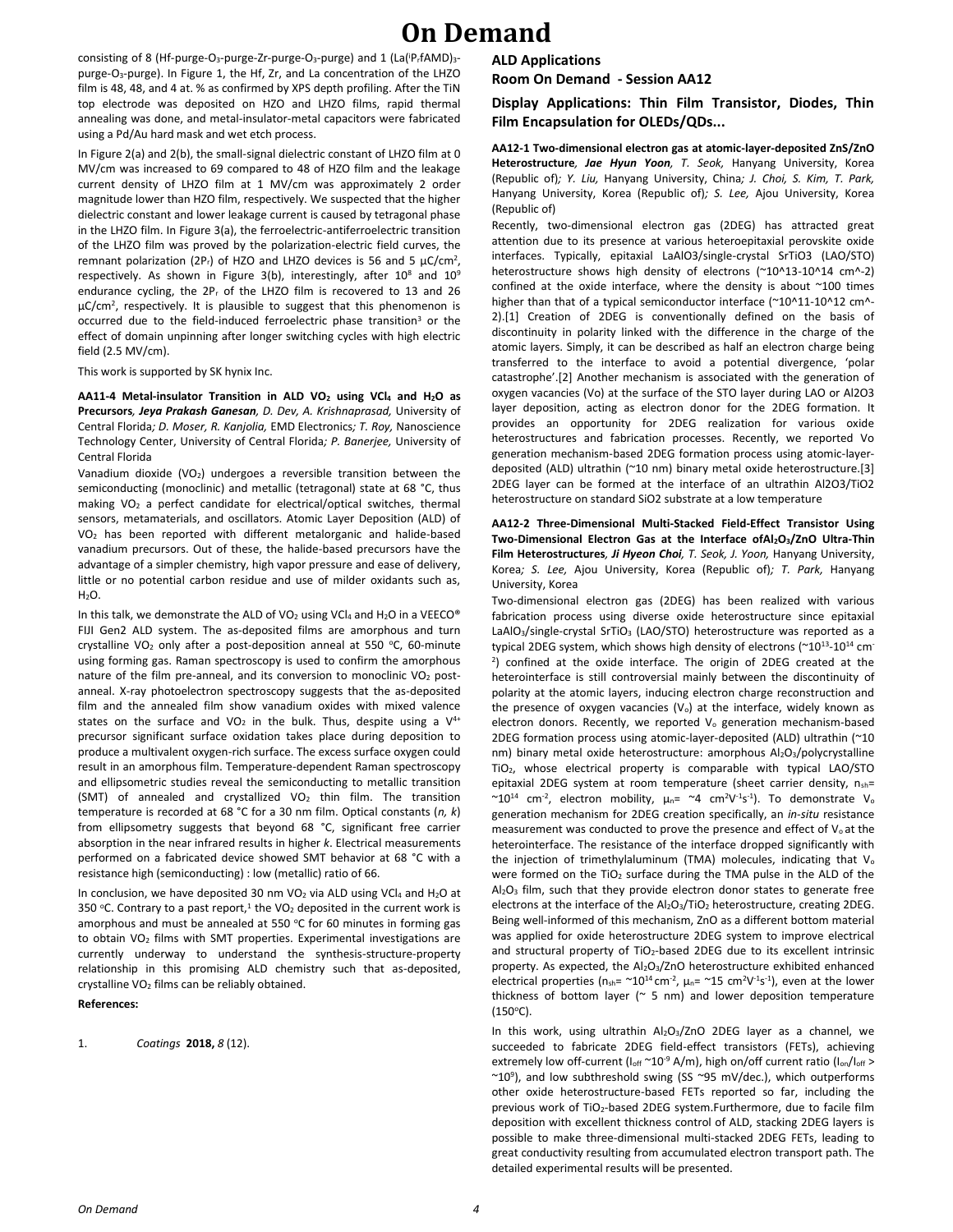**AA12-3 Atomic Layer Deposited p-type SnO Thin Film Transistors***, Kham Niang, D. Gomersall,* Cambridge University, UK*; J. Parish, A. Johnson,*  University of Bath, UK*; A. Flewitt,* Cambridge University, UK

In the past decade, extensive research has been carried out on p-type oxide semiconductor materials for realisation of complementary metal oxide semiconductor (CMOS) circuits. In particular, SnO is of great interest due to its disperse valence band maximum due to hybridization between O 2*p* and Sn 5*s* orbitals, allowing a relatively high hole mobility [1]. While sputtering method has been widely used for SnO, atomic layer deposition (ALD) has not been widely reported [2]. ALD is a very attractive technique due to its precision on stoichiometry arising from the self-limiting growth, its repeatability and its conformality over a large substrate area [3].

In this report, SnO thin films were deposited using a novel Sn precursor and H<sub>2</sub>O in a cross-flow wafer scale ALD reactor. The precursor bottle was heated at 100°C and depositions were carried out at temperatures between 170 and 210°C. To achieve high quality films suitable for channel layers in thin film transistors (TFTs), we investigated three deposition modes: single pulse (SP), multiple pulses (MP) and multiple pulses and exposure (MP+E). The SP mode is the standard ALD process comprising of the Sn and H2O half cycles. The pulse/purge times of 1s/15s and 0.03s/10s are used for the Sn and H<sub>2</sub>O cycles respectively. In the MP mode, three consecutive Sn pulses are applied with 5 s delay between the pulses which is then followed by the H<sub>2</sub>O half cycle. The MP+E mode is a combination of the MP mode and stopping of the gas flow for 10s to increase the residence time in the chamber.

P-type SnO thin films were then incorporated as a channel layer in TFTs. A field effect mobilities of 0.5 and 2.5  $\text{cm}^2\text{V}^{\text{-}1}\text{s}^{\text{-}1}$  were achieved for TFTs annealed at 250°C and 350°C respectively. We will discuss in detail the effect of different ALD deposition modes on the characteristic of the thin films and the performance of the TFTs.

[1] J. A. Caraveo-Frescas, P. K. Nayak, H. A. Al-Jawhari, D. B. Granato, U. Schwingenschlogl, and H. N. Alshareef, *ACS Nano,* vol. 7, no. 6, pp. 5160- 5167, 2013.

[2] J. H. Han, Y. J. Chung, B. K. Park, S. K. Kim, H.-S. Kim, C. G. Kim, and T.-M. Chung, *Chemistry of Materials,* vol. 26, no. 21, pp. 6088-6091, 2014. [3] S. George, Chem. Rev. **110**, 111 (2010).

#### **AA12-4 The Impact of PEALD InGaO TFT Performances on Paring In/Ga Precursor Structures***, TaeHyun Hong, H. Jeong, J. Park,* Hanyang University, Korea

Recently, ALD oxide semiconductor has been attractive as TFT material that has the potential for high mobility and stability compared to conventional method due to precisely controlled thickness and metal composition. However, multi-component deposition using ALD is difficult to control without understating growth mechanism according to precursor and reactant, it is necessary to study and library the adsorption and reactivity of the surface depending on various precursor. In this study, InGaO (IGO) semiconductors were deposited by plasma enhanced atomic layer deposition (PEALD) using two sets of In and Ga precursors, which one set is In(CH3)3[CH3OCH2CH2NHtBu] (TMION) and Ga(CH3)3[CH3OCH2CH2NHtBu]) (TMGON) and the other is  $(CH<sub>3</sub>)<sub>2</sub> In (CH<sub>2</sub>)<sub>3</sub>N(CH<sub>3</sub>)<sub>2</sub> (DADI), (CH<sub>3</sub>)<sub>3</sub>Ga (TMGa),$ as denoted as TM-IGO and DT-IGO, respectively. We changed the ratio of InO sub-cycles from 3 to 19 to control the chemical composition of ALDprocessed films. The different growth properties are observed at different precursor set. This could be originated from the precursor structure and the density of adsorption sites. Despite this different growth behavior, it could set the IGO TFTs with the identical In/Ga ratio controlling each supercycle. Interestingly, the both TFTs (TM-IGO and DT-IGO) showed different film properties and the associated TFT characteristics (TM-IGO: -5.5V, 36.7  $\text{cm}^2\text{/Vs}$ , DT-IGO: -9.7V, 27.7 cm<sup>2</sup>/Vs for the V<sub>th</sub> and mobility respectively). This difference could be originated from not only the growth behavior but also the anion/cation ratio/binding states in the IGO thin films.

#### **AA12-5 Structural Modulation of ALD IGZO TFT for Controlling the Hydrogen Concentration***, Wan-Ho Choi, K. Kim, J. Park,* Hanyang University, Korea

Nowadays, a novel deposition technique for thin film transistor (TFT) application using atomic layer deposition (ALD) such as semiconductor, gate insulator (GI), and encapsulation has been studied extensively. Herein, we developed unified-ALD (U-ALD), which deposits buffer, semiconductor and GI by ALD and named this structure as sandwich structure. In U-ALD IGZO TFTs, material forming interfaces with the channel layer exhibited a critical role in the electrical performance of IGZO TFTs because of hydrogen (H) diffusion, which has a Janus-faced effect in IGZO. Through measurement of hydrogen permeability of ALD insulators and Secondary Ion Mass Spectroscopy of each sandwich structure after annealing, we found a hydrogen accumulation effect in the ALD IGZO layer like a dam, which caused degradation of TFT properties. In contrast, TFTs with ALD SiO2, which has proper hydrogen diffusivity, chosen as the buffer and GI had favorable electric properties of 28.17 cm<sup>2</sup>/Vs, 0.20 V/decade, 0.96 V, and 0.12 V for the mobility,  $V_{th}$ , SS, and hysteresis. In this regard, an optimized GI structure via the ALD  $SiO<sub>2</sub>$  and  $Al<sub>2</sub>O<sub>3</sub>$  in situ process on the basis of excellent interface formation with the semiconductor and hydrogen barrier performance, respectively, was developed. This functional GI structure with  $SiO<sub>2</sub>$  and  $Al<sub>2</sub>O<sub>3</sub>$  exhibited proper TFT characteristics (27.52  $cm<sup>2</sup>/Vs$ , 0.24 V/decade, and 1.07 V for the mobility, SS, and Vth, respectively) and improved stability against hydrogen annealing, which was used to examine the resistance to external hydrogen.

**AA12-6 Ultrathin Amorphous Titanium Oxide Field-Effect Transistors with Large Gate-Induced Electron Mobility Modulation***, Nikhil Tiwale,*  Brookhaven National Laboratory*; A. Subramanian,* Stony Brook University*; Z. Dai,* Brookhaven National Laboratory*; S. Sikder,* Stony Brook University*; J. Sadowski,* Brookhaven National Laboratory*; C. Nam,* Brookhaven National Laboratory/Stony Brook University

Recent reports show a great promise of using ultrathin metal oxide films prepared by atomic layer deposition (ALD) for enabling high performance devices featuring ultra-sharp subthreshold swing and even the formation of two-dimensional electron gas (2DEG). A key characteristic of ultrathin metal oxide thin-film transistors (TFTs) is their very low off-state current with a sharp and high on off ratio. While the on-off operation in typical TFTs primarily results from the modulation of gate-dependent charge carrier density, recent reports suggest that the high on-off ratio in ultrathin oxide TFT operation can be associated with a large gate-induced carrier mobility modulation, which few reports provide a clear picture regarding its origin and implication. In this study, we study the 3.5 nm-thick amorphoustitania-based ultrathin TFT fabricated by low-temperature ALD, which exhibited six-decade on-off ratio predominantly driven by the same magnitude of gate-induced mobility modulation [Tiwale et al., *Commun. Mater.***1**, 94 (2020)]. We observe that the power law dependence of gatedependent saturation mobility featured a very high exponent at low gate voltages, unprecedented for oxide TFTs reported so far. Drawing parallels from the disordered organic TFT that exhibits similarly high power law exponent, and by combining the physicochemical analysis of titania prepared under varying post-ALD thermal treatments and the accompanying TFT device characterization, we identify that the large gateinduced mobility modulation originates from the variable range hopping (VRH) transport of charge carriers through the band-tail states of ultrathin titania, with its bi-exponential density of states reflected on the observed two different power-law exponent regimes in the gate-dependent mobility. The results highlight rather unusual and counterintuitive roles of defect states within ultrathin metal oxides in possibly enabling some of the high performance parameters in associated TFT devices, as best exemplified by the increased off-state current accompanied by the reduced device on–off ratio upon the oxidative annealing of ultrathin titania, against the typical notion that such an oxidative annealing in metal oxide transistors would reduce the background carrier density while increasing the on–off ratio.

### **ALD Applications Room On Demand - Session AA14**

#### **Emerging:**

**Optics/Optoelectronics/Metamaterials/Plasmonics**

#### **AA14-1 Optical Quantizing Structures in Al2O3/TiO<sup>2</sup> Heterostructures by Plasma Enhanced Atomic Layer Deposition***, Pallabi Paul, A. Szeghalmi,*  Friedrich Schiller University Jena, Germany

Atomically thin heterostructures and superlattices are promising candidates for various optoelectronic and photonic applications. In this research, different combinations of  $Al_2O_3/TiO_2$  composites are fabricated by plasma enhanced atomic layer deposition (PEALD). The growth, dispersion relation, optical bandgap and composition of such structures are systematically studied by means of UV/VIS spectrophotometry, spectroscopic ellipsometry (SE), x-ray reflectometry (XRR), scanning transmission electron microscopy (STEM) and x-ray photoelectron spectroscopy (XPS). Besides, an effective medium approximation (EMA) approach is applied to model the heterostructures theoretically. The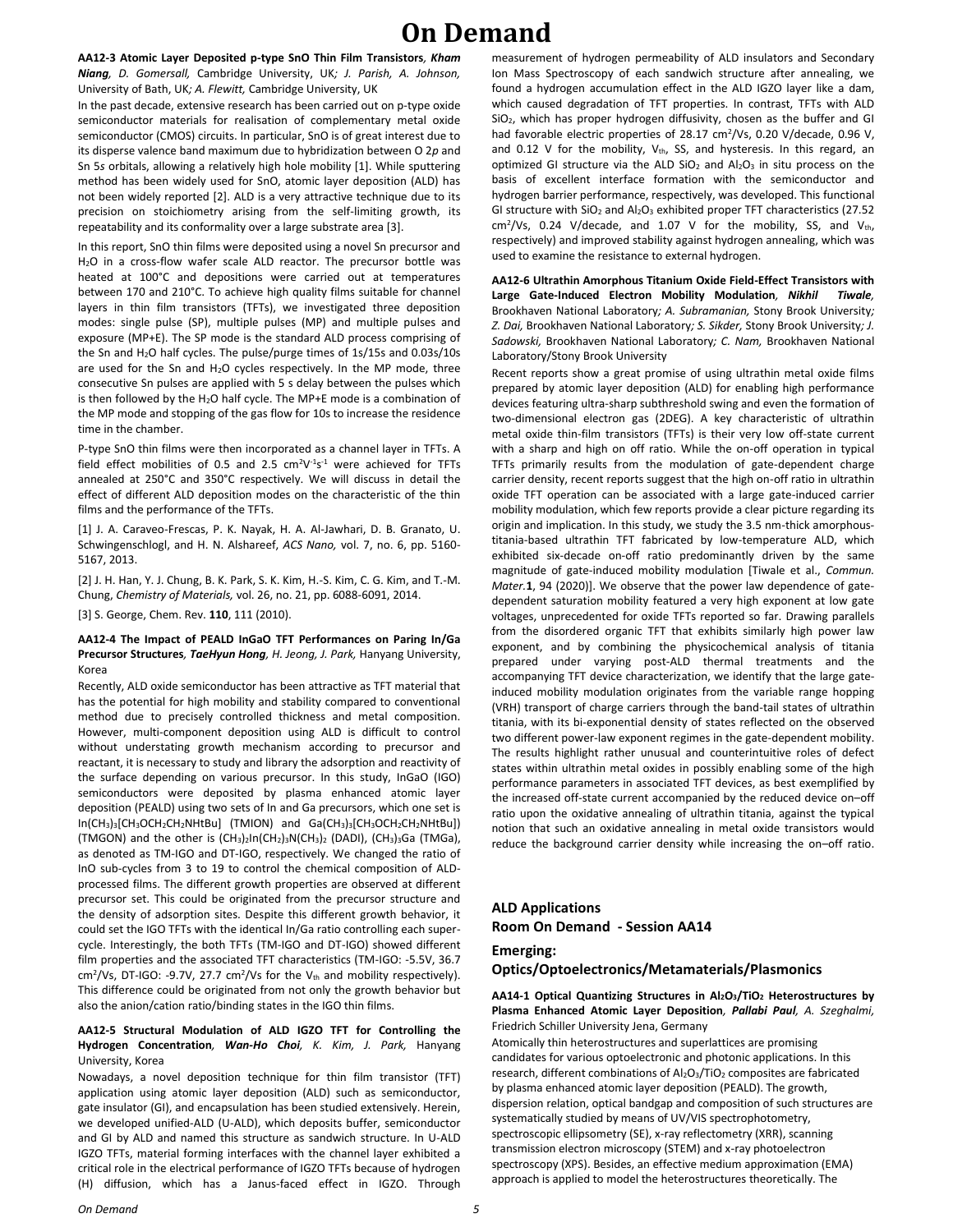refractive index and the indirect bandgap of the heterostructures depend on the ratio of the two oxides, while the bandgap is very sensitive to the thicknesses of the barrier and quantum well layers. A large blue shift of the absorption edge from 400 nm to 320 nm is obtained by changing the  $TiO<sub>2</sub>$ (quantum well) thickness from  $\sim$  2 nm to  $\sim$  0.1 nm separated by  $\sim$  2 nm of Al2O<sup>3</sup> (barrier) layers. PEALD unfolds the possibility of achieving optical quantizing effects within complex heterostructures enabling control of their structures down to atomic scale. It enables a path towards atomic scale processing of new 'artificial' materials with desired refractive indices and bandgap combinations by precise control of their compositions.

Selected compositions are identified for applications in antireflection coatings at 355 nm wavelength. Interference multilayers of  $TiO<sub>2</sub>/Al<sub>2</sub>O<sub>3</sub>$ composites as high refractive index material and  $SiO<sub>2</sub>$  as the low refractive index show low reflectance and optical losses at 355 nm wavelength with transmittance values of approximately 99%. Such heterostructures overcome the limitations of the low bandgap dielectric  $TiO<sub>2</sub>$  for optical applications in the UV spectral range.

**AA14-2 Excellent Surface Passivation of Germanium by ALD Al2O<sup>3</sup> with a-Si:H Interlayers***, Willem-Jan Berghuis, J. Melskens, B. Macco, R. Theeuwes, K. Erwin,* Eindhoven University of Technology, Netherlands

After the adoption of ALD for the preparation of high-k gate oxides in fieldeffect transistors (FETs), the unique features of ALD have only become more important with the advancement of the technology nodes: precise and uniform thickness control, excellent conformality, and the ability to generate high-quality surfaces with well-passivated channel surface states. For the next-generation, multiple stacked nanosheet FETs, the requirements become even more stringent. Now the gate needs to be wrapped all around the channel while also both Si and Ge channel surface states need to be passivated. Similar challenges lie in the passivation of Ge and SiGe nanowire devices such as nanolasers, nano-LEDs, and solar cells.

The passivation of SiGe and Ge surfaces by ALD films has been a longstanding challenge which mostly has been addressed by examining FET-like structures. We have recently carried out an in-depth study of the passivation of Ge by ALD Al<sub>2</sub>O<sub>3</sub> films. By measuring the carrier lifetime on passivated substrates we extracted the maximum effective surface recombination velocity *Seff,max*. For Al<sub>2</sub>O<sub>3</sub>, we demonstrated that values as low as  $S_{\text{eff},\text{max}}$  170 cm s<sup>-1</sup> can be achieved after optimization of the ALD substrate temperature, film thickness, and post-deposition anneal temperature. It was moreover established that a GeO<sub>x</sub> interlayer forms during ALD and that the  $\text{GeO}_x/\text{Al}_2\text{O}_3$  stack on a Ge surface has a negative fixed oxide charge density ( $Q_f$  =  $-1.8 \cdot 10^{12}$  cm<sup>-2</sup>).

In this work, we have systematically examined the surface passivation of Ge by thermal and plasma-enhanced ALD  $Al_2O_3$  in combination with an amorphous silicon (a-Si:H) interlayer. For this purpose, we have grown a-Si:H/Al<sub>2</sub>O<sub>3</sub> stacks on Ge substrates under various conditions using plasmaenhanced chemical vapor deposition (PECVD) for the a-Si:H layer (1-10 nm) and ALD for the  $Al_2O_3$  (5-20 nm). We found an excellent surface passivation by an a-Si:H layer as thin as 1.7 nm  $(S_{eff,max} = 6.8 \text{ cm s}^{-1})$ . To better understand the role of the a-Si:H interlayer and its interaction with the ALD Al2O<sup>3</sup> film, we have performed measurements of the interface defect density  $(D<sub>i</sub>)$  and fixed charge density  $(Q<sub>i</sub>)$  together with a Transmission Electron Microscopy study. We have found a remarkably high fixed charge (*Q<sub>f</sub>* = - 8.8⋅10<sup>12</sup> cm<sup>-2</sup>) present in this passivation stack due to the interplay between the Si and PEALD  $Al_2O_3$  leading to a SiO<sub>x</sub> interlayer making it a Ge/a-Si:H/SiOx/Al2O3 stack. Thermal ALD Al2O<sup>3</sup> yields a lower *Qf*in comparison, which is likely related to a less prominent  $SiO<sub>x</sub>$  interlayer. The understanding of this material system is expected to be valuable for the design of well passivated Ge interfaces and devices.

#### **AA14-3 Tunable and Scalable Fabrication of Plasmonic Dimer Arrays With Sub-10 nm Nanogaps by Area Selective ALD***, Chengwu Zhang, B. Willis,*  University of Connecticut

Plasmonic nanoantennas, especially with sub-10 nm nanogaps, can greatly enhance electric fields through excitations of surface plasmons, which are collective oscillations of electrons excited by light.Arrays of plasmonic nanoantennas can be designed to concentrate and manipulate light at the nanoscale, and have wide applications such as surface enhanced spectroscopy, photo-driven chemical conversion, and optical information processing.Atomic layer deposition (ALD) is a thin-film deposition technique capable of producing conformal thin films with precise control of thickness and composition at the atomic level.Area selective ALD (AS-ALD) provides a flexible way to precisely tune nanogaps to enhance their optical and electrical properties. In this work, we investigate the optical response

of plasmonic nanoantenna dimer arrays with sub-10 nm nanogaps by AS-ALD.

We present a case study of Cu AS-ALD on Pd/Au layered nanoantenna dimers. Figure 1 shows a side view schematic diagram of AS-ALD to tune nanogaps. Pd layers are designed to promote Cu nucleation, and Au layers provide strong plasmonic resonances in the visible and near IR range. Arrays of Pd/Au layered nanoantenna dimers are fabricated on fused quartz substrates using electron beam lithography, followed by Cu AS-ALD to tune the inter-particle distances. Results show nanogaps can be well tuned to sub-10 nm. In figure 2, the nanogaps are measured by electron microscopy and the average post-ALD gap is  $6.5 \pm 2.2$  nm. The inset shows an example dimer with a nanogap of 4.2 nm; each pixel in the SEM image is 0.9 nm. Optical extinction curves were measured to track the changes to the dipolar plasmonic resonances as the number of ALD layers was increased. Figure 3 shows the extinction measurements for light polarized along the axis of the dimer. The dipolar resonance initially blue shifts around 100 nm after 50 ALD cycles, and then red shifts back towards the pre-ALD peak location after more deposition cycles. Control experiments show that the initial blue-shift is largely due to heating, which can slightly modify the nanostructures by rounding corners and edges. Electrodynamics simulations show that additional factors include increasing thickness and decreasing aspect ratio, which also tend to blue-shift the resonances. The data show that beyond 50 cycles, the resonance red-shifts due to the dominant effect of narrowing the nanogaps, which is supported by simulations. In this way, the study shows considerable spectral "tunability" by tailoring the optical responses of plasmonic nanoantenna arrays, while creating nanogaps that concentrate electric fields for various applications.

#### **AA14-4 Lithium Aluminum Fluoride as an Ultraviolet Coating Material***, John Hennessy,* Jet Propulsion Laboratory

Optical systems operating in the far ultraviolet (90–200 nm) often employ protected aluminum mirror coatings. These mirror systems utilize protective thin films of metal fluoride materials to maintain optical transparency in the wavelength range of interest. The most common protective coating material for this application is MgF<sub>2</sub> which limits the short wavelength performance of the mirror to the band edge cutoff of MgF<sup>2</sup> at approximately 120 nm. There is growing interest for astrophysics applications in the use of LiF protective coatings which can extend the short-wavelength performance due to its larger bandgap, however the hygroscopic properties of LiF can present challenges for the stability and longevity of the final optical system. In this work, we investigate the use of atomic layer deposition to create thin films of lithium aluminum fluoride as an ultraviolet coating material. We have employed a supercycle approach utilizing LiHMDS, tris(dimethylamino)aluminum, and anhydrous HF as coreactants at substrate temperatures between 100 and 200 °C. This chemical pathway avoids possible deleterious interactions that can occur between simple alkylaluminum precursors and alkali materials, and ultimately allows for arbitrary mixed thin film compositions ranging from purely crystalline LiF, to purely amorphous AlF3. At intermediate supercyle ratios we also show that crystalline films of Li<sub>3</sub>AlF<sub>6</sub> can be deposited with this process as confirmed by x-ray diffraction analysis. We present recent results on protected aluminum mirror coatings fabricated with this approach, along with environmental exposure testing comparing the performance of Li<sub>3</sub>AlF<sub>6</sub> to LiF and AlF<sub>3</sub>. The prospects for utilizing this approach in future NASA instrumentation will be discussed along with the possibility of using these films as battery coating materials. Crystalline films of Li<sub>3</sub>AlF<sub>6</sub> are also known to possess moderate Li-ion conductivity and the low deposition temperature investigated in this work may have benefits over other ALD approaches in this material system.

**AA14-7 Stress Compensated HfO2/SiO<sup>2</sup> High-reflective Coatings at 355 nm and 532 nm by Plasma Enhanced Atomic Layer Deposition using Substrate Biasing***, Vivek Beladiya,* Friedrich-Schiller-University Jena, Germany*; D. Kästner,* Fraunhofer Institute for Applied Optics and Precision Engineering IOF, Germany*; S. Riese, P. Hanke,* LAYERTEC GmbH, Germany*; A. Szeghalmi,*  Fraunhofer Institute for Applied Optics and Precision Engineering IOF, Germany

Atomic layer deposition is a promising thin film deposition technology due to its ability to coat complex formed substrates with precise thickness control and excellent uniformity. The substrate biasing technique in plasma enhanced atomic layer deposition has recently gained attention due to its ability to manipulate material properties such as refractive index, density, residual OH impurity, residual mechanical stress, crystallinity, and surface roughness. The kinetic energy of the plasma species can be varied by applying a substrate bias potential across the plasma sheath at the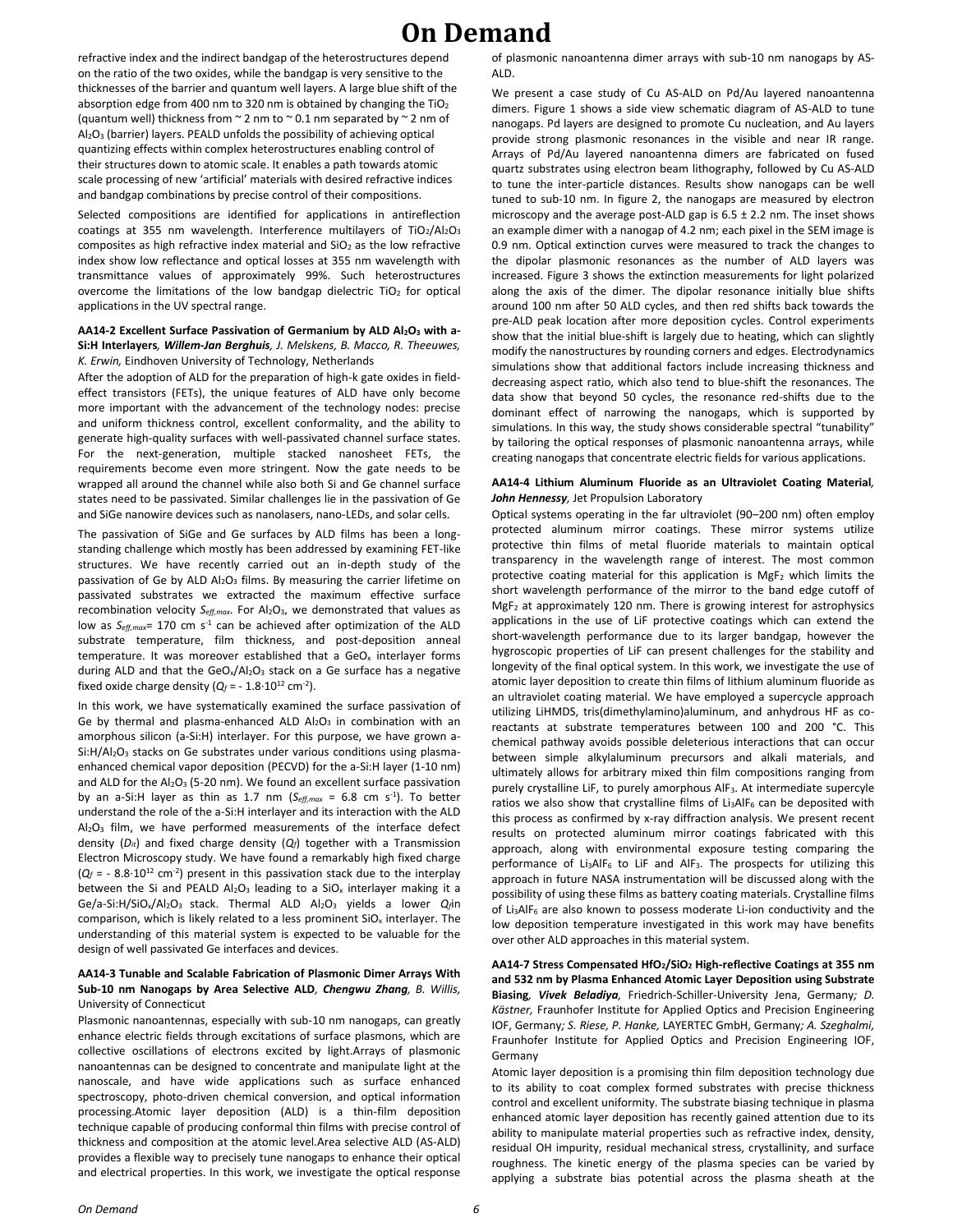substrate surface. In this work, we have deposited high-reflective (HR) coatings at 355 nm and 532 nm at 100°C deposition temperature using substrate biasing.

The multilayer system consists of  $HfO<sub>2</sub>$  and  $SiO<sub>2</sub>$  as a high and low refractive index layer, respectively, which were grown using a substrate biasing. The total film thickness of HR@355nm and HR@532nm were 1.6 μm and 2.3 μm, respectively. The total residual stress measured on double-side polished Si wafers was 76 MPa (tensile) and 112 MPa (tensile) for HR@355nm and HR@532 nm, respectively. The reflectance of 99.9 was measured using a spectrophotometer at 355 nm and 532 nm wavelengths for HR@355nm and HR532nm, respectively.Additionally, a reflectance of above 99.9 was determined at 355 nm wavelength for HR@355nm multilayer coating by means of cavity ring-down measurements. The coatings were free of delamination and visible cracks. The laser-induced damage threshold (LIDT) was performed at 355 nm using the R-on-1 method on HR@355nm multilayer coating. The LIDT of 19 J/cm<sup>3</sup> was observed. Hence, we have successfully demonstrated stress compensated high-reflective (HR) coatings for the designed wavelengths of 355 nm and 532 nm with excellent uniformity and mechanical stability.

### **ALD Applications Room On Demand - Session AA15**

#### **Emerging: Medical/Healthcare/Pharmaceuticals**

**AA15-1 Atomic Layer Deposition of Nanocomposite Antimicrobial and Antiviral Coatings***, Anil Mane, M. Gros, R. Wilton, S. Forrester, Y. Zhang, . Zaluzec, D. Schabacker, S. Darling , J. Elam,* Argonne National Laboratory, USA

Antimicrobial (AB) and antiviral (AV) coatings can play a crucial role in health and safety by preventing the growth and spread of pathogens. Based on the chemical composition of these coatings can drastically reduce or even kill the bacterial and viruses via surface chemical reaction, catalytic reaction activated by light, thermal treatment, in presence of reactive gases or surface functional groups.Antimicrobial and antiviral-coated surfaces are becoming more broadly examined for possible use in areas such as medical clothing and equipment, surfaces encountered in public and private transportation and household use. The most common and most significant use of antimicrobial/antiviral coatings has been used in healthcare in the manufacture of masks and equipment to prevent hospital related infections, which have accounted for more than a million deaths worldwide. In addition, the current pandemic caused by the SARS-CoV-2 virus has infected more than 100 millon people resulting in over 2.2 million deaths from COVID-19. Therefore, it is essential to develop effective antimicrobial and antiviral coatings to address a wide range of needs.

Antimicrobial/viral coatings can be prepared using a variety of thin film coating processes. A thin coating can be applied to a surface that has a chemical composition which is toxic to microorganisms but not to humans. Among the various coatings, layers containing Cu and Ag have been shown particularly effective against microorganisms and viruses. In addition, other coatings such as TiO<sub>2</sub>, ZnO and MoO<sub>3</sub> have also shown antimicrobial/antiviral properties. Due to outstanding processing advantages, we have evaluated atomic layer deposition (ALD) as a viable approach for the commercial production of AB/AV coatings.In this study, we prepared a wide variety of ALD materials including binary, ternary, and quaternary oxides and composites on N95 mask filter materials (polypropylene) and polyester fabrics at temperatures as low as 50°C. All of these ALD materials showed uniform and conformal coatings that infiltrated the porous fabrics. We tested the antibacterial and antiviral properties of these ALD coated materials and identified coating formulations that were highly effective against bacteria and viruses. Moreover, the coatings did not diminish the filtration properties of the N95 mask filters.In this presentation we will discuss the coating materials, the AB/AV testing results and future directions. We think that the technology present here can be used for other air filter applications.

#### **ALD Applications**

**Room On Demand - Session AA16**

**Emerging: Others (Protective Coatings, Hardness, MEMs...)**

**AA16-1 Capacitance Modulation by Light and Mechanical Stimuli in ALDdeposited ZnO Thin Films Integrated in Piezotronic MEMS Strain Microsensors***, Raoul Joly, S. Girod, N. Adjeroud, P. Grysan, J. Polesel,*  Luxembourg Institute of Science and Technology (LIST), Luxembourg

By the means of Atomic Layer Deposition (ALD), we developed piezotronic strain sensitive sensors integrated in polyimide cantilevers, where a zinc oxide (ZnO) thin film is deposited on top of patterned interdigitated platinum electrodes (Figure 1(a)). The rapidly spreading Internet-of-Things is accelerating MEMS (Micro-ElectroMechanical Systems) industry to deliver highly sensitive and miniaturized self-sensors with low consumption and cost-effective production process. Due to its high film conformality, low temperature processing, self-limiting nature and thickness control at the nanoscale level, ALD technique has emerged as an ideal technique to add new functionalities in MEMS.

We propose to rationalize the ALD processing deposition parameters on the sensor's electrical properties and the sensitivity of detection for mechanical strain and light. We report on the evidence of negative capacitance phenomena occurring at the interface of Schottky junctions over a wide frequency range (between 20 Hz and 100 kHz). We demonstrate an original way to modulate the sensors capacitance characteristics in the presence of a light source as well as by applying a mechanical strain to the devices (Figures 1(b), (c) and (d)). The rationale behind these observations will be discussed. The ALD thin film is made of wurtzite polycrystalline zinc oxide with a privileged (002) orientation. We optimized the deposition temperature to be compatible with microfabrication processing on polymer and photoresists by thin film growth below 100 °C. Hence, Schottky junctions are realized by microstructuring interdigitated micro-combs at the interface of high work function platinum metal electrodes and a semiconducting piezoelectric ZnO thin film. The obtained piezotronic junction has the particularity of an exponential dependence of the flowing diode current as a function of the applied mechanical strain. The sensitivity is thus greatly improved with gauge factor higher than 100.

In the last stage of this work, we will present the strain sensors size miniaturization for integration in microcantilevers in a full polymer body, compatible with AFM (Atomic Force Microscopy) scanning probe operations to highlight the very high sensitivity of detection. These results open up new perspectives and applications towards the miniaturization of highly sensitive and low power consumption environmental sensors, as well as for broadband impedance matching in radio frequency applications by the means of negative capacitance devices.

#### **AA16-2 Applications of Atomic-Scale Processing for the Next Decade of MEMS Technology***, Daniel Potrepka, N. Strnad, R. Rudy,* U.S. Army Research Laboratory

Atomic-scale processing has had a major impact in the fields of microelectronics and CMOS fabrication technology, building upon the significant advances in academia. Now the field of micro-electomechanical systems (MEMS) is poised to reap the benefits of atomic-scale fabrication, as gains achieved with standard process technologies remain limited to low-cost devices. To achieve this breakthrough, ALD atomic-scale techniques will play a vital role, driving MEMS deep into the nanoscale regime by engineering innovative designs to take advantage of the scaled piezo- and ferroelectric properties encountered therein. Using a combination of ALD, ALE, and pre- and post- treatments for area-selective growth of function-enhancing features and layers, ALD can hermetically seal off devices from harsh in-process or working environments, eliminate stiction, tailor conformal multilayer geometries to provide new functionalities such as phonon crystals and metamaterials, control stress, enhance polarization and structural integrity, lower operating voltage, increase chip work density by an order of magnitude, and meet thermal, mechanical, geometrical, barrier, interface, and ferroic materials design requirements for competitive commercial MEMS technologies and devices. These breakthroughs will be enabled by a wide array of viable precursors, providing new metal oxides and metals of increasing diversity and complexity from throughout the periodic table, including the recently developed nitrides, sulfides, and tellurides [1-3]. The resulting new materials, along with rapidly occurring growth and integration of computer modeling for precursor-surface chemical reactions [4] and hardware improvements [3] will enhance the scale and pace of MEMS modernization.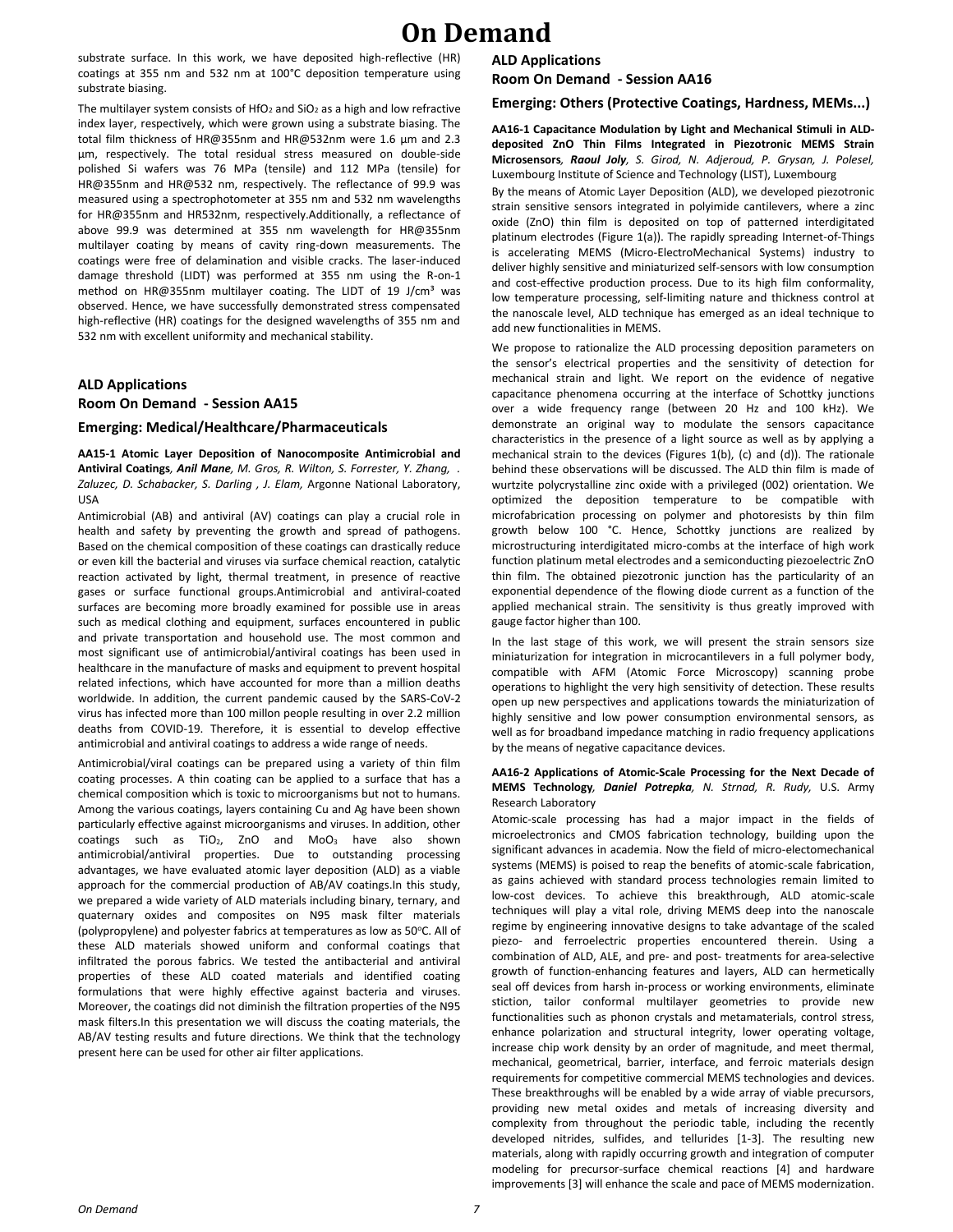ALD commercial infrastructure and equipment sales, currently predicted to increase to about USD \$2 billion in 2026 at a compound annual growth rate from 2020 of 26.3% can leverage off the larger MEMS global market. Impacts of the key atomic-scale processes that can fuel this exciting expansion of the MEMS technology arena will be reviewed, emphasizing the benefits for the future of prototyping and scaled fabrication in commercial, industrial, and defense applications.

1. V. Pore *et al.*, J. Am. Chem. Soc. 2009, 131, 10, 3478-3480. DOI 10.1021/ja8090388

2. N. P. Dasgupta *et al.*, Acc. Chem. Res. 2015, 48, 2, 341-348. DOI 10.1021/ar500360d

3. G. B. Rayner Jr. *et al.*, J. Vac. Sci. & Technol. A 38, 062408 (2020). DOI 10.1116/6.0000454

4. S. D. Elliott *et al.*, J. Chem. Phys., vol. 146, 052822 (2017). DOI 10.1063/1.4975085

**AA16-3 Texture Control of Piezoelectric Aluminum Nitride Grown by Atomic Layer Deposition for 3D Microelectromechanical Systems***, Nicholas Strnad, W. Sarney,* CCDC Army Research Laboratory*; G. Rayner,*  Kurt J. Lesker Company, Inc.*; G. Fox,* Fox Materials Consulting, LLC*; R. Rudy, J. Pulskamp,* CCDC Army Research Laboratory

3D microelectromechanical systems (3D-MEMS) are an emerging application space for piezoelectric films grown using ALD. ALD provides an ideal solution for the deposition of piezoelectric materials on trench sidewall or 3D fin structures which may be used to improve the size, weight, power and frequency tunability of MEMS devices. Aluminum nitride is a technologically relevant material for piezoelectric MEMS due to its significant piezoelectric response, high breakdown voltage and large mechanical quality factor. AlN is amenable to film growth by ALD, although there are relatively few reports of ALD AlN used for MEMS due to the need for additional process development to meet stringent crystal structure, film purity and grain orientation requirements for device performance. We explore several strategies for controlling the grain orientation of ALDgrown AlN on planar substrates, which includes the use of {111}-textured Pt as a growth template, precursor chemistry and dose variation, stressengineered substrates, inductively-coupled plasma conditions for film bombardment during growth, and ALD equipment modifications. For select cases, we report the mechanical Q, determined from measurements of MEMS resonator structures, and piezoelectric coefficients, determined from measurements on MEMS cantilevers, of ALD deposited AlN . We analyze the Pt-AlN interface properties primarily by using TEM with EDS. The baseline ALD AlN process yielded completely c-axis oriented aluminum nitride as determined by x-ray diffraction, and a rocking curve full-width half max of 2.9° was achieved. The relative dielectric constant was measured to be  $8.1 < K < 8.6$  and an average dielectric loss of  $< 1\%$  was observed within the an applied electric field range of +/- 3350 kV/cm (+/- 35 V across 104 nm thick AlN) at 10 kHz. The leakage current of the textured AIN was quite low at 1.5 x  $10^{-6}$  A/cm<sup>2</sup> over the applied field range of +/- 1820 kV/cm (+/- 19 V across 104 nm thick AlN).

**AA16-4 Electrically-Conductive Kevlar Fabrics for Multi-Functional Fiber Reinforced Composites Enabled by Atomic Layer Deposition***, Robin E. Rodríguez, T. Lee, Y. Chen, T. Cho, C. Huang, E. Kazyak, A. Poli,* University of Michigan, Ann Arbor*; W. LePage,* University of Michigan - Ann Arbor*; M. Thouless, M. Banu, N. Dasgupta,* University of Michigan, Ann Arbor

Multi-functional composites have wide-ranging applications from structural batteries to electronic devices, which are of increasing interest in the aerospace community. To operate as a device, at least one constituent of the composite needs to be electrically conductive. Polymer-matrix composites (PMCs) are generally electrically insulating and often necessitate the inclusion of electrically-conductive additives, but such additives tend to affect the bulk mechanical properties of the final product. A method to impart electrical conductivity without affecting the bulk mechanical properties of the composite is to modify the surface of the reinforcement by adding a thin, conductive coating. Among the coating techniques that can be utilized, atomic layer deposition (ALD) provides unparalleled conformality in coating of the 3-D fiber template, as well as sub-nanometer resolution in film thickness and composition.

In this work we demonstrate the fabrication of electrically-conductive Kevlar-reinforced PMCs without measurably affecting the bulk material properties, by coating Kevlar fabrics with aluminum-doped zinc oxide (AZO) via ALD. The core-shell fabric morphology and structure were characterized by SEM, XPS, and XRD. The conductive properties of the AZO-coated Kevlar fabric were measured using the four-point probe method, which were taken at the single-fiber, single-tow, and fabric level, after varying the thickness of AZO from 80-200 nm. For all the cases, the electrical resistivity decreases as the film thickness increases. The thickness-dependence of the electrical resistivity is well described by an analytical model, which allows for predictive design. These fabrics are sufficiently conductive to serve as an electrode material in textile-based devices ranging from thin-film electronics to energy storage devices.

Additionally, we studied the relationships between electrical conductivity and mechanical deformation of AZO-coated Kevlar fabrics as used in a PMC. The electrical resistance of the composite was continually monitored *in situ,* while loading the sample to failure in a tensile load frame. The ultimate tensile strength and Young's modulus of the Kevlar-reinforced PMC was not significantly affected by AZO interface coatings, illustrating the advantage of this approach over bulk conductive additives. Furthermore, changes in the electrical resistance at higher strains were observed, which is attributed to the cracking of the AZO coating. These results demonstrate the potential of AZO-coated Kevlar to make electrically conductive composites with applications such as monitoring the state-ofhealth of the composite within the linear elastic regime.

#### **AA16-5 COO Reduction for Semiconductor Parts via ALD Coatings and Recycling of Parts***, Russell Parise, l. lordanov,* QuantumClean, A Business Unit of UCT*; G. Osoro,* Inficon

The semiconductor industry has considerable experience with thermal spray protective coatings of parts in the etch and deposition areas to modify surface chemistry, provide corrosion resistance, or provide a barrier layer.These coatings are effective but are generally thick (150 - 200 μm) and may not provide sufficiently low porosity for parts exposed to reactive gases or plasmas.The ALD process creates high purity thin-films that are dense, highly conformal and defect free. Materials such as Al2O3 and other metal oxides are resistant to the reactive halogens that part surfaces see during semiconductor processing.

To address these challenges, ALD coatings have been developed to uniformly coat showerheads, pedestals, and other parts with high aspect ratios with 100 – 500 nm thin-films such as  $Al_2O_3$ ,  $SiO_2$ , or other metal oxides.These films protect the part from the reactive halogen radicals and extend green to green time. Besides protecting the parts from reactive gases, the high aspect ratio ALD coatings on chamber components can serve as a diffusion barrier to avoid metal migration from the part itself and reduce conditioning times.

Additionally, parts with these ALD coatings can be recycled. Using Selective Coating Removal, the ALD protective coating is removed with minimum damage to the substrate, including the high aspect ratio features, before the part is prepared for ALD recoating. The loop essentially extends part life almost indefinitely which decreases cost of ownership.

This paper addresses the recent advances in the use of ALD thin films as a functional, protective coating that enhances part performance and reduces process costs.It will also cover the technology to selectively remove the deposition layer and ALD coating without damage to the part.Surface preparation, final cleaning, metrology and analytical testing for validation will also be discussed.

Keywords: ALD, Al<sub>2</sub>O<sub>3</sub>, corrosion, diffusion barrier, SiO<sub>2</sub>, aspect ratio, etch, CVD

**AA16-8 Aqueous Degradation and Nanoscale Coatings of Al2O<sup>3</sup> via Atomic Layer Deposition (ALD) of BaAl2O4: Eu2+, Dy3+ Long Afterglow Phosphors***, Erkul Karacaoglu,* Georgia Institute of Technology, USA and Karamanoglu Mehmetbey University, Turkey*; E. Öztürk,* Karamanoglu Mehmetbey University, Turkey*; M. Uyaner,* Necmettin Erbakan University, Turkey*; A. Okyay,* OkyayTechALD Okyay Technnologies, Turkey and Stanford University*; M. Losego,* Georgia Institute of Technology, USA

In this presentation aqueous degradation studies of BaAl<sub>2</sub>O<sub>4</sub>:Eu<sup>2+</sup>, Dy<sup>3+</sup> phosphors synthesized from solid-state reaction methods and coated with nanoscale Al<sub>2</sub>O<sub>3</sub> protective layers via atomic layer deposition (ALD) will be presented. The uncoated phosphor powders degrade in water within just 30 minutes of immersion. This degradation directly affects the bluish-green phosphorescence (497 nm), creating both blue- and red-shift which are maximized at 429 nm and 687 nm, respectively. Hydration and decomposition of the BaAl<sub>2</sub>O<sub>4</sub> phase reveals a continuous change in the phase assemblage over 30 days. ALD coatings of  $\simeq$  10 nm Al<sub>2</sub>O<sub>3</sub> protects the phosphor from aqueous degradation upon long-term immersion in water. ALD  $Al_2O_3$  coated BaAl<sub>2</sub>O<sub>4</sub>: Eu<sup>2+</sup>, Dy<sup>3+</sup> phosphors retain their phosphorescence for at least 7 days of water immersion. Successful encapsulation of BaAl2O4-based phosphors will make them possible to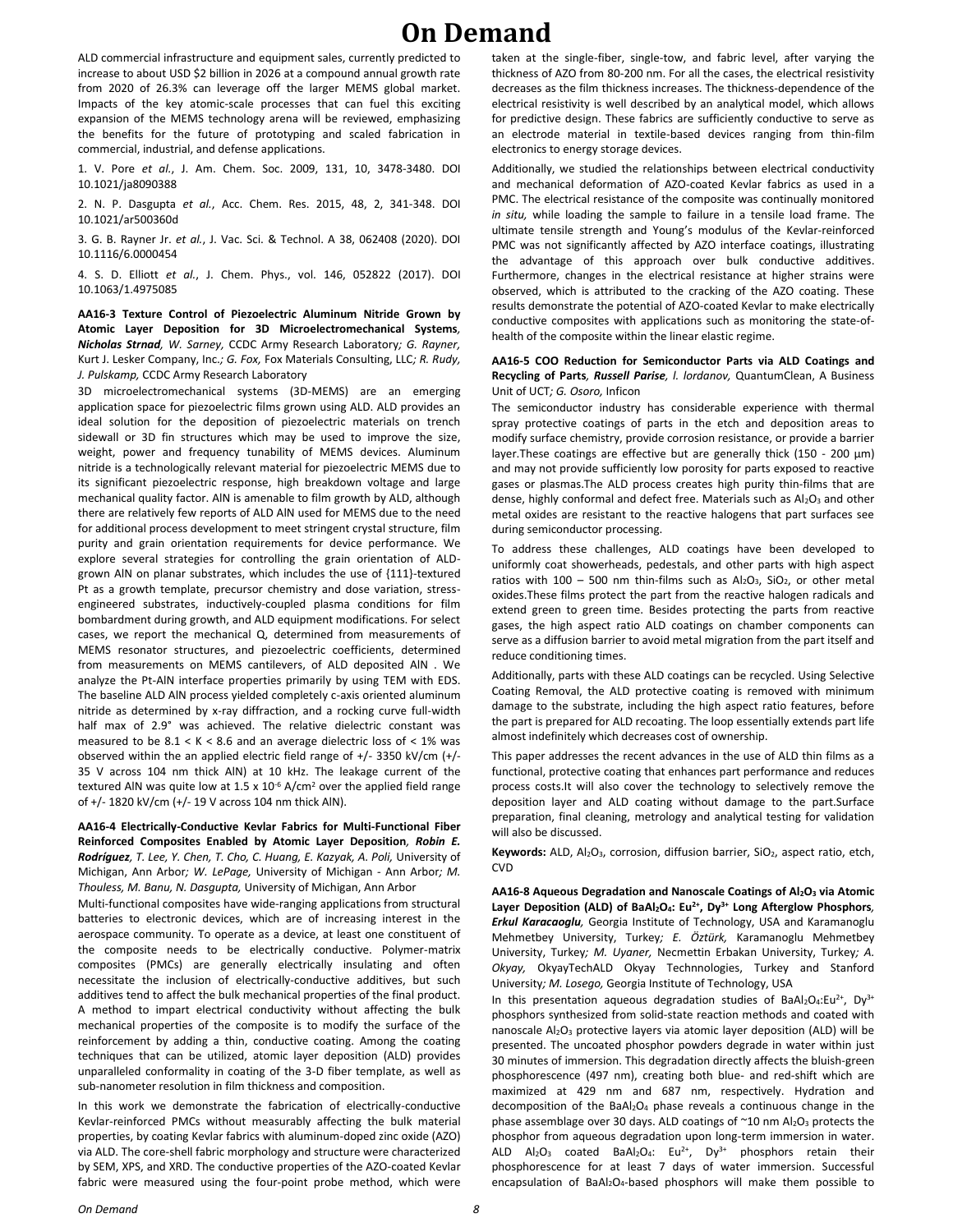store in humid environments or use in applications directly requiring aqueous solution.

### **ALD Applications Room On Demand - Session AA17**

#### **ALD Applications Poster Session**

#### **AA17-1 Atomic Layer Deposition of AlN Films With and Without Plasma. Piezoelectric Effect and Magnetoelectric Coupling With Nickel***, Noureddine Adjeroud,* Luxembourg Institute of Science and Technology (LIST), Luxembourg

Aluminum nitride (AlN) thin films have attracted significant attention for optoelectronics, piezoelectrics-based devices as surface-acoustic-wave resonators thanks to its excellent properties such as wide band gap of 6.2 eV, piezoelectricity along c-axis and high phase velocities of acoustic waves. Those applications, however, require the control of the c-axis (002) crystalline orientation of AlN in order to achieve the highest piezoelectric effect and surface acoustic velocity. Many efforts have been devoted to grow (002)-oriented AlN films. For instance, (002) oriented AlN film can be synthesized by pulse laser deposition, chemical vapor deposition, plasma assisted physical vapor deposition and plasma enhanced atomic layer deposition (PEALD). Nevertheless, those techniques require either elevated temperatures of substrate from 300 to 1000 oC and/or long period of plasma treatment during each cycle. In this study by carefully adjusting parameters of PEALD we were able to tailor preferred orientations of AlN thin films from a preferred (100) orientation to the (002) orientation at low substrate temperature from 180°C to 250 oC. In addition, X-ray photoelectric spectrometry surveys confirmed high quality AlN films with low impurities level of 1% of carbon and 6-7% of oxygen, which are comparable to the literatures. The direct piezoelectric coefficient e31,f measurements (4-point bending method, aixACCT), which were rarely reported on AlN films grown by PEALD, revealed a strong correlation between crystallographic orientations and e31,f value of AlN films; i.e. e31,f coefficient of (100) AlN film was almost "zero", whereas that of (002) preferred orientation film was measured to 0.38 C.m-2. In addition, we synthesized 2-2 magnetoelectric composites by depositing (002) oriented AlN film of 500 nm thickness on nickel foil with an excellent interface coupling by the highly conformal coating of ALD technique. The low temperature growth of AlN films allowed to unconcern in degradation of magnetic properties of the nickel magnetostrictive film.. The resulting magnetoelectric coefficient was about 3.5 V.cm-1.Oe-1 at 46 Hz. Though, AlN film is grown at temperature as low as 250 °C, the properties of the AlN film and its magnetoelastic coupling are utmost promising for energy harvesting and sensing applications on silicon-based as well as flexibleorganic-substrate-based micro-electro-mechanic-system (MEMS) devices.

#### **AA17-2 ALD SnO P-Type Thin Film Transistors and the Influence of Post Fabrication Annealing Conditions on Device Performance***, Benjamin Peek,* Pegasus Chemicals, UK*; P. Chalker, M. Werner,* The University of Liverpool, UK*; P. Williams,* Pegasus Chemicals, UK*; F. Alkhalil, S. Das,*  PragmatIC Semiconductor, UK

*On Demand 9* Flexible oxide electronics are integral to the proliferation of the Internet-of-Things (IoT). Currently, the state-of-the-art is predominantly based on unipolar n-type devices (NMOS). A complementary (CMOS) logic capability would greatly expand the range of low-cost flexible electronics, because the static power consumption is much lower than in unipolar based technology. Tin monoxide (SnO) is a candidate for p-type thin film transistors (TFTs) that could be matched to existing NMOS technology.Previously, p-type SnO films and TFTs have been fabricated by ALD (Atomic Layer Deposition) using bis(1-dimethylamino-2-methyl-2 propoxy) tin(II) (Sn(dmamp)2) and H2O vapour [1]. This precursor is synthesised, via an intermediate, namely bis(bis(trimethylsilyl)amide) Sn(II), which has also been used to deposit SnO with water [2]. Here we report the use of a precursor from Pegasus Chemicals, to deposit the channel of SnO-based p-type TFTs via ALD. The liquid precursor has been used to conformally deposit SnO thin films at 150°C with water vapour, onto 200mm wafers as shown in Fig. 1. An X-ray diffraction pattern of an SnO film deposited using 4000 ALD cycles is shown in Fig. 2. The dominant diffraction peaks are from the <001> and <002> planes of α-SnO, indicating the growth has a <001> preferred texture.P-type TFTs were fabricated at PragmatIC Semiconductor based on silicon (p++) back-gated structure, as illustrated in Fig. 3, which shows the TFT characteristics of this device. The α-SnO channel of which was deposited in 500 ALD cycles. Before the patterning of SnO, the wafer exhibited a sheet resistance of Rsh 1.6 MΩ/sq

. The TFT characteristics were measured: as-fabricated and after annealing in air (200° C, 1 hr), vacuum (190° C, 1 hr), nitrogen (200° C, 1 hr) and forming gas (350° C, 30 mins). Air annealing (blue) has little effect on the as-fabricated TFTs (black). The vacuum anneal (red) and nitrogen anneal (green) show a similar effect on the device performance, resulting in a marginal decrease in the on and off-current. Forming gas (H2/N2) annealing (FGA) leads to an enhanced on/off ratio, in addition to a negative shift in Von towards 0 V. Potential mechanisms responsible for the effect of different annealing processes on the TFT characteristics will be discussed .The work demonstrates the feasibility of using ALD-deposited tin monoxide to fabricate p-type TFTs at temperatures compatible with flexible oxide electronics manufacturing processes.[1] Jeong Hwan Han et. al, Chem. Mater. 2014, 26, 6088−6091. [2] Jere Tupalaa et. al. Journal of Vacuum Science & Technology 2017, A35, 041506.

**AA17-3 Low-Temperature Plasma-Enhanced Atomic Layer Deposition of Indium Oxide***, Ali Mahmoodinezhad, C. Morales,* Brandenburg University of Technology Cottbus–Senftenberg, Germany*; F. Naumann, P. Plate, R. Meyer,* SENTECH Instruments GmbH, Germany*; C. Janowitz, K. Henkel, M. Kot, J. Flege,* Brandenburg University of Technology Cottbus–Senftenberg, Germany

Indium oxide  $(ln_xO_y)$  thin films were successfully grown by plasmaenhanced atomic layer deposition (PEALD) using trimethylindium (TMIn) and oxygen plasma  $(O_2)$  at low temperatures of 80 to 200 °C. The films were investigated by spectroscopic ellipsometry (SE), X-ray photoelectron spectroscopy (XPS), and electrical measurements. The in-situ SE data confirmed a self-saturated growth mechanism with a growth rate of 0.56 Å per cycle within the ALD window (100 to 150 °C) resulting in a well-defined film thickness with an excellent homogeneity of  $\geq$  98.8% across 4 inch substrates. We found that the refractive index of the layers increases from 2.04 at 80 °C to 2.07 at 150 °C, and it abruptly decreased to 2.02 at 200 °C. Besides, the  $In_xO_y$  layers show indirect and direct transitions in the optical band gap with values of 2.8  $\pm$  0.1 eV and 3.3  $\pm$  0.2 eV, respectively. According to XPS, the PEALD-In<sub>x</sub>O<sub>v</sub> thin films are free of carbon below the surface; also, they exhibit a temperature-dependent indium-rich offstoichiometry that increases with temperature. Correspondingly, at temperatures  $\geq 150$  °C, the electrical conductivity of the layers is higher. In addition, a detailed XPS analysis revealed the presence of hydroxyl groups and defect states whose concentrations decrease with rising deposition temperature. Based on the obtained results, we deem our indium oxide thin films to be suitable for high-performance optoelectronic and photovoltaic devices.

**AA17-4 High-Reliable Atomic Layer Deposited N-doped GeSe and Its Leaky-Integrate-and-Fire Neuron Application***, Woohyun Kim, M. Ha, C. Yoo, J. Jeon, W. Choi, B. Park, G. Kim, K. Woo, J. Kim, Y. Jang, E. Park,* Seoul National University, Korea (Republic of)*; Y. Lee,* Jeonbuk National University, Korea (Republic of)*; C. Hwang,* Seoul National University, Korea (Republic of)

This study presents the atomic layer deposition (ALD) of N-doped GeSe and its neuromorphic application for leaky-integrate-and-fire (LIF) neuron. The ALD process utilized Ge<sup>II</sup>N(CH<sub>3</sub>)<sub>2</sub>[(N<sup>*i*</sup>Pr)<sub>2</sub>CN(CH<sub>3</sub>)<sub>2</sub>] and [(CH<sub>3</sub>)<sub>3</sub>Si]<sub>2</sub>Se with an NH<sup>3</sup> co-reagent as Ge- and Se-precursors, respectively. The N-doped GeSe was not deposited by the conventional ALD sequence (Ge-precursor pulse – purge – Se-precursor pulse – purge) without the  $NH<sub>3</sub>$  gas. The  $NH<sub>3</sub>$  gas changes the surface terminated with  $[(N^{i}Pr)_{2}CN(CH_{3})_{2}]$  to NH<sub>2</sub> group for facilitating ligand exchange reaction with  $[(CH_3)_3Si]_2Se$ .

The Ge<sup>II</sup>N(CH<sub>3</sub>)<sub>2</sub>[(N<sup>*i*</sup>Pr)<sub>2</sub>CN(CH<sub>3</sub>)<sub>2</sub>] is stable even at high temperatures ( $\sim$  190 ℃) due to the chelating of the ligand, and thus, the ALD window can be extended to high temperatures (Fig. 1(a)). Therefore, this ALD method could be performed at the substrate temperature of 150 ℃, which is significantly higher compared with the previous experiment using HGeCl3 precursor (70 ℃). The ALD process resulted in high-density GeSe thin film deposition with N-incorporation (Fig. 1(b), (c)). In the case of GeSe, the doping of light elements like nitrogen improves amorphous stability, leading to better reliability of Ovonic threshold switching devices. As a result, high crystallization temperature and excellent cycling endurance of GeSe were achieved due to the N-doping effect and high-density thin films by adopting the high deposition temperature (Fig. 1(d)).

Furthermore, the GeSe-based LIF neuron's behavior is verified by the measurement of the electrical waveform using a pulse generator (Fig. 2), and the detailed analysis will be discussed in the presentation.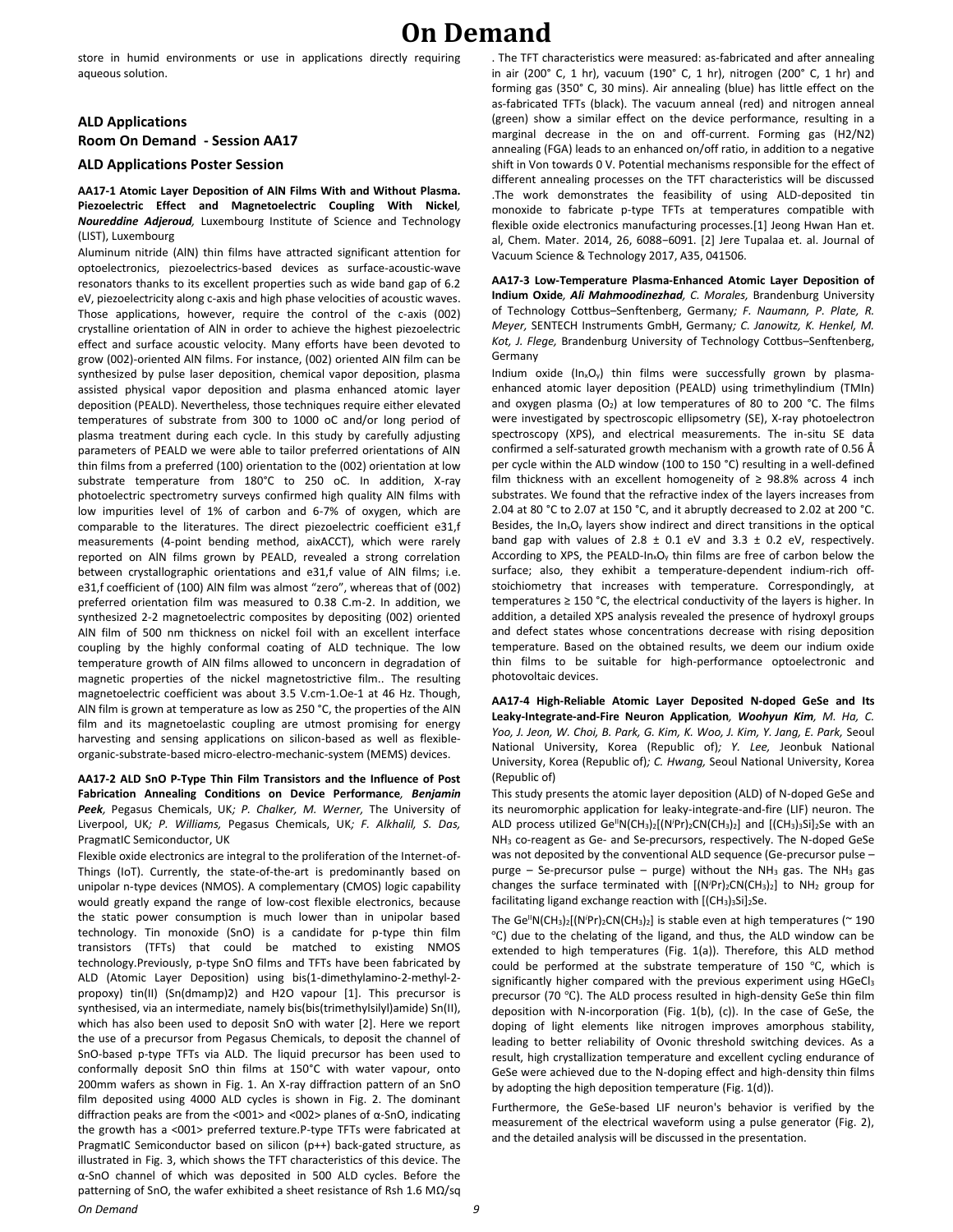**AA17-5 Zero Temperature Coefficient of Resistance in Back-End-of-the-Line - Compatible Titanium-Aluminum Nitride Nanolaminates Grown by Plasma Enhanced Atomic Layer Deposition***, I. Krylov,* Tower Semiconductor Ltd., Israel*; Y. Qi, Valentina Korchnoy, K. Weinfeld, M. Eizenberg, E. Yalon,* Technion–Israel Institute of Technology, Israel

Thin film resistors with near-zero temperature coefficient of resistance (TCR) are key passive elements in analog integrated circuits. We report here that near-zero TCR resistors can be obtained by atomic layer deposition (ALD) of TiN-AlN nano-laminates at back-end-of-the-line (BEOL) compatible deposition temperatures.The ALD method provides an ultimate control of the thickness, composition ratio, coverage and uniformity. The nitride films were deposited using plasma enhanced ALD (PEALD) at 300°C. TDMAT and TDMAA were the metalorganic precursors for deposition of TiN and AlN components, respectively. The properties of the binary TiN and AlN compounds were investigated separately as well to find the temperature window for the ternary PEALD process (FIG. 1). A mixture of ammonia and argon gases was used for reactive plasma. The films were deposited on  $SiO<sub>2</sub>/Si$  substrates with thermal oxide thicknesses of 3nm and 100nm. The electrical resistivity of the deposited films was measured by the transfer length method (TLM). We patterned and etched the nitride films into resistor channels with a fixed width (120µm) and varying lengths (between 440 and 1310µm) in a TLM structure. The TCR was obtained by measuring the resistivity with varying stage temperatures in the range of - 40°– 100°C. The electrical resistivity of the nanolaminate increases and the TCR changes from positive to negative as the AlN content is increased from 0 to 44%, with zero TCR (and resistivity ~450 µΩ.cm) around ~20% (FIG. 2). Microstructure analysis shows that the Ti<sub>x</sub>Al<sub>1-x</sub>N films most likely consist of metallic TiN crystallites embedded in the semiconducting Ti<sub>y</sub>Al<sub>1-y</sub>N amorphous matrix (Fig. 3). Near-zero TCR value of these films is achieved by a superposition of the conduction mechanism inside the conductive TiN crystallites and charge transfer between them through the insulating/semiconducting TiyAl1-yN matrix. Both resistivity and TCR in our laminate nitride films were found to be stable for thermal treatment of 500°C/1 h. An insignificant increase in these properties after the postdeposition annealing can be attributed to surface oxidation of the uncapped films. The zero TCR behavior of our nitride films can be achieved in as-deposited films, making them compatible with BEOL process of microelectronic fabrication (350°C – 450°C/1 h), unlike present zero-TCR technology (SiCr-based), which requires annealing at temperature ~550°C. These results pave the way toward BEOL-compatible near-zero TCR thin film resistors, which can significantly reduce capacitance and minimize design complexity of passive analog IC components.

#### **AA17-6 Influence of H2S Dosage on Surface Roughness of Zn(O,S) Films by Atomic Layer Deposition (ALD)***, Narmatha Koothan, T. Chou, Y. Yu, W. Cho, J. Su, C. Kei,* Taiwan Instrument Research Institute, National Applied Research Laboratories, Taiwan

Zn(O,S) is a material commonly used as n-type buffer layer in solar cells such as CIGS, CZTS to replace toxic CdS. The optical bandgap of Zn(O,S) can be varied by adjusting the ratio of oxygen to sulfur ratio. The optical and electrical properties of the buffer layer is a crucial factor in photovoltaic devices. Optimization of the optical properties leads to the increase of light absorption in low wavelength region. Beside the optical bandgap, surface roughness, another important property, is essential in solar cell applications. The high surface roughness of the film influences the absorber/buffer layer interface and also increases the reflectance of device. Therefore, we analyzed the influence of H2S dosage on the surface roughness of Zn(O,S) films. ALD is adapted to deposit the ZnOS films because of its precise control of thickness and composition. In this study, Zn(O,S) film with the ratio of m: n (ZnO: ZnS) 11:1 were grown by ALD. ZnO was deposited with the ALD sequence of 0.2 s of Diethyl Zinc (DEZ), 0.1 s of H<sub>2</sub>O separated by 30 s of N<sub>2</sub> purge. ZnS was deposited with the ALD sequence of 0.2 s of Diethyl Zinc (DEZ), 0.1 s of H<sub>2</sub>S separated by 30 s of N<sub>2</sub> purge. The schematic diagram of Zn(O,S) deposition is shown in Fig.1. To study the influence of H2S dosage on the surface roughness, ZnOS 11:1 ratio films with the H<sub>2</sub>S dosage of 0.1, 0.3, 0.5 & 1 s were prepared by ALD. The elemental composition of these materials were analyzed by X-ray electron spectroscopy (XPS), shown in Table 1. Fig.2 shows the increased Surface roughness of  $Zn(O,S)$  with the increase in H<sub>2</sub>S dosage, measured by Atomic force microscope (AFM) . The changes in transmittance and reflectance with the changes in surface roughness, were studied by UV-vis spectrophotometer.

**AA17-7 Bias-Enhanced Atomic Layer Annealing for the Deposition of High-Quality Aluminum Nitride Films on Silicon***, Aaron McLeod, S. Ueda,*  University of California at San Diego*; D. Alvarez,* RASIRC*; A. Kummel,*  University of California at San Diego

High-quality AlN films are promising for use as buffer layers for the growth of GaN and InGaN on Si and SiC for use in RF and micro-LED devices. Known deposition methods include metal organic chemical vapor deposition (MOCVD) and sputtering, which both present integration concerns: MOCVD requires high (>700°C) temperature while reactive sputtering yields strained, randomly oriented films.<sup>1-2</sup>

Bias-enhanced atomic layer annealing (ALA) allows for lower temperature deposition of crystalline materials by adding ion bombardment to the end of each atomic layer deposition (ALD) cycle. The substrate is mounted on a negatively biased stage heater and ions are accelerated from the plasma source towards the growth surface.<sup>3</sup> This bombardment enhances surface adatom mobility, leading to the deposition of crystalline films.

Tris(dimethylamido)aluminum (III) and anhydrous hydrazine (N2H4) (Rasirc) are used as precursors, while Ne, Ar, or Kr plasma was used for the 20s ion bombardment. For all samples, 500 cycles of ALA AlN (~40 nm) was deposited on HF-cleaned Si (111) substrates at 400 ˚C using -10V, -25V, and -40V bias for each plasma gas. In-vacuo x-ray photoelectron spectroscopy (XPS) and ex-situ grazing-incidence x-ray diffraction (GIXRD) and x-ray reflectivity (XRR) were used to determine chemical and structural composition of the films.

As seen in the GIXRD and XRR data in Fig. 1, all conditions yielded preferential AlN (002) orientation and density within 3% of bulk AlN. The full width at half max of the AlN (002) diffraction peak decreases with increasing ion momentum, indicating the growth of larger crystallites. Chemical composition data from XPS (not shown) indicate stoichiometric AlN with low impurity content of 1.2-4.9 At. % and 1.3-2.5 At. % for C and O, respectively.

Using the Ar -25V ALA condition, 20nm films were deposited to template further AlN growth by reactive sputtering. The GIXRD results of this study, as well as reference films of only sputtered material are shown in Fig. 2. It is observed that the ALA layer successfully suppresses the growth of AlN (103) and promotes (002) oriented growth. In summary, it was found that the crystallinity of the ALA AlN films could be tuned by controlling ion momentum and that these films successfully template sputtered AlN. The strong preferential orientation seen in these studies will allow these films to more effectively be used as templating layers for further GaN or InGaN growth.

<sup>1</sup> Liaw, H. M. *et al.* Solid-State Elec. **44**, 4 (2000)

<sup>2</sup> Meng, W. J. *et al.* J. App. Phys. **74**, 4 (1993)

<sup>3</sup> Shih, H. Y. *et al.* Sci. Rep.**7**, 39717 (2017)

This work was supported in part by the Semiconductor Research Corporation.

**AA17-8 Atomic Layer Deposition of Nio for the Modification of Electro-Catalysts for Alkaline Water Splitting***, Muhammad Hamid Raza,*  Humboldt-Universität zu Berlin, Germany*; M. Frisch, R. Kraehnert,*  Technische Universität Berlin, Germany*; N. Pinna,* Humboldt-Universität zu Berlin, Germany

Different catalytically active oxides are being used as electrode materials for electro-chemical water splitting under alkaline conditions. The catalytic performance of those materials strongly depends on surface composition and morphology. Modifying the surface of such electrodes to increase the number of potentially active sites offers the opportunity to increase the electrode's catalytic efficiency.

We report the synthesis of NiO modified oxides via ALD directly onto the high-surface area electrodes. The developed ALD process for NiO relies on the use of Bis(cyclopentadienyl)nickel(II) and ozone in a thermal ALD process. The composition, morphology, and crystallinity of the deposited film were controlled by varying different deposition parameters. The varying amount, size, and morphologyof the metal oxide catalysts were homogeneously deposited onto a series of metal oxides. The structural and morphological properties as well as the performance and stability in the electrocatalytic oxygen evolution reaction in alkaline media were investigated in a 3-electrode rotating disc setup in order to elucidate performance-controlling parameters.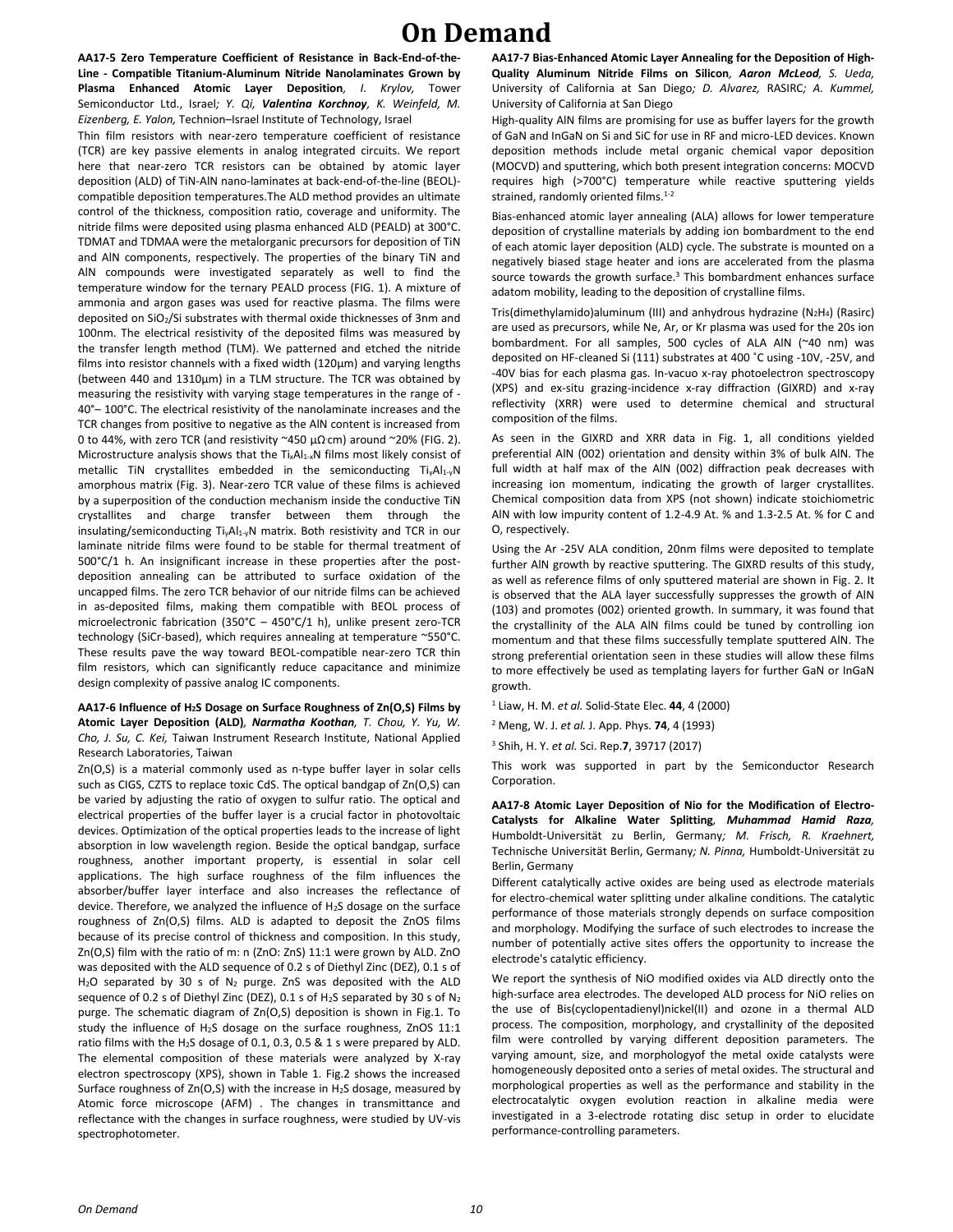#### **AA17-11 Plasma-Resistant Mixed Metal Oxide Films***, Vasil Vorsa, A. Pavel,*  Greene Tweed & Co.

To prevent contamination of microelectronic devices during semiconductor processing, chamber components of semiconductor tools are often coated with high purity ceramic coatings such as alumina or yttria that exhibit high resistance to plasma erosion in halogen environments.However, even these materials exhibit erosion over time leading to lower yield and costly down time, especially as the industry moves to smaller node sizes.

To overcome these limitations, there has recently been a major effort (Refs) to find new coating materials and processes leading to improved plasma erosion resistance. There are now emerging plasma-resistant coatings deposited by atomic layer deposition (ALD). Advantages of ALD include conformal, dense, and pinhole-free film that can coat complex 3D shapes and high-aspect ratio holes.

In this work, a number of single component and multi-component metal oxide films (homogeneous and nanolaminate) were evaluated for plasma etch resistance.While normal ALD pulsing schemes were employed to deposit single component Al2O3, SiO2, Y2O3, ZrO2 films, YAlO, YSiO, and YZrO films were deposited by various pulsing schemes including sub and super cycles normally used to deposit nanolaminate films and pulsing schemes to simulate codeposition.The films were then subjected to plasma etching in a fluorine-argon environment utilizing a capacitively-coupled parallel plate plasma reactor.Plasma resistance of each film was assessed through calculating etch rates as measured by thickness changes using ellipsometry and fluorine penetration by XPS depth profiling.

#### **AA17-14 Super-Cycle Atomic Layer Deposition of Indium Gallium Zinc Oxide***, Paul Plate, L. Marth, F. Naumann,* SENTECH Instruments GmbH, Germany*; A. Mahmoodinezhad, C. Janowitz, K. Henkel, J. Flege,* BTU Cottbus, Germany

Indium gallium zinc oxide (IGZO) is a promising candidate as a transparent conductive oxide (TCO). The amorphous phase of this compound shows a band gap of 3.0 eV and exhibits a high charge carrier mobility and concentration with reported values of 50-80  $\text{cm}^2/\text{Vs}$  and  $10^{17}$ - $10^{20}$  cm<sup>-3</sup>, respectively. [1,2] Therefore, it is well suited for photovoltaic applications, light emitting diodes, and thin film transistors. In contrast to single crystalline TCO's, it is much easier and cheaper to realize IGZO films. To date, the established deposition methods for IGZO layers such as DC/magnetron sputtering and pulsed laser deposition fail when the deposition of uniform films over a large substrate area is required. Also, controlling the elemental composition of the quaternary system is crucial for achieving the desired electrical properties. Atomic layer deposition (ALD) can meet both challenges by combining the ALD cycles of their respective binary compounds in a distinct sequence and ratio. This socalled super-cycle process allows controlling the composition of the target film by adjusting the individual cycle ratio.

In this work, we present a approach to deposit IGZO films by ALD. The depositions have been carried out in a SENTECH plasma-enhanced ALD (PEALD) reactor, in which we applied a thermal process for zinc oxide (ZnO) as well as plasma-enhanced processes for gallium and indium oxide (Ga<sub>2</sub>O<sub>3</sub>, In2O3). The growth mechanism of each individual process within the supercycle has been investigated and monitored by *in-situ* ellipsometry (i-SE, SENTECH ALD Real-Time-Monitor). An *ex-situ* analysis of the compound has been performed by X-ray photoelectron spectroscopy (XPS) to determine the film composition and correlate it to the expected values based on the super-cycle sequence.

The i-SE revealed a nucleation delay for the thermal ZnO process, making it challenging to properly adjust the cycle ratio. Thus, the thermal ZnO cycle has been replaced by a plasma-enhanced ZnO process, which shows no nucleation delay. In further *in-situ* investigations a higher growth rate for the PEALD-ZnO deposition on a Ga<sub>2</sub>O<sub>3</sub> surface than on an In<sub>2</sub>O<sub>3</sub> surface was observed. Based on this knowledge, we were able to set-up the ideal cycle sequence for the IGZO process. Accordingly, XPS revealed a direct correlation between the applied cycle ratio and the elemental composition of the film. Together, these findings confirm that a full PEALD super-cycle process is an effective approach to deposit well-defined IGZO films.

[1] P. Barquinha, L. Pereira, G. Gonçalves, R. Martins, E. Fortunato, J. Electrochem. Soc. 156 (2009) H161

[2] H. Hosono, J. Non-Cryst. Solids 352 (2006) 851.

**AA17-17 Effect of Precursor on Deposition Behavior of ZrO<sup>2</sup> Atomic Layer Deposition***, Younsoo Kim, Y. Cho,* Samsung Electronics, Korea (Republic of)*; T. Shiratori, N. Yamada,* ADEKA, Japan*; S. Ryu, S. Kang, S. Chung, H. Kim, J. Seo, M. Park, J. Lim, J. Choi, H. Jung, H. Lim,* Samsung Electronics, Korea (Republic of)

#### **Abstract**

As design rule of semiconductor device decrease continuously, a wide variety of high-k materials have been evaluated including ZrO<sub>2</sub>, HfO<sub>2</sub>, TiO<sub>2</sub>, and SrTiO<sub>3</sub>. Among of them,  $ZrO<sub>2</sub>$  is the most commonly used dielectric material in Dynamic Random Access Memory (DRAM) capacitor [1-3]. However, Atomic Layer Deposition (ALD) of transition metal materials such as ZrO<sub>2</sub> doesn't show an ideal behavior and the fundamental understanding about correlation of precursor and deposition is needed to develop  $ZrO<sub>2</sub>$ ALD process having high quality [4].

In this study, we have investigated deposition behavior of ZrO<sub>2</sub> ALD using [Tetrakis(EthylMethylAmino)Zirconium] (TEMAZ) and [Cyclopentadienyl(Tris(DiMethylAmino))Zirconium] (CTDMAZ) precursors. TEMAZ and CTDMAZ showed different deposition rates and maximum deposition temperature within ALD window, which were related to the thermal stability of Zr precursors. The thermal stability of precursors was related to the effective atomic number (EAN) around the central metal and showed higher value in case of higher electron configuration. Zr atoms of TEMAZ and CTDMAZ have 8e and 12e configuration, respectively. Consequently, CTDMAZ showed 30°C higher thermal stability and 20°C higher ALD maximum temperature than those of TEMAZ.

In the electrical characteristics of the TiN/ZrO<sub>2</sub>/TiN capacitor, the dielectric constant and leakage current density were improved when the  $ZrO<sub>2</sub>$  film using CTDMAZ was deposited at a high temperature. Analysis of physical properties showed that impurities were reduced and bandgap increased in the ZrO<sup>2</sup> film using CTDMAZ at high temperature.

#### **References**

1. J.-M. Lee et al., IEEE Electron Device Lett. 38(11), 1524, (2017).

2. S. K. Kim et al., Adv. Mater. 20, 1429, (2008).

3. M. Popovici et al., Phys. Status Solidi RRL 10(5), 420 (2016).

4. V. Miikkulainen et al., J. Appl. Phys. 113, 021301 (2013).

**AA17-20 Gas-Sensing Properties of Hierarchical Core-Shell Nanofibers: Radial Modulation of Hole-Accumulation Layer***, M. Raza,* Humboldt University Berlin, Germany*; K. Movlaee,* University of Messina, Italy*; S. Santangelo,* University of Raggio Calabria, Italy*; G. Neri,* University of Messina, Italy*; Nicola Pinna,* Humboldt University Berlin, Germany Semiconducting metal oxide (SMOX) based heterostructured gas sensors have been applied in a wide range of environmental and safety applications. However, structurally well-defined hierarchical core-shell heterostructures are needed in order to illustrate their charge transfer and gas sensing properties. Herein, one-dimensional hematite nanofibers (NFs) were selected as a robust substrate in order to provide a high surface area to the sensing films. Firstly, hematite NFs were synthesized by electrospinning method. Secondly, in order to produce hierarchical p-MOX/hematite core-shell nanofibers (CSNFs), these NFs were coated with well-controlled p-type SMOX shell layers with varying thicknesses by atomic layer deposition (ALD).

The morphological and structural analysis confirmed a conformal coating of the hematite NFs with SMOX shell layer depicting a hierarchical core-shell like architecture, where the thickness of the shell layer was precisely controlled by varying the number of ALD cycles. The DC electrical resistance analysis showed a significant effect of the shell thickness to the baseline conductance and ultimately the gas-sensing properties of the core-shell heterostructures. In addition, the sensing-response of the proposed sensors were studied towards different concentration of the target analytes such as VOCs, hydrogen, CO, NO2 and NO. The gas-sensing response along with the other properties of the CSNFs were optimised in terms of the thickness of the p-type shell thickness and a plausible sensing and transduction mechanism is proposed.

**AA17-23 Developing a Model for Describing the Effect of Dispersion of P-Type Co-Catalyst on Photocatalytic Activity Using ALD Prepared CuOX/TiO<sup>2</sup> Photocatalyst***, Saeed Saedy, N. Hiemstra, D. Benz,* Delft University of Technology, Netherlands*; H. van Bui,* Phenikaa University, Viet Nam*; J. van Ommen,* Delft University of Technology, Netherlands Atomic layer deposition (ALD) offers promising solutions for synthesizing well-defined advanced functional nanomaterials such as photocatalysts. Among different photocatalytically active materials,  $TiO<sub>2</sub>$  shows an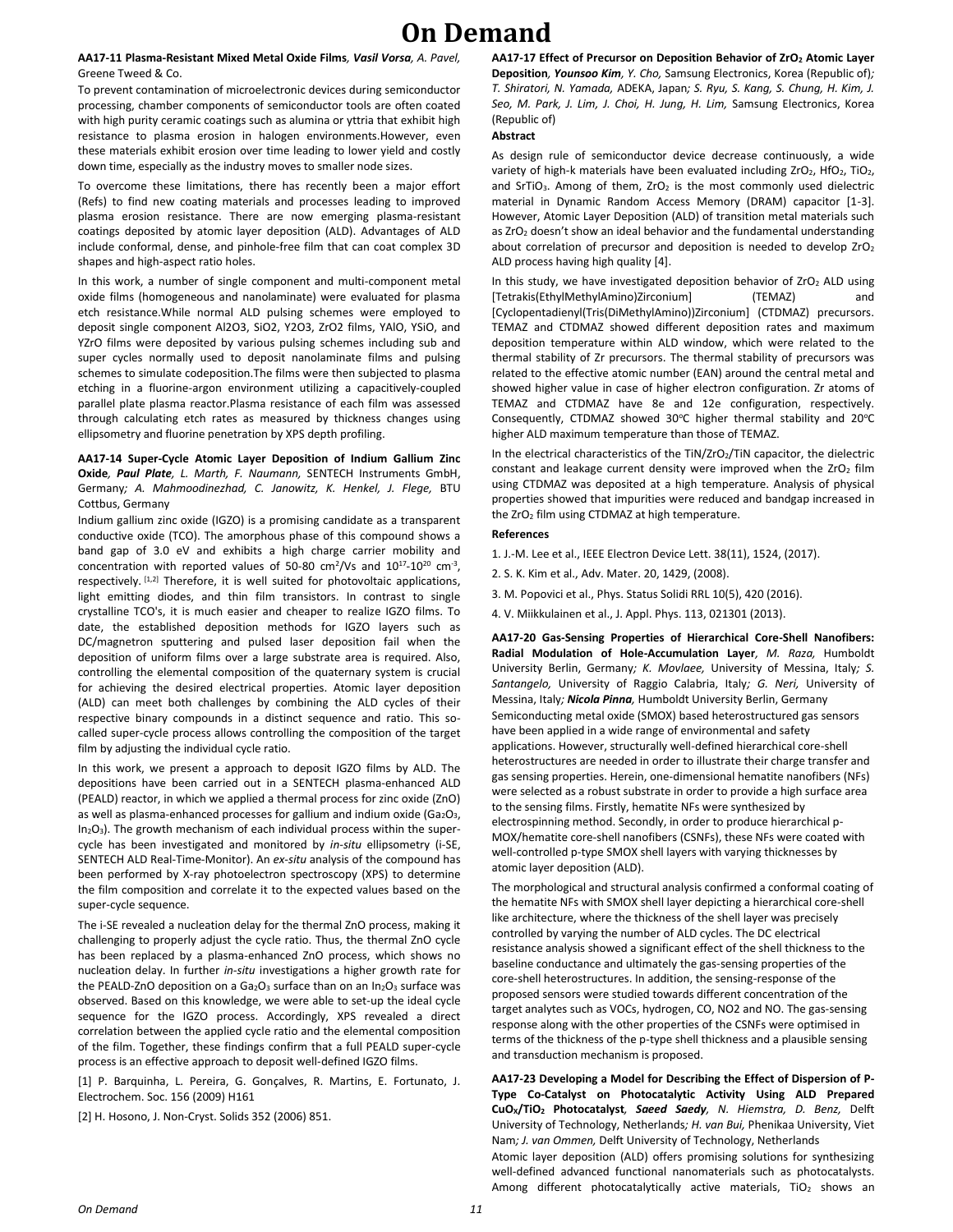excellent potential for large-scale application; however, it suffers from limited activity to UV light. The decoration of  $TiO<sub>2</sub>$  with ultra-fine semiconductor particles with a small band-gap can expand its activity by providing excited electrons/holes from the clusters. However, obtaining the optimum amount/size of co-catalyst is a big challenge for maximizing the photo-activity of  $TiO<sub>2</sub>$  in a cost-effective way.

The possibility of depositing uniform nanoparticles (NPs) on the support with controlled size, shape, and morphology using ALD provides an excellent opportunity to obtain high activity photocatalysts with wellcontrolled structure. We deposited copper oxide (CuO<sub>x</sub>) NPs on AEROXIDE<sup>®</sup> P25 titanium dioxide NPs using a fluidized bed ALD reactor at 250°C using Cu(I)(hfac)(TMVS) and water. The ALD synthesized CuO<sub>x</sub>/TiO<sub>2</sub> samples were examined using ICP-OES, TEM, and XPS methods, and were employed as photocatalysts for the solar production of  $H_2$ .

A combination of different precursor/co-reactant pulse times and the number of ALD cycles resulted in CuOx/TiO<sup>2</sup> samples with Cu loading in the range of 0.7-4.8 wt.%. The XPS analysis indicated a mixture of  $Cu^{1+}$  and  $Cu^{2+}$ in samples that the Cu<sup>2+</sup> content increases by the increase of Cu content. The averageCuO<sub>x</sub> size of samples with Cu content up to 3.8 wt% was about 1.6 nm; the higher Cu concentration resulted in larger clusters. The  $CuO<sub>x</sub>/TiO<sub>2</sub>$  samples showed significant H<sub>2</sub> productivity improvement compared to pure P25, with about ten times higher produced  $H_2$  for the optimum sample (2.3 wt.% Cu). The higher Cu loading resulted in activity loss.

The evaluation of the  $H_2$  productivity of these samples allowed us to develop a model to describe the activity of  $CuO<sub>x</sub>/TiO<sub>2</sub>$  photocatalyst as a function of CuO<sup>x</sup> loading via predicting the increased photocatalytically active perimeter of CuxO clusters; this perimeter is characterized by a higher activity compared to a bare photocatalyst as a result of the injection of photo-excited electrons to the support from co-catalyst. The model results fit well with the experimental data. The XPS spectra of samples showed Ti<sup>4+</sup> reduction to Ti<sup>3+</sup> after Cu ALD, with linear increase and plateauing of Ti<sup>3+</sup> at Cu content of about 2.3 wt.%. Such behavior is predicted precisely by the developed model. This model enables us to predict the optimum CuO<sub>x</sub> loading of the CuO<sub>x</sub>/TiO<sub>2</sub> system for different particle sizes. This model can be employed for other p-type semiconductor materials as well.

#### **AA17-26 Low-Temperature Deposition of Highly Conformal TiN Films on Pt/C Nanoparticles via Plasma-Enhanced Ald for Fuel Cell Applications***, S. Ilhom, R. Godoy, A. Mohammad, D. Shukla,* University of Connecticut*; M. Kattan, N. Solomatin, Y. Ein-Eli,* Technion, Israel*; J. Jankovic, Necmi Biyikli,*  University of Connecticut

In this work, we present our efforts on the growth of highly conformal titanium nitride (TiN) films on nano-powders via hollow-cathode plasmaassisted atomic layer deposition (HCPA-ALD). The goal is to deposit a thin protective TiN layer on a Pt/C catalyst for proton exchange fuel cell application in order to prevent carbon corrosion during operation. TiN films were deposited on Pt/C nano-particles (bare and Oleylamine coated) using tetrakis(dimethylamino)titanim(IV) (TDMAT) and Ar/N2 plasma as the metal precursor and nitrogen co-reactant, respectively. Oleylamine is used to selectively coat Pt catalyst particles and prevent TiN film from formation on them, while carbon is being coated. ALD growth experiments have been performed at 150 °C process temperature. Nano-powders were placed inside a custom-made agitator mechanism to ensure conformal film growth around the particles. Additionally, Si(100) substrate was included in the reactor to serve as a reference sample. Each unit ALD-cycle consisted of 100 msec TDMAT pulse, 10/10 sec purge, and 10 sec plasma exposure at 50 W using Ar/N2 (50/50 sccm) plasma chemistry. *Ex-situ* multi-wavelength ellipsometry measurements revealed the TiN film growth-per-cycle (GPC) on Si(100) sample at ~0.94 Å/cycle. Bright field Transmission Electron Microscopy (TEM) and High Angle Annular Dark Field (HAADF) Scanning Transmission Electron Microscopy (STEM) were employed to confirm conformal growth of the TiN film on the nanoparticles at the atomic-scale resolution. Additionally, Energy Dispersive Spectroscopy (EDS) mapping was performed to understand the elemental composition of the TiN coated Pt/C nano-powders. The TEM micrographs combined with the elemental EDS analysis demonstrated that homogenous TiN film is formed on Pt/C nanoparticles, having an average thickness of ~5 nm.

**AA17-29 Low Temperature Ferroelectric Hf0.5Zr0.5O<sup>2</sup> Films Deposited by Thermal Atomic Layer Deposition Using High Purity H2O2***, Jin-Hyun Kim, Y. Jung,* University of Texas at Dallas*; S. Hwang,* university of texas at dallas*; H. Arriaga, J. Mohan, D. Le,* University of Texas at Dallas*; D. Alvarez, J. Spiegelman,* RASIRC*; J. Kim,* University of Texas at Dallas

To implement HZO films to three-dimensional structures and back end of line applications, utilizing atomic layer deposition (ALD) technique, low thermal budget and high conformality are necessary. One of the most wellknown ways to reduce the process temperature is to use oxygen plasma as oxygen source [1], However, because of the anisotropic nature of plasmaenhanced ALD with oxygen plasma, using thermal ALD (tALD) is preferable in the aspect of achieving conformal deposition on three-dimensional structures.

In this study, we have demonstrated ALD of HZO films using high purity  $H_2O_2$  in comparison with  $O_3/O_2$  mixture (340 g/m<sup>3</sup>) as oxidants. Metalferroelectric-metal (MFM) capacitors were fabricated on thermally grown 300 nm SiO<sup>2</sup> layer. 90 nm TiN top and bottom electrode deposited by reactive sputtering and 10 nm HZO with Hf:Zr ratio of 1:1 was deposited between the electrodes using tALD with TDMA-Hf, TDMA-Zr,  $O_3$ , and  $H_2O_2$ at 250 °C. The MFM stack then annealed for 60 s under  $N_2$  atmosphere varying 300 °C to 400 °C using rapid thermal annealing (RTA) and patterned to form Au/Pd hard mask to define the area of MFM capacitors. With  $H_2O_2$ , higher growth per cycle (GPC) of 0.24 nm/cycle compared to 0.19 nm/cycle for O<sup>3</sup> was observed. Interestingly, even with high GPC HZO films, x-ray reflectometry results showed that with  $H_2O_2$ , the HZO film was denser (8.5 g/cm<sup>3</sup>) than using O<sub>3</sub> (8.2 g/cm<sup>3</sup>). After 400 °C RTA annealing, both HZO samples experienced orthorhombic phase growth with suppressed monoclinic phase growth was observed by X-ray diffraction. Polarizationelectric field hysteresis curves and pulse write/read measurement were performed after 10<sup>5</sup> wake-up cycles at 2.5 MV/cm field. HZO samples using H<sub>2</sub>O<sub>2</sub> showed higher remnant polarization (2P<sub>r</sub>) of 62  $\mu$ C/cm<sup>2</sup> and O<sub>3</sub> showed  $2P_r$  of 54  $\mu$ C/cm<sup>2</sup>. Moreover, the HZO samples using H<sub>2</sub>O<sub>2</sub> started to exhibit ferroelectric properties from 325 °C, but this was not observable in the case of  $O_3$  at the same temperature, which implies the capability of H<sub>2</sub>O<sub>2</sub> for low-temperature applications. Also, HZO using H<sub>2</sub>O<sub>2</sub> had lower leakage current and better endurance compared to  $O<sub>3</sub>$  samples, and both showed similar breakdown behaviors at 3 MV/cm. Low carbon content (<1 at%) in both samples confirmed by X-ray photoelectron spectroscopy supports this result and shows the capability of carbon removal in both oxidants.

We thank YEST, KEIT for funding this project through ISTD Program (No.20010806). This work was also supported by GRC-LMD program (task#3004.001) through SRC. Ozone generator was provided by TMEIC.

[1] Takashi Onaya et al., ME 215 (2019) 111013.

**AA17-32 Effect of NH<sup>3</sup> Flow on Electrical and Mechanical Properties of ALD TiN Thin Films***, Hyunchol Cho,* Eugenus, Inc., Korea (Republic of)*; B. Nie,* Eugenus, Inc.*; A. Dhamdhere,* Eugenus, Inc., India*; Y. Meng, M. Neuburger,* Eurofins EAG Materials Science*; J. Mack,* Eugenus, Inc.*; J. Ahn,*  Hanyang University, Korea (Republic of)*; S. Jung, H. Kim,* Eugenus, Inc., Korea (Republic of)

In recent nano-scale device applications, especially in DRAM capacitor electrodes, ALD TiN films have been used due to the excellent physical and electrical properties. However, it is necessary to improve mechanical properties such as hardness and modulus, especially under 30 nm film thickness, because ALD TiN films can be easily bent and/or broken during the following integration steps. From the perspective of the intrinsic ALD TiN film property improvement, many studies have been conducted on the ALD TiN thin-film physical and electrical properties, however, there are not many reports focused on mechanical properties such as hardness and modulus. In this paper, we report on the strong relationship between ALD TiN thin-film mechanical and electrical properties and NH<sup>3</sup> flow rate, especially on thinner films from 25 nm to 150 nm.

#### **AA17-35 ALD Al2O<sup>3</sup> and MoS<sup>2</sup> Coated TiO<sup>2</sup> Nanotube Layers as Anodes for Lithium Ion Batteries***, H. Sopha, R. Zazpe,* Uni Pardubice, Czechia*; T. Djenizian,* Ecole de Mine, France*; Jan Macak,* Uni Pardubice, Czechia

The miniaturization of Lithium ion batteries (LIBs) as a power source to drive small devices such as smartcards, medical implants, sensors, radiofrequency identification tags etc. has been continuously developed to meet the market requirements of portable applications.<sup>1</sup> In this direction, 3D microbatteries have been considered to satisfy the requirements of these portable devices. Anodic TiO<sub>2</sub> nanotube layers (TNTs) have been recently explored as anodes for LIBs due to their high surface area, low volume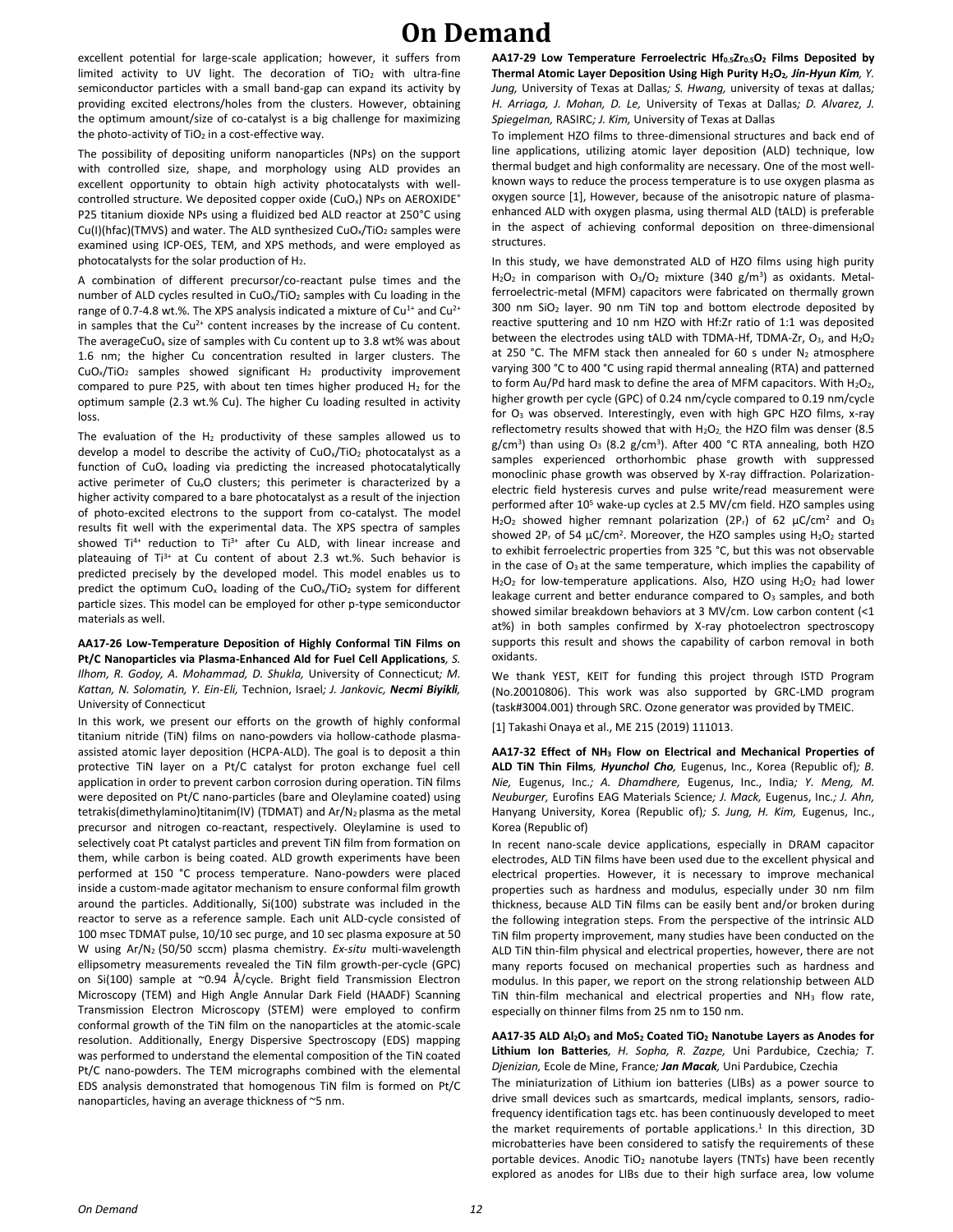expansion, short diffusion lengths for Li<sup>+</sup> ion transport and good capacity retention even at faster kinetics.<sup>2,3</sup>

Recently, various coatings produced by Atomic Layer Deposition (ALD) on electrode materials have been explored extensively in LIBs. For example,  $Al_2O_3$  and TiO<sub>2</sub> coatings act as a protective layer for the suppression of the solid electrolyte interphase (SEI) in various electrode materials.<sup>4,5</sup> But their influence on increasing the electronic conductivity of the electrode material has not been explored in details. In addition, it is also possible to synthesize using ALD the main electrode materials, such as oxides<sup>6</sup> and sulphides.<sup>7</sup> However, high surfacearea and sufficiently conducting support would be beneficial for these ALD derived materials to support an excellent performance of the batteries. The door for various one-dimensional nanomaterials, such as TNTs, is therefore open

In this presentation, we will show ALD synthesis of  $Al_2O_3^8$  and  $MoS_2^9$  and their combination<sup>10</sup> on TNTs as new electrode material for lithium-ion batteries. We show an influence of different coating thicknesses on the battery performance, in particular on the charging and discharging capacity.

References

- 1. B.L. Ellis, P. Knauth, T. Djenizian, Adv. Mater. 26 (2014) 3368
- 2. G. F. Ortiz et al., Chem. Mater. 21 (2009), 63.
- 3. T. Djenizian et al., J. Mater. Chem. 21 (2011) 9925
- 4. Y. S. Jung et al., Adv. Mater. 22 (2010) 2172
- 5. E. M. Lotfabad et al., Phys.Chem. Chem. Phys., 15 (2013) 13646
- 6. M. Y. Timmermans et al., J. Electrochem. Soci., 164 (2017) D954.
- 7. D. K. Nandi et al., Electrochim. Acta 146 (2014) 706.
- 8. H. Sopha et al., ACS Omega 2 (2017) 2749.
- 9. H. Sopha et al., FlatChem 17 (2019) 100130

10)A. Teklit Tesfaye et al., Nanomaterials 10 (2020) 953.

#### **AA17-38 Experimental Ru Precursors for Cutting Edge ALD & CVD Processes***, Ivan Zyulkov,* Umicore, Belgium*; W. Schorn,* Umicore, Germany*; S. Tymek, J. Bachmann,* University of Erlangen-Nuremberg, Germany*; S. Armini, G. Pourtois,* IMEC, Belgium

Integrated circuits downscaling constantly enforces stringent requirements on various properties of functional and sacrificial materials in a device stack, which leads to multiple challenges in process development. Process engineers are working on solutions to pattern alignment and placement error issues, on improvement of etch processes selectivity and line edge roughness, on selective deposition of functional layers and sacrificial hardmask materials, on ultra-thin layer closure and many others. In addition to the downscaling trend, a general transition to new 3D device architectures is happening in both logic and memory. To deliver deposition processes in compliance with all the requirements mentioned above, ALD and CVD technologies start to play a much more significant role in the process development toolbox than ever before. And new metal precursors with superior volatility and preferential surface reactivity are needed to make cutting edge ALD and CVD processes possible. These new tailor-made precursors enable wider process parameter space, lower chemical consumption and higher process efficiency in comparison with standard on-shelf precursors.

One of the materials expected to be introduced into HVM within the next couple of years is Ruthenium (Ru). Ru is commonly exploited as a liner for copper electroplating and electroless copper deposition. It has a relatively low bulk resistivity (7.1 μΩ cm), a conductive oxide and a high work function (> 4.7 eV). While the demand of Ru precursors for advanced vapor deposition processes is increasing, concerns arise regarding the stability and sustainability of their supply. Industry demands a robust and undisturbed supply chain while the availability of Ru metal on the market is limited, essentially as Ru appears as side product in platinum metal mining and is required in a few industrial applications only. As a major supplier of platinum group metals, Umicore has access to Ru from recycling and metal refining activities and will be a major contributor to provide availability.

In this work we report the development of a Ru ALD precursor from ideation phase, through material supply chain set up and precursor synthesis all the way to thin film property evaluation. We target several Ru applications in IC manufacturing, such as BEOL bottom-up via prefill, conformal Cu liner deposition and area-selective hard-mask deposition for self-aligned block application. We will present our methodology, precursor chemical characterization data and Ru layer properties, such as chemical

composition measured by XPS and substrate-dependent selectivity measured by SE and RBS.

**AA17-41 Characterization of Al Doped SnO<sup>2</sup> Thin Films With Various Doping Positions Using Atomic Layer Deposition***, Hyunwoo Park, N. Lee, Y. Choi, S. Song, J. Lee, G. Lee, E. Lee, S. Lee, H. Jeon, C. Jung,* Hanyang University, Korea

Oxide semiconductors have begun to be used in thin film transistors (TFTs) as a channel layer. Oxide semiconductors are used for a variety of applications due to their advantages such as wide band gap and low process temperature. However, since indium (In) is a rare element that is not abundant on earth, there are problems associated with mass production. Tin (Sn) is an element adjacent to indium on the periodic table, and both Sn<sup>4+</sup> and In<sup>3+</sup> have an electron structure of [Kr]  $4d^{10}5s^0$ , which has a good influence on the electrical characteristics due to the superposition of states of the large s orbital. Tin oxide (SnO<sub>2</sub>) has many advantages for applications to thin film transistors such as high transmittance, wide bandgap, and high conductivity.However, the high conductivity tends to reduce the on/off current ratio of TFTs. Therefore, there is a need for a doping method that can reduce the conductivity. In this respect, it has been reported that aluminum (Al) atoms act as suppressors to decrease the conductivity of  $SnO<sub>2</sub>$  films. Among the gas phase depositions, atomic layer deposition (ALD) has benefits such as excellent step coverage, uniformity, and thickness control. Also, ALD involves injecting an appropriate amount of dopant into thin films using a cyclic system while controlling the chemical quantities. Another important advantage of ALD is that the dopant can be inserted into the ALD cycle in any order, which makes it very easy to control the position of the dopant. Therefore, it is possible to study the characteristics of thin film transistor achieved by adjusting the doping position of the thin film channel through the ALD process.

In this work, we investigated characterization of  $SnO<sub>2</sub>$  thin films with a single Al<sub>2</sub>O<sub>3</sub> cycle at various positions using ALD. SnO<sub>2</sub> thin films were deposited with TDMASn, TMA and ozone as a Sn, Al and oxygen sources, respectively. The Al doping positions are investigated using secondary ion mass spectroscopy (SIMS) in 20 nm thickness of SnO<sub>2</sub> thin films. The crystallinity and thickness were analyzed by transmission electron microscope (TEM). The single Al<sub>2</sub>O<sub>3</sub> cycle is not affected to crystallinity of SnO2. Also, on/off current ratio of thin films transistor are changed according to Al doping position using semiconductor analyzer (Agilent B1500A). We also characterize the bonding states and carrier concentration of  $SnO<sub>2</sub>$  thin films by analyzing X-ray photoelectron spectroscopy (XPS), and Hall effect measurement. We will present more results in the meeting and will discuss  $SnO<sub>2</sub>$  application areas.

### **ALD Applications Room On Demand - Session AA2**

#### **Energy: Solar Energy Materials**

**AA2-1 Synthesis of a Composite Dielectric With Conformal Coating of Aluminium Nitiride Over the Distribution of Titanium Nitride Nanoparticles, for Concentrated Solar Power Applications***, Nikhar Khanna, M. El Hachemi,* Luxembourg Institute of Science and Technology (LIST), Luxembourg

Solar-thermal energy conversion is a promising technology that enables efficient energy harvesting from concentrated solar power (CSP). Recently, there is a lot of interest in metal -insulator based metamaterial absorbers due to complete hold on the permittivity and permeability of these absorbers. In our case the metamaterial absorber would consist of near homogeneous distribution of nanoparticles (Titanium Nitride) in a matrix of (Aluminium Nitride) to form a composite, and an omega shape resonator to couple the electric and magnetic field component of the incoming electromagnetic wave.

Electromagnetic wave absorbers have been investigated for many years with the aim of achieving high absorbance and tunability of both the absorption wavelength and the operation mode by geometrical control, small and thin absorber volume, and simple fabrication.

The present work involves the synthesis of a composite dielectric of approximately 1 µm thickness where nanostructure control is a very challenging task. In this work, we choose a bottom-up approach by constructing a stack of, TiN nanoparticles distribution over a substrate and then a layer of Aluminium Nitride of (85-90nm) thickness, and so on. Titanium nitride particles laid on Si wafer by wet chemical method are coated with conformal coating of Aluminium Nitride, via Plasma- enhanced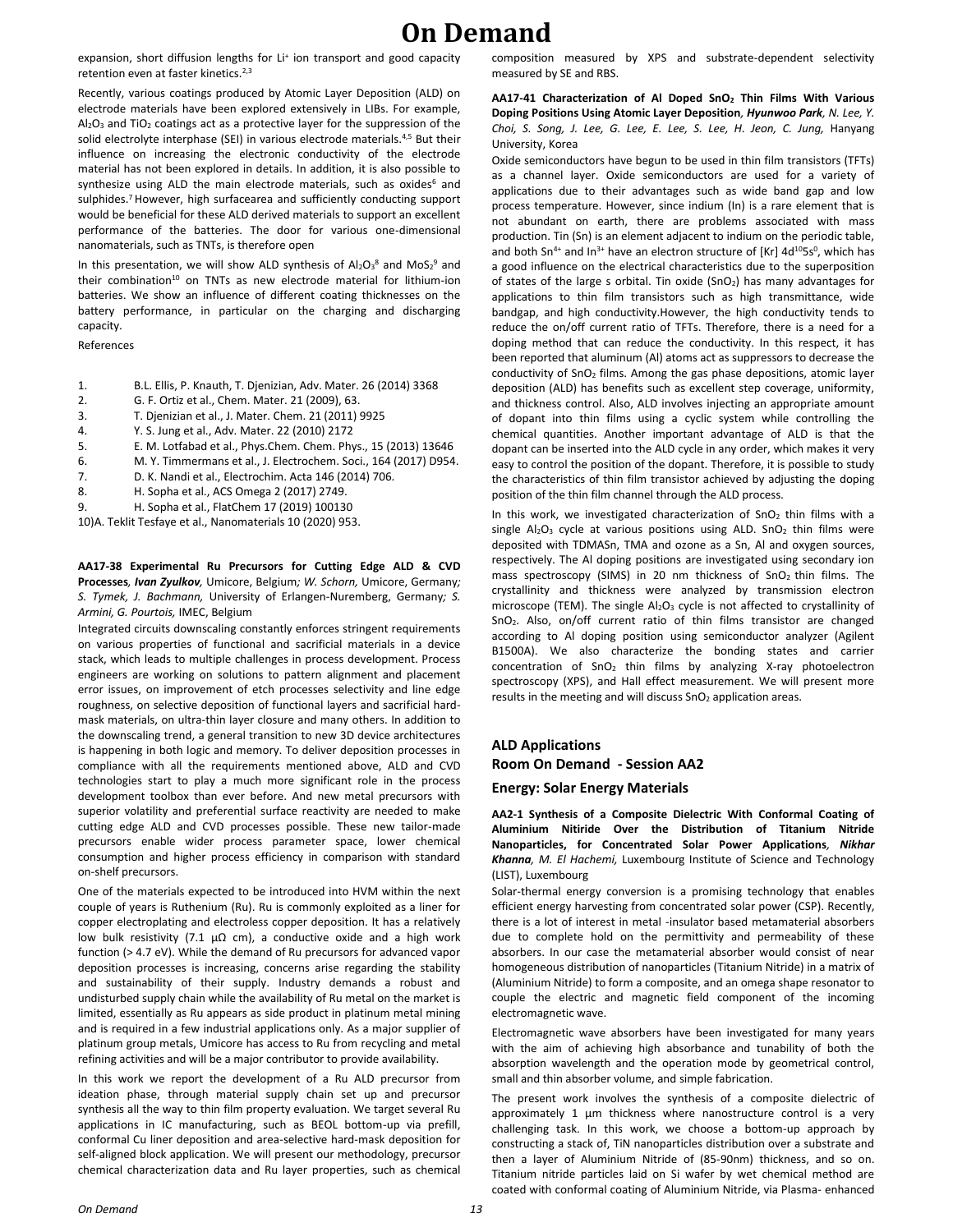Atomic Layer deposition. These components together form the dielectric, which helps in transporting the generated heat in the solar absorber. The control of the morphology at the nanoscale is primordial to improve the material's optical performance, thus in our case maximise the wave extinction inside the composite for the application as solar absorber. The optical properties of the dielectric are measured by ellipsometry and UV-Visible measurements.

In order to choose a composite that is best suited for our requirement, two types of composites were prepared. One with Titanium Nitride powder with particles in the range 20-30 nm with a layer of Aluminium Nitride on top of it, and the other with Titanium Nitride dispersions also with particles in the range 20-30nm with a layer of AlN on top. In both the cases, fewer clusters of 500nm to1um of TiN were present however, enough steps were taken to minimize these clusters into smaller particles.

In conclusion, the work presented here is the comparison of the two kinds of composites with their optical properties (n, k) measured by ellipsometer, and (absorbance, reflectance) measured by UV-Visible Spectroscopy.

**AA2-2** *Interface Chemistry in Metal Halide Perovskite/ALD Metal Oxide Systems, Andrea E.A. Bracesco, C. Burgess, A. Todinova,* Eindhoven University of Technology, Netherlands*; V. Zardetto,* Solliance Solar Research, Eindhoven, Netherlands*; D. Koushik, W. Kessels,* Eindhoven University of Technology, Netherlands*; I. Dogan,* Solliance Solar Research, Eindhoven, Netherlands*; C. Weijtens,* Eindhoven University of Technology, Netherlands*; S. Veenstra, R. Andriessen,* Solliance Solar Research, Eindhoven, Netherlands*; M. Creatore,* Eindhoven University of Technology, Netherlands

The conversion efficiency of perovskite solar cells, PSCs, has surpassed 25%.<sup>1</sup> The present PSC architecture includes organic charge transport layers, CTLs, which in certain cases limit the long-term stability and device's efficiency. Metal oxide CTLs, such as ALD metal oxides, are deemed valid alternatives. Among them, NiO and SnO<sub>2</sub>, always processed prior to the synthesis of the absorber, are adopted as hole, HTL, and electron transport layers, ETL, respectively.<sup>2,3</sup> Instead, ALD processing directly on top of the perovskite is a major challenge yet to be solved. A well-known example is SnO<sub>2</sub>: processed directly on perovskite leads to poor cell performance.<sup>4,5,6</sup> Instead, with the inclusion of an organic buffer layer, it leads to highly efficient and stable devices.

In this contribution<sup>7</sup>, we systematically investigate the chemical changes occurring at a CsFAPb(I,Br)<sub>3</sub> perovskite (sub-)surface upon ALD growth of SnO<sub>2</sub> and TiO<sub>2</sub>. TiO<sub>2</sub> is less investigated in literature, but it allows the comparison in terms of reactivity of the perovskite to similar ALD metalorganic precursors, namely tetrakis(dimethylamido)-Sn(IV) (TDMA-Sn) and TDMA-Ti(IV), with  $H_2O$  as the co-reactant in both cases.

The bulk crystalline structure of the perovskite absorber is not affected by the ALD growth, as inferred by XRD analysis. Instead, XPS analysis reveals that the growth of  $SnO<sub>2</sub>$  is accompanied by the formation of molecular halide species at the perovskite/metal oxide interface. In parallel, the initial growth of  $SnO<sub>2</sub>$  is characterized by sub-stoichiometry and sub-gap defects present above its valence band maximum, associated to Sn(II) states, as observed by UPS. We speculate that a redox reaction involving Sn(IV) metal centers of the ALD precursor and halide anions in perovskite occurs, leading to the reported defects. These sub-gap states are expected to reduce the charge selectivity of SnO<sub>2</sub>, since they can promote hole injection from the perovskite valence band to that of SnO<sub>2</sub>, thus inducing nonradiative electron-hole recombination. The chemical changes and the decreased charge selectivity at the perovskite/SnO<sub>2</sub> interface support the poor performance of devices with SnO<sub>2</sub> grown directly on top of the absorber. As for  $TiO<sub>2</sub>$ , instead, we observe limited chemical modifications. Devices employing TiO<sub>2</sub> directly grown on perovskite, show a promising (unoptimized) efficiency of 11%.

[1] J. Yoo et al., Nature 2021

[2] D. Koushik et al., J. Mat. Chem. C 2019

[3] Y. Kuang et al., ACS Appl. Mater. Interfaces 2018

[4]K.O. Brinkmann et al., Sol. RRL 2020

[5] A. F. Palmstrom et al., Adv. Energy Mater. 2018

[6] A. Hultqvist et al., ACS Appl. Energy Mater. 2021

[7] A.E.A. Bracesco et al., JVSTA 2020

**AA2-3 ALD of Lead Halide Perovskites***, Jake Vagott, K. Bairley, A. Castro Mendez, C. Perini, J. Correa-Baena,* Georgia Institute of Technology

Perovskite solar cells (PSCs) have quickly risen in efficiency since their initial fabrication in 2009, with the current record power conversion efficiency (PCE) being 25.2% [1]. Quickly approaching the Shockley—Queisser limit of 33% for single-junction solar cells, stability and scalability research has become crucial. While solution deposition of the perovskite absorber layer by spin-coating has resulted in the highest efficiency devices so far, vapor deposition methods have shown promise and may help resolve both the stability and scalability problems that PSCs are currently facing. Atomic layer deposition (ALD), as a vapor deposition process, provides advantages such as fine thickness control, improved conformity, high uniformity, and ability to be incorporated into existing industrial processes such as roll-toroll manufacturing. The stoichiometry of the perovskite may also be easily tuned through manipulation of the precursor doses. My work focuses on depositing perovskite through a two-step ALD/ molecular layer deposition (MLD) hybrid process, with ALD referring to the inorganic aspects of the process and MLD incorporating organic materials. The first step, which we have recently achieved, is to deposit a conformal lead iodide film which may be converted to methylammonium lead triiodide (MAPbI<sub>3</sub>) through exposure to methylammonium iodide (MAI). For the lead precursor,  $Pb$ (dmamp), was chosen as it is more volatile than other common lead precursors such as Pb(acac)<sub>2</sub> and has not shown signs of CVD-like growth which has been the case with  $Pb$ (tmhd)<sub>2</sub> [2]. HI (aq) was chosen as the iodine precursor due to its high vapor pressure and reactivity. The precursors involved are easily accessible through commercial means and do not require any additional processing before use. The second step, which we are currently developing, involves the introduction of a third precursor within every cycle of the previous recipe, which would allow for an effective ALD/MLD process for MAPbI<sub>3</sub>. Once we are able to deposit highly uniform perovskite thin films by ALD/MLD, this will allow us the ability to deposit 2D perovskite passivation layers which will help improve stability by decreasing defects at the perovskite/charge transport layer interface. This will increase moisture and thermal stability in the PSCs while also being a scalable process.

#### **References**

[1] Yoo, Jason J., et al. "Efficient Perovskite Solar Cells via Improved Carrier Management." *Nature News*, Nature Publishing Group, 24 Feb. 2021

[2] Strnad, Nicholas. "ATOMIC LAYER DEPOSITION OF LEAD ZIRCONATE-TITANATE AND OTHER LEAD-BASED PEROVSKITES." *Thesis / Dissertation ETD*, Digital Repository at the University of Maryland, 2019.

**AA2-4 Atomic Layer Deposition of Zn1-XMgXO as Transparent Conducting Films for Chalcopyrite Solar Cells***, Poorani Gnanasambandan,* Luxembourg Institute of Science and Technology (LIST), Luxembourg*; M. Sood,*  University of Luxembourg*; N. Adjeroud,* Luxembourg Institute of Science and Technology (LIST), Luxembourg*; R. Leturcq,* luxembourg Institute of Science and Technology (LIST), Luxembourg*; S. Siebentritt,* University of Luxembourg

We investigate atomic layer deposited zinc magnesium oxide films with varying Mg content as transparent conducting films and as electron transport layers for chalcopyrite solar cells. Previous studies on the impact of Zn1–xMgxO:Al as transparent electrodes and Mg doped ZnO thin films for the window layer of CIGS Cu(In,Ga)(S,Se)<sub>2</sub> solar cells employed cosputtering, electrodeposition and ALD respectively [1][2][3][4]; these were limited to fixed composition and deposition temperatures. We examine the effect of  $Zn_{1-x}Mg_xO$  films, deposited by atomic layer deposition (ALD) under different growth conditions, on the performance of high-bandgap solar cells based on Cu(In,Ga)S<sub>2</sub> absorbers.

Optimizing a ternary process by mixing two binary ALD process has its challenges [5]. We achieve high degree of control on composition by optimizing the growth conditions with varying deposition temperatures and supercycle parameters such as pulse ratios and bilayer period. With the advantage of low temperature and highly conformal thin film growth, we study ALD grown Zn<sub>1-x</sub>Mg<sub>x</sub>O with x varying from 0.1 to 0.4 and elucidate the effect of doping on the band alignment, electrical and optical properties. By varying Mg content we were able to achieve 11% efficient  $Cu(In, Ga)S<sub>2</sub>$  solar cell with an open-circuit voltage of 941 mV.

[1].Hiroi H, Iwata Y, Adachi S, Sugimoto H, Yamada A. New World-Record Efficiency for Pure-Sulfide Cu(In,Ga)S2; Thin-Film Solar Cell With Cd-Free Buffer Layer via KCN-Free Process. IEEE J Photovolt. 2016;6(3):760-763.

[2].Kuwahata, Yoshihiro, and Takashi Minemoto. "Impact of Zn1-xMgxO: Al transparent electrode for buffer-less Cu (In, Ga) Se2 solar cells." Renewable energy 65 (2014): 113-116.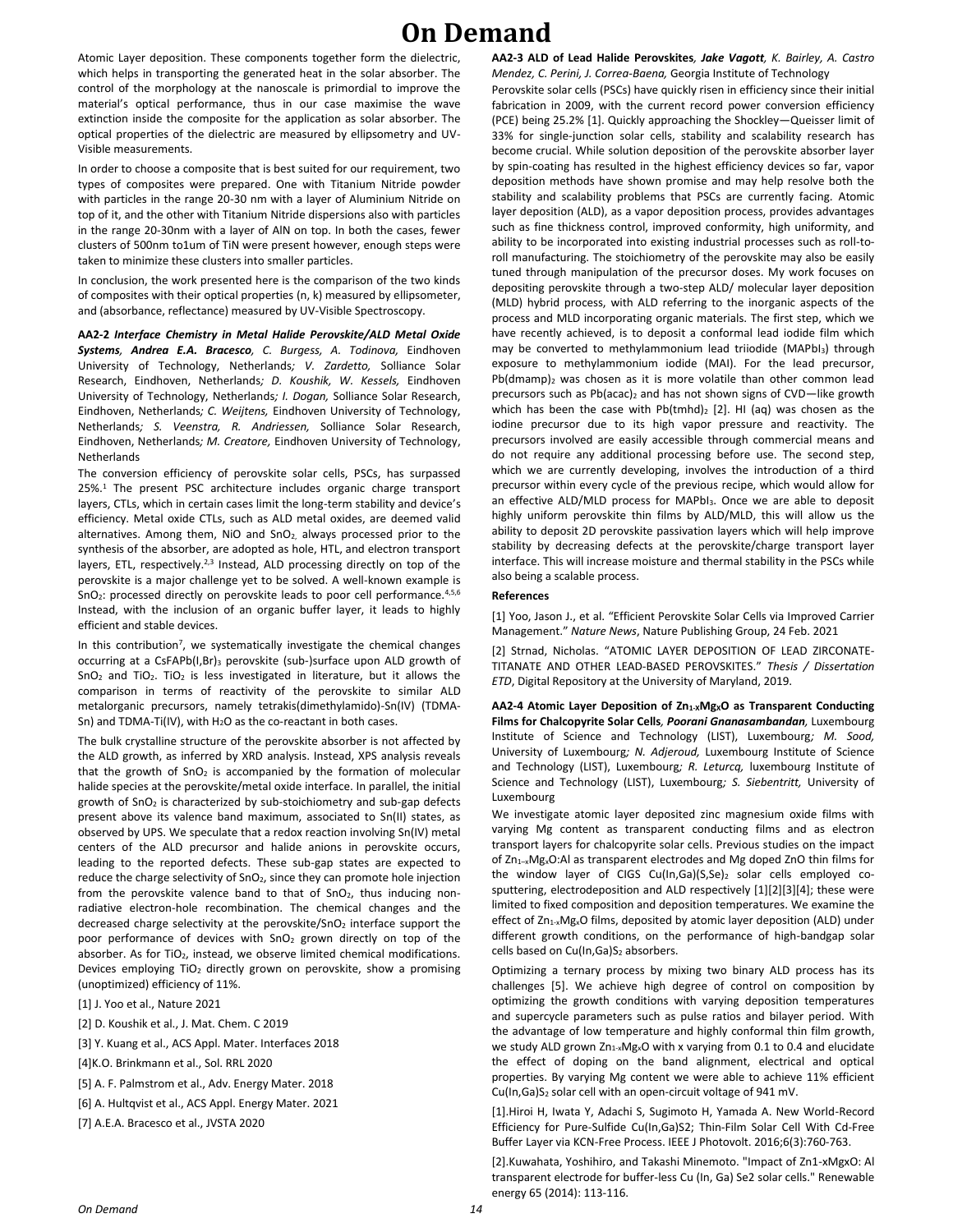[3]. Wang, Mang, et al. "Electrodeposition of Mg doped ZnO thin film for the window layer of CIGS solar cell." Applied Surface Science 382 (2016): 217-224.

[4]. Inoue, Yukari and Hala, Matej et al. "Optimization of buffer layer/i-layer band alignment" in 42nd IEEE Photovoltaic Specialist Conference (IEEE, New Orleans, 2015), pp. 1

[5]. Mackus, Adriaan JM, et al. "Synthesis of doped, ternary, and quaternary materials by atomic layer deposition: a review." *Chemistry of Materials* 31.4 (2018): 1142-1183.

#### **ALD Applications**

#### **Room On Demand - Session AA3**

#### **Energy: Batteries and Energy Storage**

#### **AA3-1 Revealing the Control of Lithium Plating Microstructure Derived from ALD-Grown TiO2***, Solomon Oyakhire, W. Huang, Y. Cui, S. Bent,*  Stanford University

Lithium (Li) metal batteries are desirable as rechargeable storage devices due to their high energy density; however, their practical implementation is hindered by the difficulty in controlling the Li metal plating microstructure. Artificial solid-electrolyte interphases (SEIs) have shown the potential to curtail the electrochemical instabilities of lithium, and atomic layer deposition (ALD) is commonly employed for the synthesis of thin-film artificial SEIs such as  $Al_2O_3$  and alucone. However, these films quickly become delaminated because of their innate resistance to the cyclic shuttling of Li ions, resulting in marginal improvements in cell performance.

While previous ALD studies have focused on directly coating the top of Li metal with thin-film artificial SEIs, we adopt a different approach, situating the ALD film beneath Li metal and directly on the copper current collector. We show that by depositing TiO<sub>2</sub> directly on the Cu current collector, we can control the deposition morphology of Li in the widely studied etherbased electrolyte - 1M LiTFSI in a 1:1 mixture of 1,3 dioxolane and 1,2 dimethoxyethane, with 1 weight percent LiNO<sub>3</sub> as an additive. By optimizing the thickness of TiO2, we reveal that lithium nucleates into large deposits atop the TiO<sub>2</sub> film under significantly reduced overpotential. resulting in a reduction in contact surface area with the electrolyte and an increase in cell performance. We report substantial improvements in cycling efficiency with an average Coulombic efficiency of 96% after 150 cycles at a current density of 1 mA cm<sup>-2</sup> in Li/Cu cells. In comparison to the unmodified cells, voltage profiles for the champion TiO<sub>2</sub>-modified cell display negligible loss in charge capacity in the mid and late-stage electrochemical cycles, indicating an improvement in the reversibility of lithium stripping and plating.Using X-ray photoelectron spectroscopy (XPS) and energy dispersive X-ray spectroscopy (EDS), we establish that lithium plates atop  $TiO<sub>2</sub>$ , rather than beneath it, suggesting that the presence of TiO<sup>2</sup> supports the enhanced reversibility of Li stripping and plating. Also, we utilize coulometry and cryogenic transmission electron microscopy (cryo-TEM) measurements to establish that prior to its nucleation, Li reacts with TiO<sub>2</sub> to form an amorphous  $Li<sub>x</sub>TiO<sub>2</sub>$  complex. We propose that this complex serves as a lithiophilic layer that promotes the coalescence of large lithium particles and improves cell performance.

#### **AA3-2 Li, N co-controlled Lithium Phosphorous Oxy-nitride(LiPON) Coating for Three Dimensional Thin Film Solid-state Batteries (3D TSSBs) using ALD***, Ha Yeon Kwon, S. Hong, T. Park,* Hanyang University, Korea

Recently, various types of solid electrolytes have been studied due to the stability problem of liquid electrolytes.[1] At the same time,threedimensional thin film solid-state batteries for microbatteries is in the spotlight due to reduced device size. LiPON is the most commonly used solid material for implementing 3D TSSB. LiPON is chemically stable by having a wide electrochemical window and can be applied on flexible substrates with amorphous phase. [2], [3] Unfortunately, LiPON does not have high ionic conductivity among all solid electrolytes. To compensate this point, existing studies have conducted studies to increase ion conductivity by controlling the composition of LiPON. Existing studies have noted that ion conductivity increases with increasing N content of LiPON. However, there were several problems in the process of adjusting the N content. [4], [5], [6] In this study, Li, N composition of LiPON was cocontrolled by adjusting ALD super cycleof the LiPON and LiN. By simultaneously adjusting Li and N content, the ion conductivity of LiPON is improved. In addition, a very uniform 3D TSSB can be produced by depositing LiPON using ALD. Details of experimental methods and results will be presented.

**References** [1] Renew. Sust. Energ. Rev., 81 (2018): 1427-1452., [2] ACS Appl. Mater. Interfaces 7.42 (2015): 23685-23693. [3] J. Am. Chem. Soc.,140.35 (2018): 11029-11038. [4] ECS Solid State Lett., 5 (1) A14-A17 (2002) [5] Solid State Ionics 186 (2011) 29–36 [6] Chemistry of Materials 27.15 (2015): 5324-5331.

AA3-3 Rational Modification of LiMn<sub>2</sub>O<sub>4</sub> Surfaces by Controlling the Acid-**Base Surface Chemistry of Atomic Layer Deposition***, D. Kang,* Argonne National Laboratory, USA*; R. Warburton,* Purdue University, USA*; A. Mane,*  Argonne National Laboratory, USA*; J. Greeley,* Purdue University, USA*; Jeffrey Elam,* Argonne National Laboratory, USA

Next-generation energy storage devices demand superb control over interfaces. Atomic layer deposition (ALD) coatings can suppress undesirable electrochemical reactions between lithium ion battery (LIB) cathode surfaces and the organic liquid electrolyte. However, our limited understanding of ALD cathode coatings restricts our ability to predict which coating/cathode combinations will succeed. In this study, we performed a combined theoretical-experimental study of a model coating/cathode system aimed at elucidating synthesis-structure-property relationships. We selected five ALD Al precursors exhibiting a range of Lewis acid-base properties to establish trends in the ALD  $Al_2O_3$  chemistry on LiMn<sub>2</sub>O<sub>4</sub>. Density functional theory calculations deduced a correlation between the Lewis acidity of the ligands and the ALD thermochemistry. X-ray photoelectron spectroscopy and *in situ* infrared spectroscopy measurements supported these predictions and further revealed how the Al precursors modify the LiMn<sub>2</sub>O<sub>4</sub> atomic and electronic surface structure. Finally, coin cell electrochemical measurements established the link between materials properties and device performance. We discovered that while the Mn oxidation state is strongly influenced by the Lewis acidity of the precursor ligand, the surface coverage and thickness of the  $Al_2O_3$ coating are a more representative descriptor of the electrochemical performance measured in coin cell experiments.

#### **AA3-6 ALD of Thin-Film NaxMnyO Cathode Materials for Sodium Ion Batteries***, Nikhila Paranamana, M. Young,* University of Missouri, Columbia

In recent years, sodium ion batteries have been of increasing interest due to the limited availably of lithium resources for the production of lithiumion batteries. Because of its abundance in the earth's crust and similar chemical properties to lithium, sodium is viewed as an attractive alternative to lithium. Unfortunately, sodium ion batteries suffer from materials instability issues that limit cycling performance. For example, sodium manganese oxide ( $Na<sub>x</sub>Mn<sub>y</sub>O$ ) is a promising cathode material for sodium ion batteries but suffers from chemical and structural degradation during electrochemical cycling. Unfortunately, it is difficult to understand the origins of NaxMnyO degradation because the local behavior at the NaxMnyO surface cannot be observed *in situ* within assembled battery cells. In this work aim to enable the study of the degradation processes in NaxMnyO by creating model thin film NaxMnyO using atomic layer deposition (ALD). We report on the ALD growth NaxMnyO using alloys of  $MnO<sub>x</sub>$  and NaOH ALD chemistries. Mn(thd)<sub>3</sub> and  $O<sub>3</sub>$  precursor doses are used to form MnO<sub>x</sub>, while Na<sup>t</sup>OBu and H<sub>2</sub>O doses are used to form NaOH. We examine the effect of mixing these ALD chemistries in varying ratios on the growth behavior and final material composition and structure, and characterize the optical and electrochemical properties of the resulting films. In particular we identify that NaOH facilitates nucleation of MnO<sub>x</sub>, and identify slow oxidation processes requiring >300 s O-3 exposures for saturation. Correspondingly, the growth rates of  $MnO<sub>x</sub>$  using 6 s and 300 s O<sub>3</sub>doses were measured to be 0.12 Å/cycle and 0.42 Å/cycle, respectively. The NaxMnyO alloy growth proceeds with a linear growth rate of 8.88 Å/supercycle. Additionally, our studies suggest that at high  $MnO<sub>x</sub>$  content, the NaOtBu exposure yields a bulk sub-surface reaction with MnO<sub>x</sub>. This work expands upon previous work and contributes to growing understanding of the ALD-growth of alkali-containing ternary oxides.

### **ALD Applications Room On Demand - Session AA4**

**Applications in ULSI FEOL: High-k**

**AA4-1 Plasma Impact on the Hfo<sup>2</sup> High-K Dielectric: Continuous-Wave Plasma Etch Versus Quasi-Atomic Layer Etch***, Dunja Radisic, Q. Smets, T. Schram,* IMEC, Belgium

Etch stop layers (ESL) are commonly used to protect critical films. This is also the case for 300 mm 2D material integration where  $HfO<sub>2</sub>$  ESL is used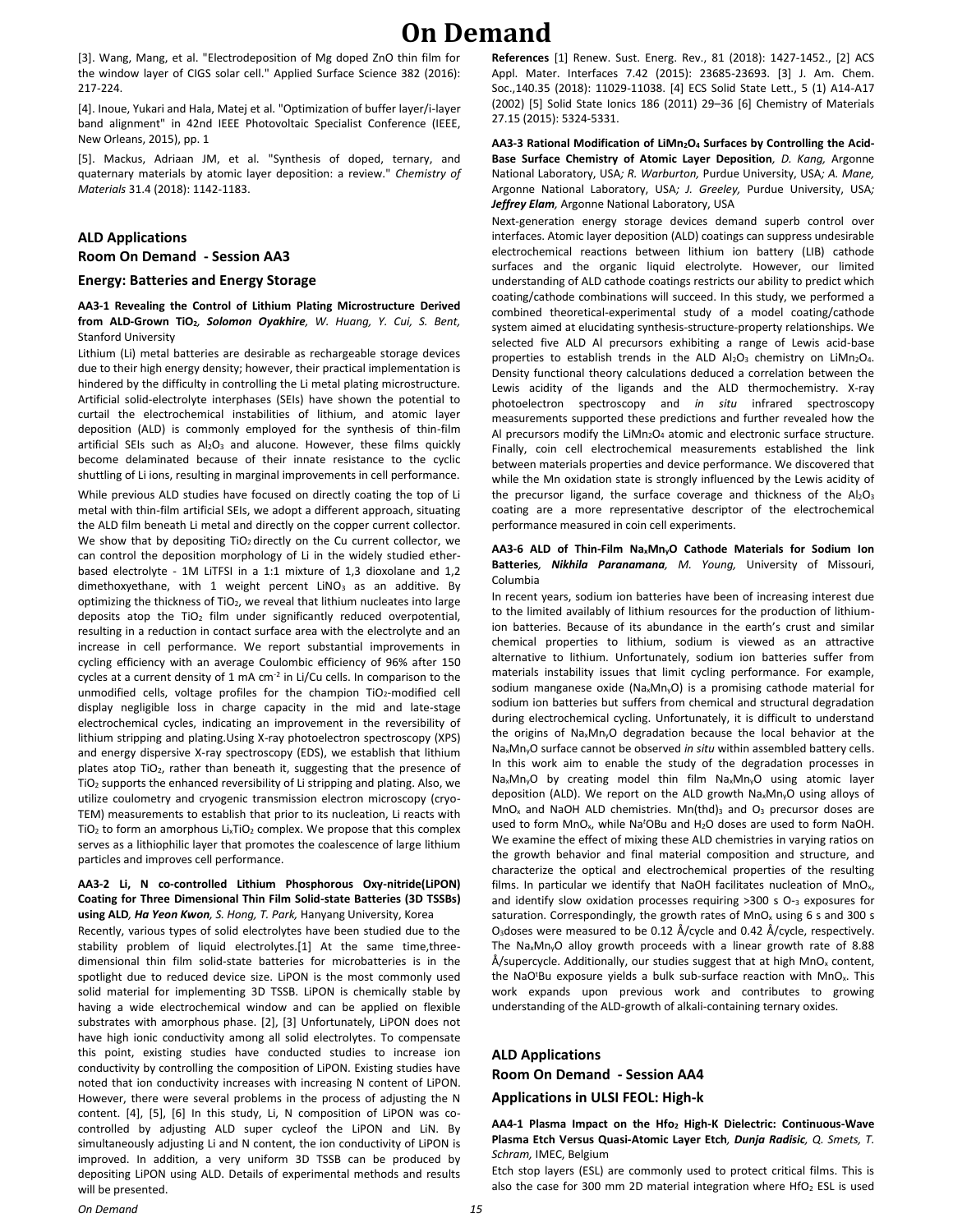first for the contact trench etch, and again for the damascene high-k first/top gate last process steps. For the latter, the HfO<sub>2</sub> ESL also serves as top gate dielectric and is hence highly sensitive to plasma-induced damage (PID).

In this paper, two main approaches were investigated for the  $SiO<sub>2</sub>$  removal stopping on HfO2. Conventional, Continuous-Wave (CW) plasma experiments (Fluorine-based) were performed in the ICP, and the Quasi-Atomic Layer Etch (Q-ALE) in CCP reactor, both from Lam Research Corporation. The goal was to explore Q-ALE and make a general comparison between the two approaches. The advantage of ALE, as well as Q-ALE over CW plasma etch is its unique capability to remove the material with an angstrom precision, causing minimal or no damage and material removal with high etch selectivity.

Simple metal oxide metal capacitor (MIMCAP) test vehicle was used for the study. First, a 10nm TiN bottom electrode was deposited on Silicon wafers, followed by a 10nm HfO<sub>2</sub> layer and a  $SiO<sub>2</sub>$  hard mask. The  $SiO<sub>2</sub>$  is etched with a spin-on carbon/spin-on glass/photoresist stack, stopping on the underlying  $HfO<sub>2</sub>$ . Following the plasma processing, the TiN/W top electrode metal stack is deposited in the trenches, and planarized with chemical mechanical polishing (CMP) to electrically isolate the devices.

Our results show that for the CW approach, longer over-etch (OE) thins the HfO2, and consequently, increases the leakage current and lowers the breakdown voltage. In the case of Q-ALE, the HfO<sub>2</sub> thickness is intact even with the prolonged OE, implying high process selectivity to HfO<sub>2</sub>, with no morphological or electrical evidence of PID. However, in the case of Q-ALE, longer OE causes more spread in the electrical performance. This is likely the result of more residues, formed during the passivation step, and remaining on the HfO<sub>2</sub> surface after processing. (Further process performance improvement can be potentially achieved using the effective post-plasma cleaning, but it was not the goal of this study).

We conclude that Q-ALE is a promising technique for the applications where the HfO<sub>2</sub> ESL also serves as the gate oxide. The high etch selectivity and low PID make it ideal for novel integration flows, like 300 mm 2D material integration.

#### **AA4-2 Self-Aligned Atomic Layer Deposited Gate Stacks for Electronic Applications***, Amy Brummer, A. Mohabir, M. Filler, E. Vogel,* Georgia Institute of Technology

The formation of self-aligned MOSFET gate stacks via area-selective atomic layer deposition (AS-ALD) of high-κ dielectric and metal films offers a route to reduce the number of lithography steps, maintain a low thermal budget, and improve performance by eliminating overlap capacitance. In this work, a new method for bottom-up masking of semiconductor surfaces and nano/microstructures is combined with AS-ALD to fabricate a highperformance gate stack that is self-aligned to the underlying doped sourcedrain regions. We begin with the SCALES process, which involves a poly(methyl methacrylate) (PMMA) brush grown from a silicon surface [1]. The PMMA brush is then patterned via a mild selective etching of the underlying semiconductor based on the Si dopant concentration. KOH etches lightly doped Si much faster than heavily doped Si, allowing for selective removal from only the lightly doped regions. The full gate stack is then deposited via AS-ALD in areas where the brush has been removed, as shown in Figure 1. Figure 2 shows XPS data of an example gate stack sequence deposited via AS-ALD, including a HfO<sub>2</sub> dielectric and a Pt gate electrode. Both spectra show good selectivity of deposition toward the regions where PMMA had been removed. Figure 3 shows the C-V characteristics of a gate stack on both a silicon substrate that did not undergo the PMMA process as well as a silicon substrate in which the PMMA was removed via etching. The C-V characteristics are almost identical for both cases indicating that the PMMA brush growth and removal does not strongly impact the silicon-HfO<sub>2</sub> interface. The maximum capacitance was used to determine a relative dielectric constant of ~24 which is expected for HfO<sub>2</sub>. The interface state density was extracted from the C-V characteristics to be on the order of  $10^{12}$  cm $^{-2}$ . Ongoing work aims to reduce defect density in this and other high-κ dielectrics (e.g. TiO<sub>2</sub>, Al<sub>2</sub>O<sub>3</sub>,  $ZrO<sub>2</sub>$ ).

[1] Mohabir, Amar T., et al. "Bottom-Up Masking of Si/Ge Surfaces and Nanowire Heterostructures via Surface-Initiated Polymerization and Selective Etching." ACS nano 14.1 (2020): 282-288.

**AA4-3 Film Characteristics of Lanthanide Oxide Thin Film by Using Atomic Layer Deposition Method***, Se-Won Lee, M. Kim,* Merck Electronics, Korea (Republic of)*; S. Ivanov,* EMD Electronics

Lanthanide oxide films possess a wide variety of functional properties. In particular, using them as insulators in MIM structures offers a number of advantages over silicon dioxide. Lanthanide oxide based thin films can be used as gas sensors or hard mask. They are potentially attractive materials for the fabrication of multi layer optical coatings, beam splitters, passive components of integrated circuits, and heat based laser recording devices. Among them, terbium oxide (Tb<sub>2</sub>O<sub>3</sub>) and gadolinium oxide (Gd<sub>2</sub>O<sub>3</sub>) have proven to be promising materials for conventional silicon dioxide replacement in nano device applications. It has a relatively high dielectric constant (14  $\approx$  20) and a large band gap. Our research examines the electrical and physical characteristics of  $TbO<sub>x</sub>$  and  $GdO<sub>x</sub>$  thin film by atomic layer deposition (ALD) with as-dep and post rapid thermal annealing (RTP) to improve dielectric characteristics and optimize performance for potential application in nano devices.

Here, we report thermal ALD of TbO<sub>x</sub> and GdO<sub>x</sub> thin films using high purity Tris(i-propylcyclopentadienyl) terbium(III) (Tb(iPrCp)3) and Tris(ipropylcyclopentadienyl)gadolinium(III) (Gd(iPrCp)3). Deposition of both films was investigated by thermal ALD process with ozone reactant at 150- 350 °C on Si and TiN substrates. After film deposition, RTP was conducted to observe post annealing effects. Some ALD conditions, including ALD window, and other film properties were very similar to the two films. In both films, amorphous phase with no XRD peak was observed at 200 °C samples, but crystallization peak was observed over 250  $^{\circ}$ C. The film density of GdO<sub>x</sub> film was  $\sim$  15% higher than the TbO<sub>x</sub> film. XPS results showed that carbon is detected in 200  $\degree$ C samples, but it is not detected at temperatures above that. Both samples showed a good step coverage of more than 90% at 200°C, but step coverage was deteriorated rapidly in samples of more than 250°C. Dielectric constant was measured by TiN/TbO<sup>x</sup> or GdOx/TiN (MIM) structure.

As a result, we conducted atomic layer deposition of lanthanide oxide,  $TbO<sub>x</sub>$ and GdO<sub>x</sub> films and analyzed its properties. Both films showed low process temperatures of 200 °C, good step coverage, and high dielectric constant, so these characteristics are expected to be used in applications such as high-k gate insulators or hard mask.

### **ALD Applications Room On Demand - Session AA7**

#### **Applications in ULSI BEOL: Interconnects, Diffusion Barriers, Low-k**

**AA7-1 Grain-Resistivity Relationship of Ru ALD Precursors***, Michael Breeden, V. Wang,* University of California at San Diego*; R. Kanjolia, M. Moinpour, J. Woodruff,* EMD Performance Materials*; H. Simka,* Samsung*; A. Kummel,* University of California at San Diego

Ru is viewed as an alternative to Cu and Co interconnect layers at M0/M1 due to its lower effective resistivity in confined vias. In addition, Ru's low diffusion into porous low-K dielectrics (SiCOH) removes the need for a barrier layer, further decreasing effective resistivity [1,2]. However, the search for a Ru ALD process that can deposit Ru with near-bulk resistivity (6 µΩ⋅cm) is ongoing, with an emerging interest in selective ALD without passivants. In this work, the grain structure-resistivity relationship for 300C Ru ALD with precursors Ru-Carish (Ru(IHD) $_2$ (CO) $_2$ ) and Ru(CpEt) $_2$  using O<sub>2</sub> as co-reactant were investigated by four-point-probe measurements, in-situ X-ray photoelectron spectroscopy (XPS) for chemical composition, and Xray diffraction/reflectometry (XRD/XRR) for grain size and thickness.

Ru ALD precursor dose studies have shown a relationship between the precursor dose and resistivity. To limit pressure through the turbomolecular pump, multiple precursor pulses were dosed to control dosing. For Ru ALD using Ru-Carish on SiO<sub>2</sub>, doubling the Ru-carish dose decreased resistivity from 18.5 to 10.2 µΩ∙cm at 40 nm thickness. This effect can be attributed to the additional precursor dose consuming oxygen to form volatile RuO<sub>4</sub> resulting in a film with less oxygen content. Furthermore, film thickness can be scaled to 16 nm without increasing resistivity, consistent with studies showing the deposition mechanism involving the presence of adsorbed oxygen, promoting nucleation and reducing resistivity [3].

While the Ru-Carish process requires passivation for selective ALD, inherent selectivity using  $Ru(CpEt)_2$  is demonstrated with low resistivity. Substrate selectivity for the Ru(CpEt)<sub>2</sub> precursor on SiO2 was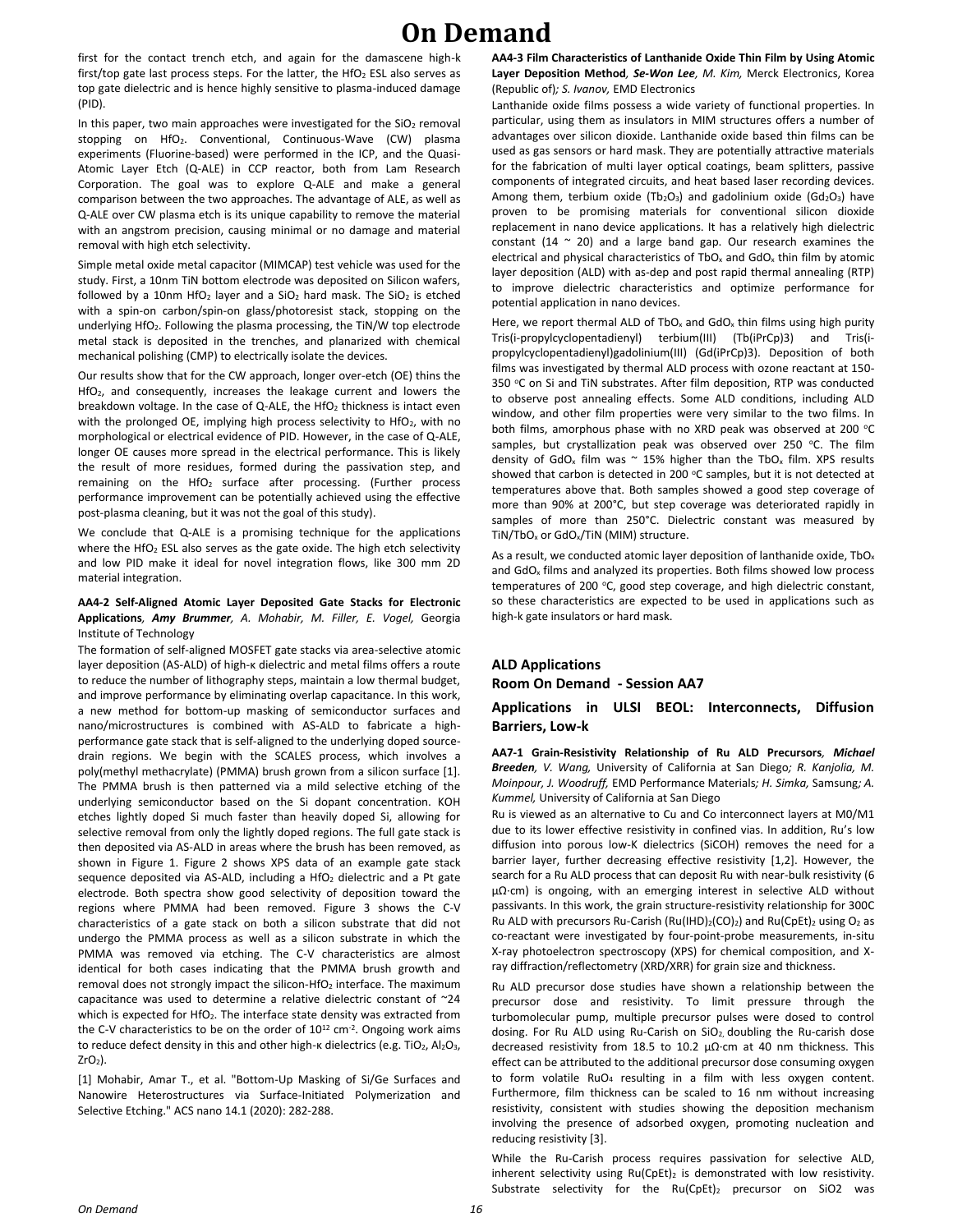demonstrated, with increased oxygen dose increasing the growth rate, but retaining high selectivity after 350 cycles. A resistivity-oxygen relationship can be observed, with a doubling of oxygen dose reducing resistivity from 14 to 9 μΩ⋅cm for a 30 nm film and XRD showing an increase in grain size from 18 nm to 28 nm for the Ru(002) orientation. Additionally, post deposition forming gas anneal at 450C for 30 min further reduced the resistivity to 8.1 µΩ∙cm. These low resistivity Ru ALD processes have potential to allow for low-resistivity Ru films in barrierless via filling for M0/M1 interconnect fill, and the Ru(CpEt)<sub>2</sub> precursor shows promise for selective Ru ALD without passivation.

1. D. Gall. J. Appl. Phys, 2020 **119**, pp. 050901.

2. X.P. Qu, et al. Appl. Phys. Lett., 2006, **88**, pp. 151912

3. T. Aaltonen, et. al. Electrochem. & Solid State Lett. 2003, 5 pp. C130-C13

**AA7-2 Atomic Layer Deposition of RuO<sup>2</sup> Using a New Metalorganic Precursor as a Diffusion Barrier for Ru Interconnect***, Youn-Hye Kim,*  Yeungnam University, Korea (Republic of)*; Y. Kotsugi,* Tanaka Precious Metals, Japan*; T. Cheon, R. Ramesh, S. Kim,* Yeungnam University, Korea (Republic of)

The extremely narrow dimensions required for the metal interconnect in the sub-10 nm technology node would lead to very high electrical resistance of Cu due to the significant influence mainly from the surface scattering of electrons. For these reasons, the trend in interconnect technology is changing from Cu to Ru due to its low resistivity at narrow line width. However, there are some reports that Ru starts to diffuse into Si at temperature above 700°C. Therefore, a diffusion barrier layer is required to prevent diffusion of Ru that degrades electrical properties. In this regard, RuO<sup>2</sup> has good properties as a diffusion barrier, such as low resistivity(~46 μΩ $\cdot$ cm), high chemical and thermal stability. In this study, the RuO<sub>2</sub> thin films were grown at the relatively low temperature of 180 °C by ALD using the new liquid Ru precursor, tricarbonyl (trimethylenemethane) ruthenium and O2 molecules for diffusion barrier application of Ru interconnect. For optimization of deposition parameters, the effects of pulsing time ratio  $(t_{O2}/t_{Ru})$  and deposition pressure on the formation of  $RuO<sub>2</sub>$  phase were investigated. The formation of a  $RuO<sub>2</sub>$  phase is favorable with increasing the pulsing time ratio  $(t_{O2}/t_{Ru})$  and deposition pressure. It was also demonstrated that Ru single phase, the mixture phase of Ru and RuO2, and RuO<sup>2</sup> single phase could be controllably grown with deposition condition. The ALD-RuO<sub>2</sub> films deposited with optimized conditions have a resistivity of ~103  $\mu\Omega$  cm and a growth rate of ~0.056 nm/cycle with short incubation cycles of 15. The non-barrier layer structure [ALD-Ru(50 nm)/Si] began to lose its stability by forming ruthenium silicides at 750 °C, while the structure with a barrier layer  $[ALD-Ru/ALD-RuO<sub>2</sub> (5$ nm)/Si] were stable up to 850 °C. This indicates that the  $ALD-RuO<sub>2</sub>$  thin films have superior performance in preventing the diffusion of Ru. Furthermore, it is expected to improve the process throughput by depositing in the same chamber using same precursor and reactant as Ru.

#### **Acknowledgements**

This work was supported by the National Research Foundation of Korea (NRF) grant funded by the Korea government (MSIT) (2021R1A2C1007601).The precursor used in this study was provided by Tanaka precious metals in Japan.

### **ALD Applications Room On Demand - Session AA8**

### **Memory Applications: DRAM**

**AA8-1 Influences of Oxygen Source and Substrate Temperature on Growth Mechanism of Atomic Layer Deposited Magnesium Oxide Using Bis(Cyclopentadienyl)Magnesium Precursor***, Bowen Wang, J. Choi, H. Kim, S. Hyun, H. Lee, C. Hwang,* Seoul National University, Korea (Republic of) This research mainly studied the dissimilarities of MgO thin film's growth mechanisms in the atomic layer deposition (ALD) process depending on the oxygen sources, such as  $O_2$  plasma,  $O_3$ , and  $H_2O$  (Fig. 1a, b). The bis(cyclopentadienyl)magnesium (Cp2Mg) was adopted as the Mgprecursor. The effects of the oxidizing power and the temperature from 230℃ to 390℃ on the Cp-ring rupture reactions in the ALD process were analyzed by ex-situ techniques, such as X-ray diffraction/reflectometry, Xray photoelectron spectroscopy (Fig. 1c and d), time of flight secondary ion mass spectroscopy, attenuated total reflection Fourier transform infrared spectroscopy and transmission electron microscopy (Fig. 2a, b). It was

intended to examine the crystallization, impurities and their depth profiles, stoichiometric ratio, surface/interface bonding, relative volumetric density. At relatively low substrate temperature (~ 250℃), albeit the similar crystallization and surface morphology were measured by glanced incidence X-ray diffraction and the field emission scanning electron microscope, O<sup>2</sup> plasma-enhanced ALD MgO showed the least impurity level and highest density. At the same time, the O<sub>3</sub>-based thermal ALD-MgO exhibited the lowest density and highest impurity level among those three co-reactants. Unlike the overgrowth and void formation (Fig. 2b) at the growth temperature of 290 $^{\circ}$ C, the O<sub>3</sub> ALD showed a comparably lower impurity level than the plasma-enhanced ALD at 335℃. Figure 1e shows the suggested ALD reaction mechanism. This was corroborated by the electrical characteristics using the planar metal-insulator-metal capacitors (metal layer was TiN). Furthermore, the pre-, post-annealing conditions were optimized for the optimal leakage current and dielectric constant of ALD-MgO.

#### **AA8-2 Atomic Layer Deposition of Y-Doped TiO<sup>2</sup> Thin Films to Decrease the Leakage Current for DRAM Capacitor Applications***, Tae Kyun Kim, C. Hwang,* Seoul National University, South Korea

This work reports the electrical behavior of Y-doped TiO<sub>2</sub> (YTO) thin film as a dielectric layer for a capacitor of dynamic random access memory. The electrical performance of YTO thin films is comparable to that of Al-doped TiO<sup>2</sup> (ATO) thin films (Fig. 1(a)), which is well-known for its excellent leakage current property among other series of doped rutile TiO<sub>2</sub> thin films [1]. Nonetheless, YTO thin films appear to suppress the leakage current via a different mechanism from that of the ATO thin films. The large ionic size of Y ion compared with the Ti inhibits the efficient diffusion of them into the lattice of the rutile TiO<sub>2</sub> thin film, which results in a nano-laminate structure (Fig. 1b). In contrast, the small ionic size of Al in ATO fluently diffused into the TiO<sub>2</sub> film and form acceptor states. Therefore, it could be guessed that the leakage current suppression mechanism in YTO film is similar to that in the  $ZrO_2/Al_2O_3/ZrO_2$  case, where the interrupted columnar grain structure of the  $ZrO<sub>2</sub>$  layer has contributed to the leakage current control.

**AA8-3 Improved Properties of the Atomic Layer Deposited Ru Electrode for Dynamic Random-Access Memory Capacitor Using Discrete Feeding Method***, Dae Seon Kwon,* Seoul National University, Korea*; W. Jeon,* Kyung Hee University, Korea*; D. Kim, T. Kim, H. Seo, J. Lim, C. Hwang,* Seoul National University, Korea

A ruthenium (Ru) thin film as a bottom electrode of dynamic randomaccess memory (DRAM) capacitor was grown via atomic layer deposition (ALD) with a discrete feeding method (DFM). The DFM-ALD was conducted by dividing the Ru source feeding and purge steps of the conventional ALD process into four steps (shorter feeding + purge times). The DFM-ALD could efficiently eliminate the adverse effects of the Ru precursors' physisorption and byproducts during the ALD process, resulting in a more fluent ALD reaction. The physicochemical properties of the Ru films deposited via conventional ALD, DFM-ALD, and sputtering were investigated and compared in detail. The Ru films deposited via DFM-ALD showed a higher density, smoother surface morphology (Fig.1), and preferred orientation of a (101) phase compared to the conventional ALD process. Also, the Ru films grown via DFM-ALD showed higher susceptibility of oxygen atoms into the Ru films, resulting in a higher proportion of the  $RuO<sub>2</sub>$  layer on the Ru film surface, which is formed during the subsequent ALD process of the high-*k* TiO<sub>2</sub> thin film. Such a higher RuO<sub>2</sub> portion led to more fluent latticematched local epitaxial growth of the TiO<sub>2</sub> films with a rutile structure as well as the smoother surface morphology without local protrusions. The possible mechanism of the improved  $TiO<sub>2</sub>$  film growth mechanism was suggested (Fig. 2). These improvements in the physical performances also improved the electrical properties of the Pt/TiO<sub>2</sub>/Ru capacitors. A decrease in the interfacial component of equivalent oxide thickness by  $\sim$  0.1 nm could be achieved by the DFM-ALD process compared with the cases on the sputtered Ru film. Consequently, minimum EOT values of ~0.76 nm and ~0.48 nm were obtained with enough low leakage current density  $(<10^{-7}$  $A/cm<sup>2</sup>$  at 0.8 V) for TiO<sub>2</sub> and Al-doped TiO<sub>2</sub> (ATO) dielectric films, respectively. The minimum EOT of 0.48 nm was comparable to the most remarkable results from the  $ATO/RuO<sub>2</sub>$  layers, which would have induced integration issues caused by the reduction of  $RuO<sub>2</sub>$ . This finding indicated that the electrical performance of the high-*k* dielectric film was determined by not only the surface morphology but also the chemical properties of the underlying Ru substrate.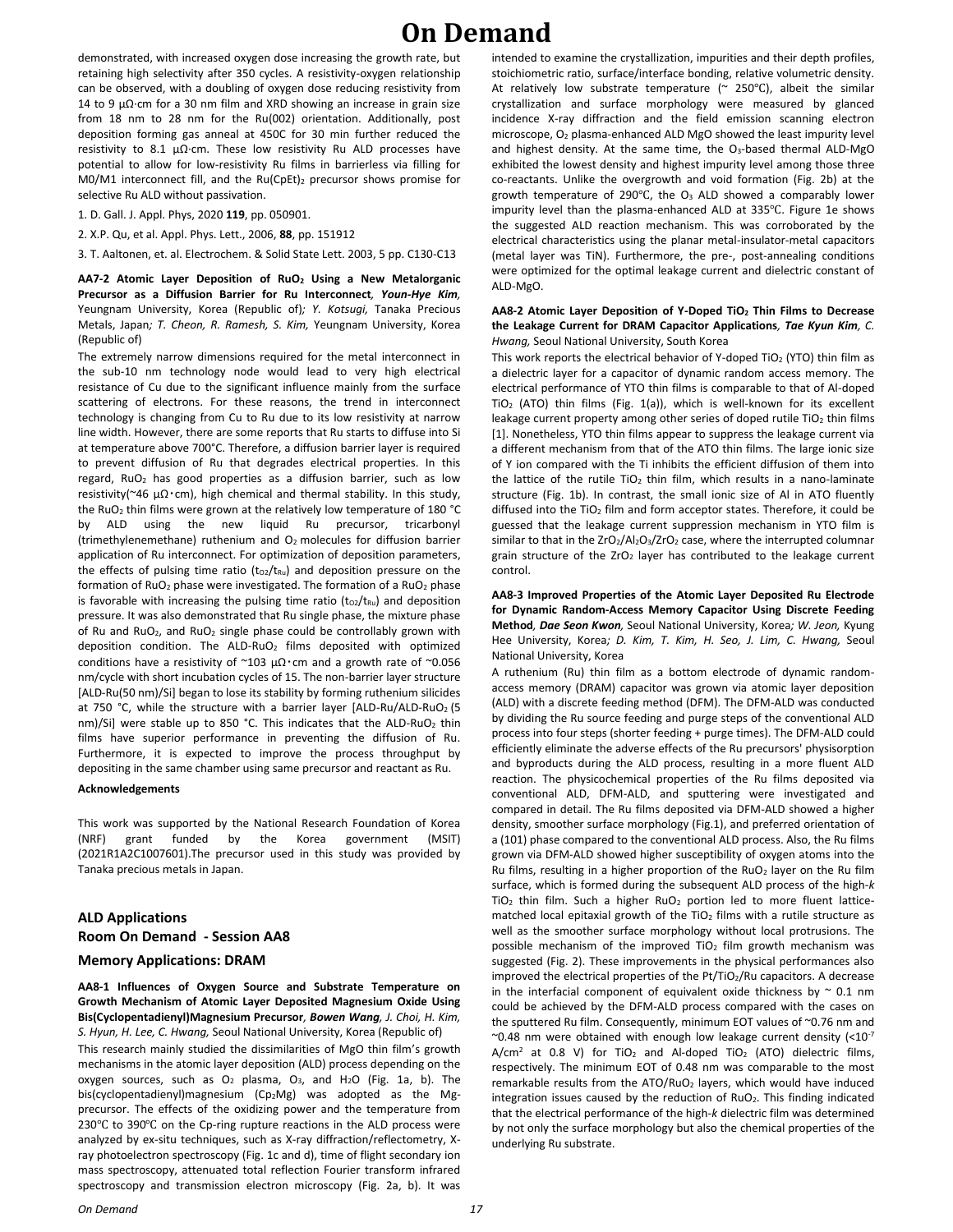**AA8-6 A Comparative Study on the Crystallization Behavior of Atomic Layer Deposited ZrO<sup>2</sup> / Y2O<sup>3</sup> / ZrO<sup>2</sup> Dielectric Thin Films for DRAM Capacitors***, Haengha Seo, D. Kim, D. Kwon, J. Lim, T. Kim, H. Paik, C. Hwang,* Seoul National University, Korea (Republic of)

 $ZrO<sub>2</sub>$  / Al<sub>2</sub>O<sub>3</sub> / ZrO<sub>2</sub> (ZAZ) thin films have been applied as a representative dielectric for metal-insulator-metal (MIM) capacitors in mass-produced dynamic random-access memory (DRAM) devices. However, the inserted Al2O<sup>3</sup> layer required for the leakage current suppression degraded the overall crystallinity of the dielectric film, resulting in a much higher equivalent oxide thickness (EOT) compared with the undoped  $ZrO<sub>2</sub>$  film as the films became thinner (< 6 nm).

In this work, ZrO<sub>2</sub> / Y<sub>2</sub>O<sub>3</sub> / ZrO<sub>2</sub> (ZYZ) thin films were grown on TiN (bottom) electrode by atomic layer deposition (ALD) using  $Zr[N(CH_3)C_2H_5]_4$  and Y(EtCp)<sub>2</sub>('Pr-amd) as precursors. ZAZ films were also deposited in the same manner for comparison. The thicknesses of both the  $Y_2O_3$  and  $Al_2O_3$  layers were fixed at  $\sim$  0.3 nm, and they were deposited on top of the  $\sim$  2.1 nm thick ZrO<sub>2</sub> bottom layer. Only the top ZrO<sub>2</sub> layer thickness was varied between 0 and 8 nm. All samples were subjected to post-metallization annealing (PMA) at 600 °C, after TiN/Pt (top) electrode deposition.

As can be seen from **Figure 1**, the EOT of the ZrO<sub>2</sub> and ZYZ films showed a sudden drop at a similar physical oxide thickness (POT) of  $\sim$  3.5 nm, whereas that of the ZAZ curve showed a similar decrease at a much greater POT (~ 6.0 nm). The result evidently indicates that the minimum POT required for the crystallization of the top  $ZrO<sub>2</sub>$  layer during the PMA increased significantly on the  $Al_2O_3$  layer, while the impact of the Y<sub>2</sub>O<sub>3</sub> layer on the crystallization was almost negligible.

It is noteworthy that there was another transition point in the case of the ZAZ at  $\sim$  7 nm, which might indicate the crystallization of the bottom ZrO<sub>2</sub> layer. This implies that even the bottom  $ZrO<sub>2</sub>$  layer had not been crystallized in the thinner ZAZ case due to the presence of the Al-doping, which was not the case in ZYZ. Although the  $Y_2O_3$  insertion layer in ZrO<sub>2</sub> based dielectric did not inhibit the crystallization, the leakage current was still well suppressed (2.9  $\times$  10<sup>-8</sup> A cm<sup>-2</sup> at 0.8 V, POT  $\sim$  6.8 nm). ZYZYZ thin films exhibited the most stable and improved leakage current control among the tested candidates.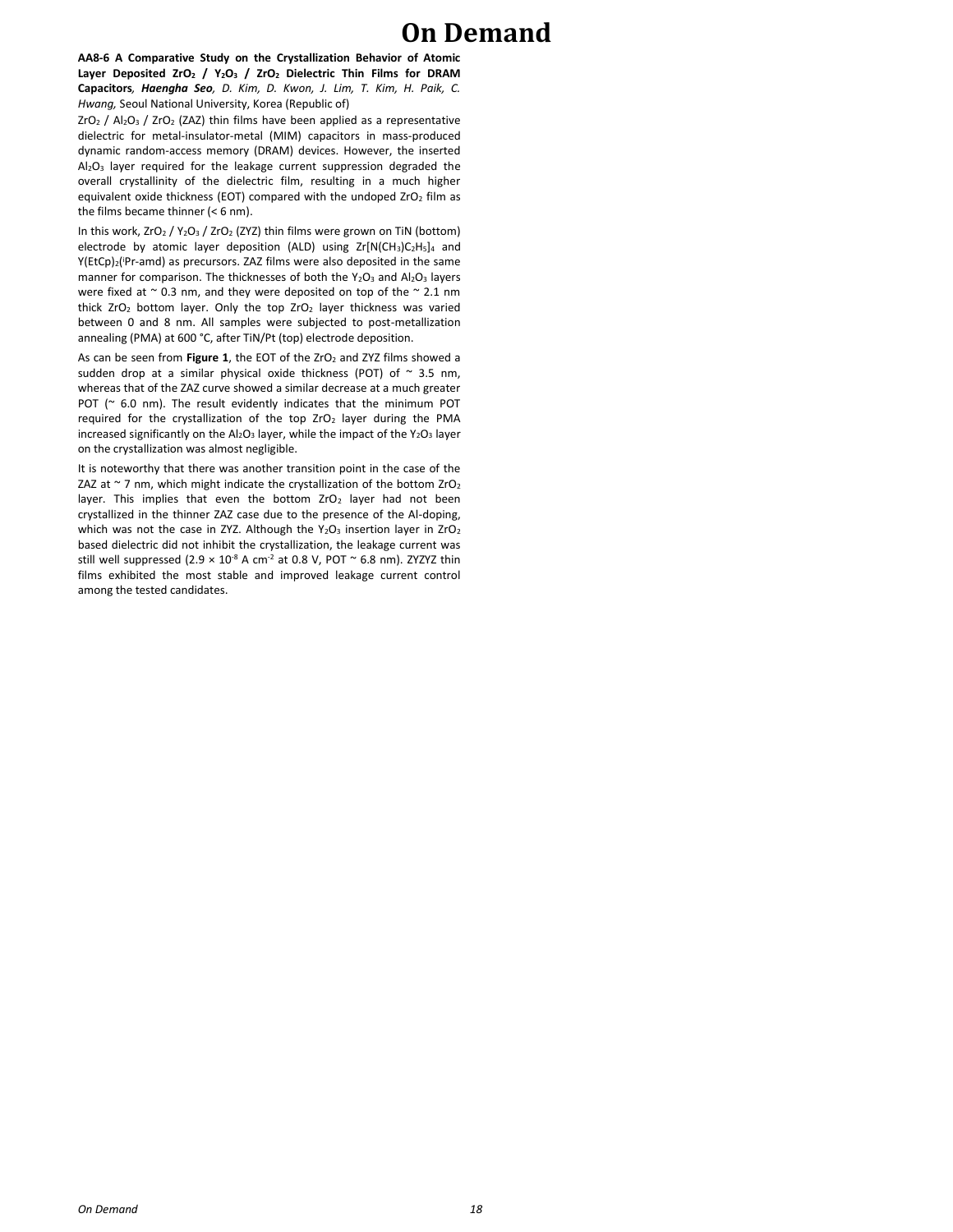### **Author Index**

 $-$  A – Adjeroud, N.: AA16-1, 7; AA17-1, **9**; AA2-4, 14 Ahn, J.: AA17-32, 12 Alkhalil, F.: AA17-2, 9 Alvarez, D.: AA17-29, 12; AA17-7, 10 Andriessen, R.: AA2-2, 14 Armini, S.: AA17-38, 13 Arriaga, H.: AA17-29, 12 Asundi, A.: AA1-3, **1**  $-$  B  $-$ Baaijens, R.: AA1-4, 1 Bachmann, J.: AA17-38, 13 Bairley, K.: AA2-3, 14 Banerjee, P.: AA11-4, 4 Banu, M.: AA16-4, 8 Bare, S.: AA1-3, 1 Beladiya , V.: AA14-7, **6** Bent, S.: AA1-3, 1; AA3-1, 15 Benz, D.: AA17-23, 11 Berghuis, W.: AA14-2, **6** Biyikli, N.: AA17-26, **12** Bracesco, A.: AA2-2, **14** Breeden, M.: AA7-1, **16** Brummer, A.: AA4-2, **16** Buechler, K.: AA1-7, 2 Burger, J.: AA1-7, 2 Burgess, C.: AA2-2, 14 Bustillo, K.: AA1-3, 1  $-$ Cargnello, M.: AA1-3, 1 Castro Mendez, A.: AA2-3, 14 Chalker, P.: AA17-2, 9 Chen, Y.: AA16-4, 8 Cheon, T.: AA7-2, 17 Cho, H.: AA17-32, **12** Cho, T.: AA16-4, 8 Cho, W.: AA17-6, 10 Cho, Y.: AA17-17, 11 Choi, H.: AA10-1, **2**; AA10-2, 3 Choi, J.: AA12-1, 4; AA12-2, **4**; AA17-17, 11; AA8-1, 17 Choi, W.: AA11-1, 3; AA12-5, **5**; AA17-4, 9 Choi, Y.: AA17-41, 13 Chou, T.: AA17-6, 10 Chung, S.: AA17-17, 11 Conklin, D.: AA1-7, 2 Correa-Baena, J.: AA2-3, 14 Creatore, A.: AA1-10, 2 Creatore, M.: AA2-2, 14 Cui, Y.: AA3-1, 15  $-$  D  $-$ Dai, Z.: AA12-6, 5 Dameron, A.: AA1-7, 2 Darling , S.: AA15-1, 7 Das, S.: AA17-2, 9 Dasgupta, N.: AA16-4, 8 Dev, D.: AA11-4, 4 Dhamdhere, A.: AA17-32, 12 DiPalma, V.: AA1-10, 2 Djenizian, T.: AA17-35, 12 Dogan, I.: AA2-2, 14  $- E -$ Ein-Eli, Y.: AA17-26, 12 Eizenberg, M.: AA17-5, 10 El Hachemi, M.: AA2-1, 13 Elam, J.: AA15-1, 7; AA3-3, **15** Eralp Erden, T.: AA1-7, 2 Erwin, K.: AA14-2, 6  $- F -$ Farberow, C.: AA1-7, 2 Filler, M.: AA4-2, 16 Flege, J.: AA17-14, 11; AA17-3, 9 Flewitt, A.: AA12-3, 5

### **Bold page numbers indicate presenter**

Forrester, S.: AA15-1, 7 Fox, G.: AA16-3, 8 Frisch, M.: AA17-8, 10  $-$ Ganesan, J.: AA11-4, **4** Girod, S.: AA16-1, 7 Gnanasambandan, P.: AA2-4, **14** Godoy, R.: AA17-26, 12 Gomersall, D.: AA12-3, 5 Goodman, E.: AA1-3, 1 Goodwin, E.: AA1-4, 1 Greeley, J.: AA3-3, 15 Griffin, M.: AA1-7, 2 Griffiths, M.: AA1-4, 1 Gros, M.: AA15-1, 7 Grysan, P.: AA16-1, 7 Gump, C.: AA1-7, 2  $-$  H  $-$ Ha, M.: AA17-4, 9 Hanke, P.: AA14-7, 6 Henkel, K.: AA17-14, 11; AA17-3, 9 Hennessy, J.: AA14-4, **6** Hernendez-Arriaga, H.: AA11-3, 3 Hiemstra, N.: AA17-23, 11 Hoffman, A.: AA1-3, 1 Hong, S.: AA3-2, 15 Hong, T.: AA12-4, **5** Huang, C.: AA16-4, 8 Huang, W.: AA3-1, 15 Hwang, C.: AA11-1, 3; AA17-4, 9; AA8-1, 17; AA8-2, 17; AA8-3, 17; AA8-6, 18 Hwang, S.: AA11-3, 3; AA17-29, 12 Hyun, S.: AA8-1, 17  $-1-$ Ikeda, N.: AA11-2, 3 Ilhom, S.: AA17-26, 12 Im, K.: AA11-3, 3 Ivanov, S.: AA4-3, 16  $-1-$ Jang, Y.: AA17-4, 9 Jankovic, J.: AA17-26, 12 Janowitz, C.: AA17-14, 11; AA17-3, 9 Jeon, H.: AA17-41, 13 Jeon, J.: AA11-1, **3**; AA17-4, 9 Jeon, W.: AA8-3, 17 Jeong, H.: AA12-4, 5 Johnson, A.: AA12-3, 5 Joly, R.: AA16-1, **7** Jung, C.: AA17-41, 13 Jung, H.: AA17-17, 11 Jung, S.: AA17-32, 12 Jung, Y.: AA11-3, **3**; AA17-29, 12  $-$  K  $-$ Kang, D.: AA3-3, 15 Kang, S.: AA17-17, 11 Kanjolia, R.: AA11-4, 4; AA7-1, 16 Karacaoglu, E.: AA16-8, **8** Kästner, D.: AA14-7, 6 Kattan, M.: AA17-26, 12 Kazyak, E.: AA16-4, 8 Kei, C.: AA17-6, 10 Kessels, E.: AA1-10, 2 Kessels, W.: AA2-2, 14 Khanna, N.: AA2-1, **13** Kim , G.: AA10-2, 3 Kim , H.: AA10-2, **3** Kim, D.: AA1-1, 1; AA8-3, 17; AA8-6, 18 Kim, G.: AA17-4, 9 Kim, H.: AA10-1, 2; AA1-1, 1; AA17-17, 11; AA17-32, 12; AA8-1, 17 Kim, J.: AA1-1, **1**; AA11-3, 3; AA17-29, **12**; AA17-4, 9 Kim, K.: AA12-5, 5 Kim, M.: AA4-3, 16

Kim, S.: AA12-1, 4; AA7-2, 17 Kim, T.: AA8-2, **17**; AA8-3, 17; AA8-6, 18 Kim, W.: AA11-1, 3; AA17-4, **9** Kim, Y.: AA17-17, **11**; AA7-2, **17** Koothan, N.: AA17-6, **10** Korchnoy, V.: AA17-5, **10** Kortlever, R.: AA1-2, 1 Kot, M.: AA17-3, 9 Kotsugi, Y.: AA7-2, 17 Koushik, D.: AA2-2, 14 Kraehnert, R.: AA17-8, 10 Krishnaprasad, A.: AA11-4, 4 Krylov, I.: AA17-5, 10 Kummel, A.: AA17-7, 10; AA7-1, 16 Kwon, D.: AA8-3, **17**; AA8-6, 18 Kwon, H.: AA3-2, **15**  $-1-$ Lahti, G.: AA1-7, 2 Le, D.: AA17-29, 12 Lee, E.: AA17-41, 13 Lee, G.: AA17-41, 13 Lee, H.: AA8-1, 17 Lee, J.: AA17-41, 13 Lee, N.: AA17-41, 13 Lee, S.: AA12-1, 4; AA12-2, 4; AA17-41, 13; AA4-3, **16** Lee, T.: AA16-4, 8 Lee, Y.: AA11-1, 3; AA17-4, 9 LePage, W.: AA16-4, 8 Leturcq, R.: AA2-4, 14 Li, M.: AA1-2, **1** Lim, H.: AA17-17, 11 Lim, J.: AA17-17, 11; AA8-3, 17; AA8-6, 18 Liu, Y.: AA12-1, 4 lordanov, l.: AA16-5, 8 Losego, M.: AA16-8, 8  $- M -$ Macak, J.: AA17-35, **12** Macco, B.: AA14-2, 6 Mack, J.: AA17-32, 12 Maeng, W.: AA11-3, 3 Mahmoodinezhad, A.: AA17-14, 11; AA17-3, **9** Mane, A.: AA15-1, **7**; AA3-3, 15 Marth, L.: AA17-14, 11 McLeod, A.: AA17-7, **10** McNeary, W.: AA1-7, **2** Melskens, J.: AA14-2, 6 Meng, Y.: AA17-32, 12 Meyer, R.: AA17-3, 9 Mohabir, A.: AA4-2, 16 Mohammad, A.: AA17-26, 12 Mohan, J.: AA11-3, 3; AA17-29, 12 Moinpour, M.: AA7-1, 16 Morales, C.: AA17-3, 9 Moser, D.: AA11-4, 4 Moulton, S.: AA1-7, 2 Movlaee, K.: AA17-20, 11  $- N -$ Nabatame, T.: AA11-2, 3 Nagata, T.: AA11-2, 3 Nam, C.: AA12-6, 5 Naumann, F.: AA17-14, 11; AA17-3, 9 Neri, G.: AA17-20, 11 Neuburger, M.: AA17-32, 12 Niang, K.: AA12-3, **5** Nie, B.: AA17-32, 12  $-0-$ Ogura, A.: AA11-2, 3 Ohi, A.: AA11-2, 3 Okyay, A.: AA16-8, 8 Onaya, T.: AA11-2, **3** Osoro, G.: AA16-5, 8 Oyakhire, S.: AA3-1, **15**